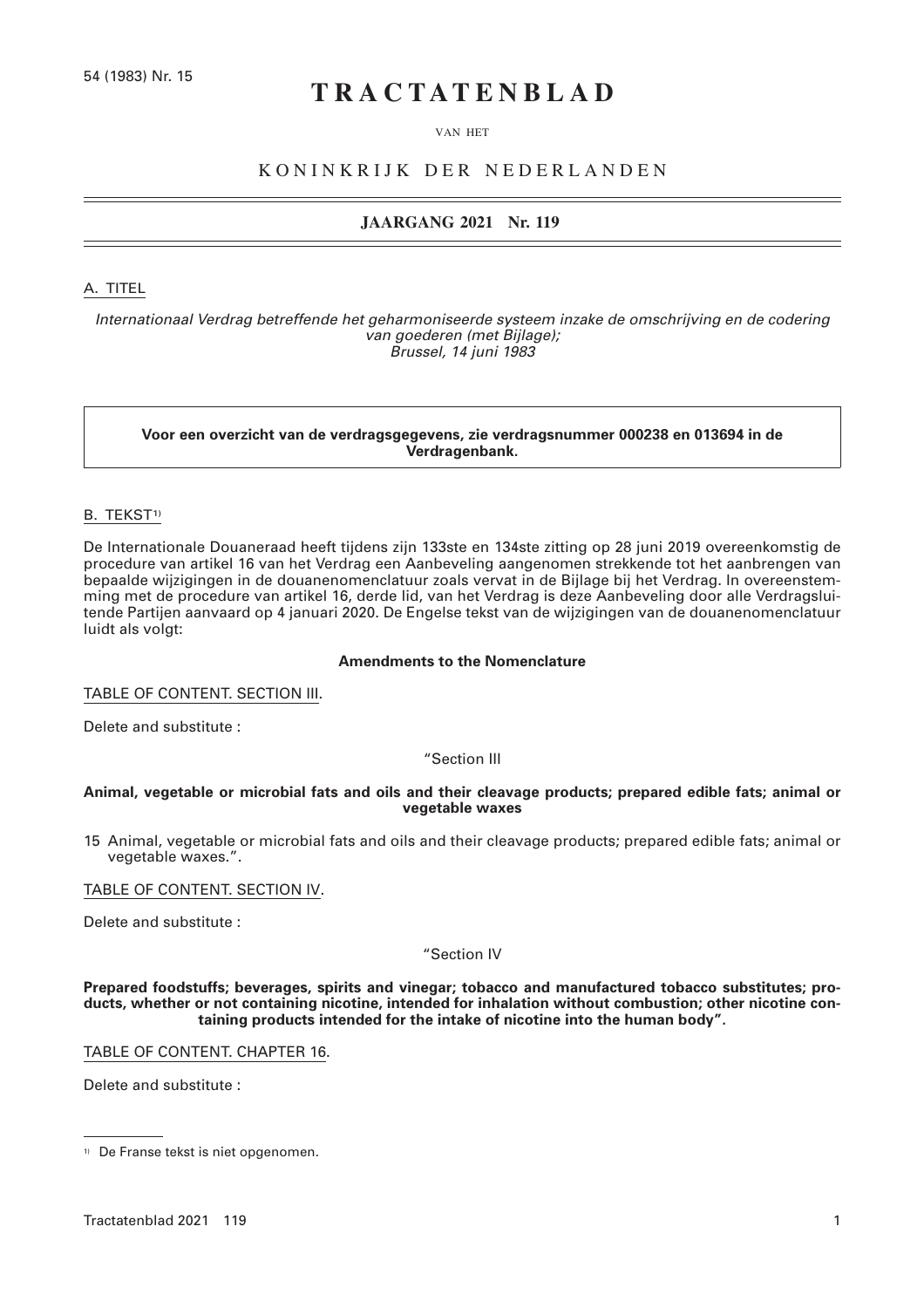"16 Preparations of meat, of fish, crustaceans, molluscs or other aquatic invertebrates, or of insects.".

## TABLE OF CONTENT. CHAPTER 24.

Delete and substitute :

"24 Tobacco and manufactured tobacco substitutes; products, whether or not containing nicotine, intended for inhalation without combustion; other nicotine containing products intended for the intake of nicotine into the human body.".

TABLE OF CONTENT. CHAPTER 94.

Delete and substitute :

"94 Furniture; bedding, mattresses, mattress supports, cushions and similar stuffed furnishings; luminaires and lighting fittings, not elsewhere specified or included; illuminated signs, illuminated name-plates and the like; prefabricated buildings.".

## CHAPTER 2.

New Note 1 (b) to Chapter 2.

Insert the following new Note 1 (b) :

"b) Edible, non-living insects (heading 04.10);".

Renumber present Notes 1 (b) and 1 (c) as Notes 1 (c) and 1 (d), respectively.

## CHAPTER 3.

#### New Note 3.

Insert the following new Note 3 :

"3. Headings 03.05 to 03.08 do not cover flours, meals and pellets, fit for human consumption (heading 03.09).".

#### Subheading 0302.3.

Delete and substitute :

" - Tunas (of the genus *Thunnus*), skipjack tuna (stripe-bellied bonito) (*Katsuwonus pelamis*), excluding edible fish offal of subheadings 0302.91 to 0302.99 :".

Subheading 0302.33.

Delete and substitute :

"0302.33 -- Skipjack tuna (stripe-bellied bonito) (*Katsuwonus pelamis*)".

Subheading 0302.55.

Delete and substitute :

"0302.55 -- Alaska Pollock (*Theragra chalcogramma*)".

Subheading 0303.4.

Delete and substitute :

" - Tunas (of the genus *Thunnus*), skipjack tuna (stripe-bellied bonito) (*Katsuwonus pelamis*), excluding edible fish offal of subheadings 0303.91 to 0303.99 :".

Subheading 0303.43.

Delete and substitute :

"0303.43 -- Skipjack tuna (stripe-bellied bonito) (*Katsuwonus pelamis*)".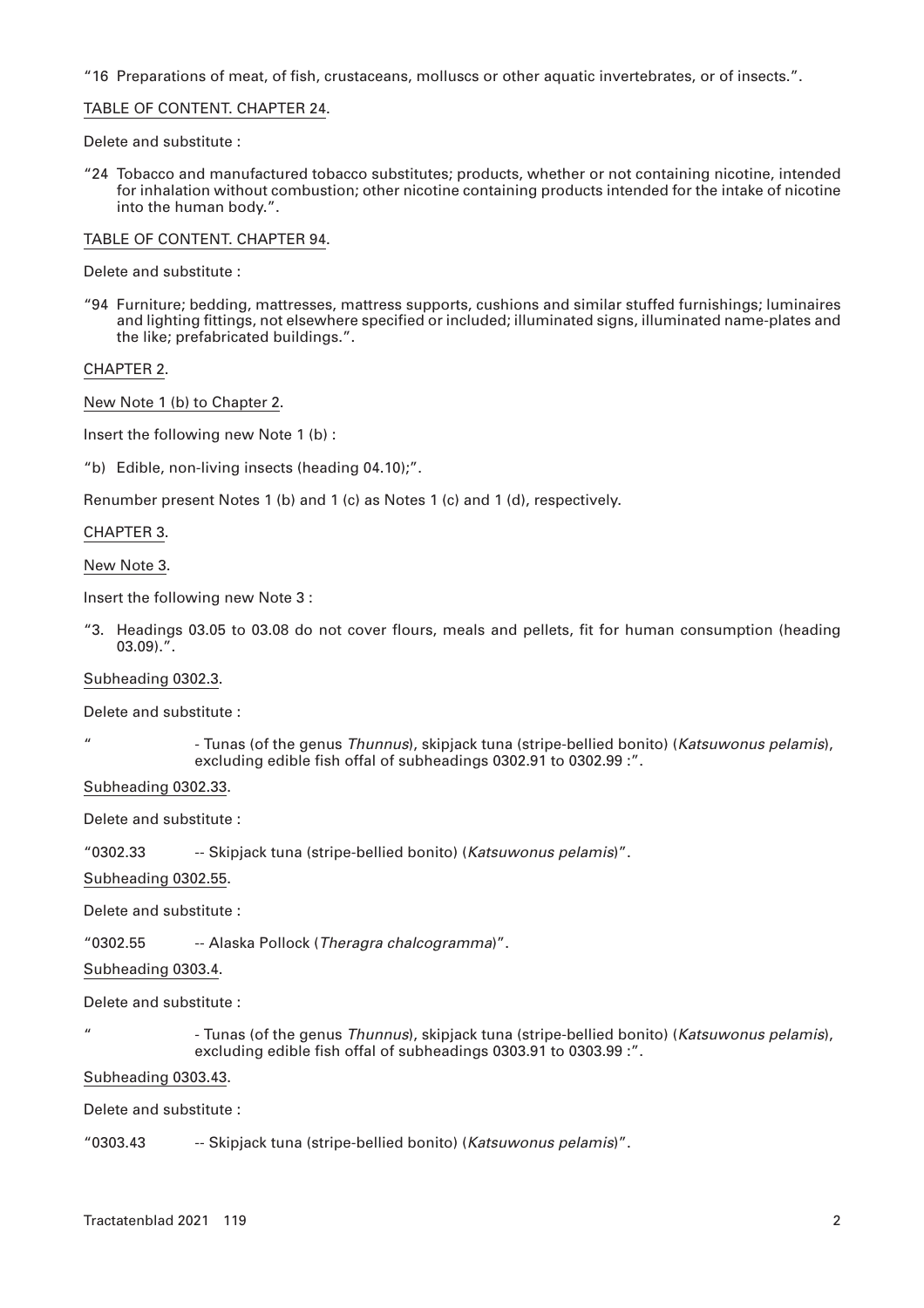# Subheading 0303.67.

## Delete and substitute :

"0303.67 -- Alaska Pollock (*Theragra chalcogramma*)".

Subheading 0304.75.

Delete and substitute :

"0304.75 -- Alaska Pollock (*Theragra chalcogramma*)".

Subheading 0304.87.

Delete and substitute :

"0304.87 -- Tunas (of the genus *Thunnus*), skipjack tuna (stripe-bellied bonito) (*Katsuwonus pelamis*)".

Subheading 0304.94.

Delete and substitute :

"0304.94 -- Alaska Pollock (*Theragra chalcogramma*)".

Subheading 0304.95.

Delete and substitute :

"0304.95 -- Fish of the families *Bregmacerotidae, Euclichthyidae, Gadidae, Macrouridae, Melanonidae, Merlucciidae, Moridae* and *Muraenolepididae*, other than Alaska Pollock (*Theragra chalcogramma*)".

Heading 03.05. Heading text.

Delete and substitute :

"**03.05 Fish, dried, salted or in brine; smoked fish, whether or not cooked before or during the smoking process.**".

Subheading 0305.10.

Delete this subheading.

Heading 03.06. Heading text.

Delete and substitute :

"**03.06 Crustaceans, whether in shell or not, live, fresh, chilled, frozen, dried, salted or in brine; smoked crustaceans, whether in shell or not, whether or not cooked before or during the smoking process; crustaceans, in shell, cooked by steaming or by boiling in water, whether or not chilled, frozen, dried, salted or in brine.**".

Subheading 0306.19.

Delete and substitute :

"0306.19 -- Other".

Subheading 0306.39.

Delete and substitute :

"0306.39 -- Other".

Subheading 0306.99.

Delete and substitute :

"0306.99 -- Other".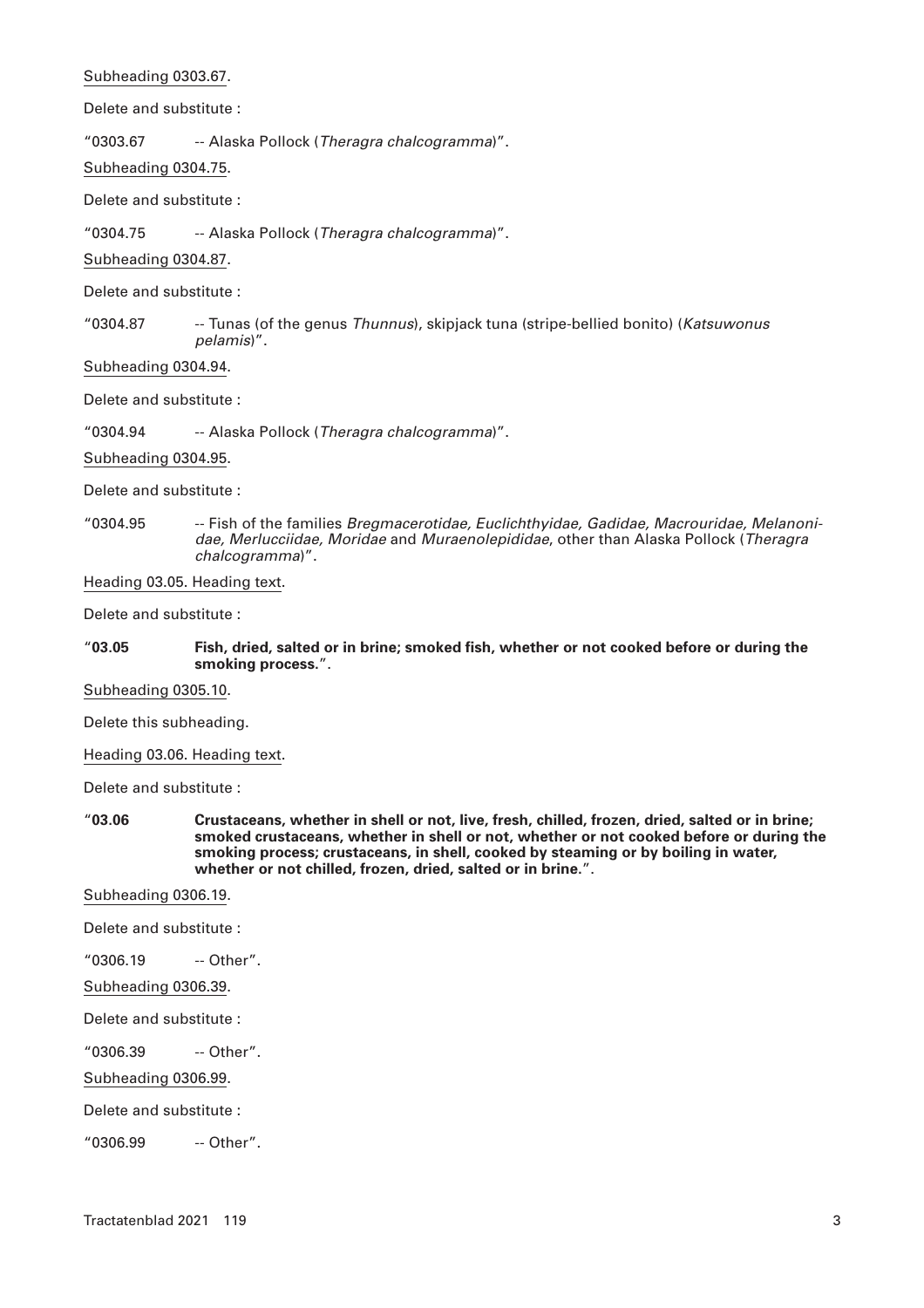Heading 03.07. Heading text.

Delete and substitute :

"**03.07 Molluscs, whether in shell or not, live, fresh, chilled, frozen, dried, salted or in brine; smoked molluscs, whether in shell or not, whether or not cooked before or during the smoking process.**".

Subheadings 0307.2 to 0307.29.

Delete and substitute :

| $\prime$ | - Scallops and other molluscs of the family Pectinidae: |
|----------|---------------------------------------------------------|
| 0307.21  | -- Live, fresh or chilled                               |
| 0307.22  | -- Frozen                                               |
| 0307.29  | -- Other".                                              |

Subheading 0307.9.

Delete and substitute :

" - Other :".

Heading 03.08. Heading text.

Delete and substitute :

"**03.08 Aquatic invertebrates other than crustaceans and molluscs, live, fresh, chilled, frozen, dried, salted or in brine; smoked aquatic invertebrates other than crustaceans and molluscs, whether or not cooked before or during the smoking process.**".

New heading 03.09.

Insert the following new heading :

"**03.09 Flours, meals and pellets of fish, crustaceans, molluscs and other aquatic invertebrates, fit for human consumption.**

0309.10 - Of fish<br>0309.90 - Other" - Other".

# CHAPTER 4.

New Note 2.

Insert the following new Note 2 :

"2. For the purposes of heading 04.03, yogurt may be concentrated or flavoured and may contain added sugar or other sweetening matter, fruit, nuts, cocoa, chocolate, spices, coffee or coffee extracts, plants, parts of plants, cereals or bakers' wares, provided that any added substance is not used for the purpose of replacing, in whole or in part, any milk constituent, and the product retains the essential character of yogurt.".

Renumber present Notes 2 to 4 as Notes 3 to 5 respectively.

# New Note 5 (a).

Insert the following new Note 5 (a) :

"a) Non-living insects, unfit for human consumption (heading 05.11);".

Renumber present Notes 4 (a) to 4 (c) (renumbered 5(a) to 5(c)) as Notes 5 (b) to 5 (d), respectively.

New Note 6.

Insert the following new Note 6 :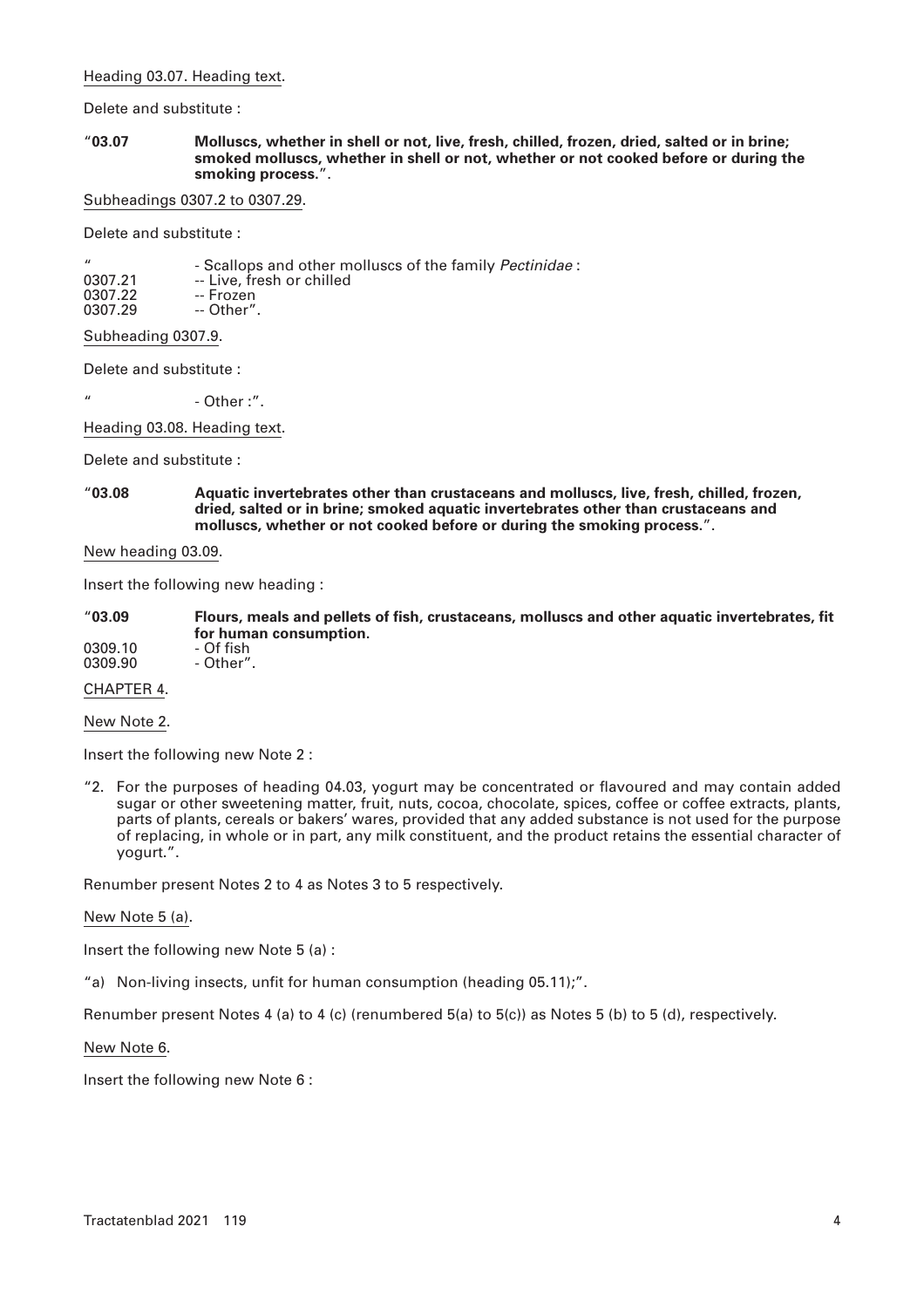"6. For the purposes of heading 04.10, the term "insects" means edible non- living insects, whole or in parts, fresh, chilled, frozen, dried, smoked, salted or in brine, as well as flours and meals of insects, fit for human consumption. However, it does not cover edible non-living insects otherwise prepared or preserved (generally Section IV).".

Heading 04.03. Heading text.

Delete and substitute :

"**04.03 Yogurt; buttermilk, curdled milk and cream, kephir and other fermented or acidified milk and cream, whether or not concentrated or containing added sugar or other sweetening matter or flavoured or containing added fruit, nuts or cocoa.**".

Subheading 0403.10.

Delete this subheading.

New subheading 0403.20.

Insert the following new subheading :

"0403.20 - Yogurt".

Heading 04.10.

Delete and substitute :

#### "**04.10 Insects and other edible products of animal origin, not elsewhere specified or included.** 0410.10 - Insects<br>0410.90 - Other". - Other".

CHAPTER 7.

New Note 5.

Insert the following new Note 5 :

"5. Heading 07.11 applies to vegetables which have been treated solely to ensure their provisional preservation during transport or storage prior to use (for example, by sulphur dioxide gas, in brine, in sulphur water or in other preservative solutions), provided they remain unsuitable for immediate consumption in that state.".

# Subheading 0704.10.

Delete and substitute :

"0704.10 - Cauliflowers and broccoli".

New subheadings 0709.52 to 0709.56.

Insert the following new subheadings :

- 
- "0709.52 -- Mushrooms of the genus *Boletus* 0709.53 -- Mushrooms of the genus *Cantharellus*
- 0709.54 -- Shiitake (*Lentinus edodes*)
- 0709.55 -- Matsutake (*Tricholoma matsutake, Tricholoma magnivelare, Tricholoma anatolicum,*
- *Tricholoma dulciolens, Tricholoma caligatum*)
- 0709.56 -- Truffles (*Tuber spp*.)".

Heading 07.11. Heading text.

Delete and substitute :

# "**07.11 Vegetables provisionally preserved, but unsuitable in that state for immediate consumption.**".

New subheading 0712.34.

Insert the following new subheading : "0712.34 -- Shiitake (*Lentinus edodes*)".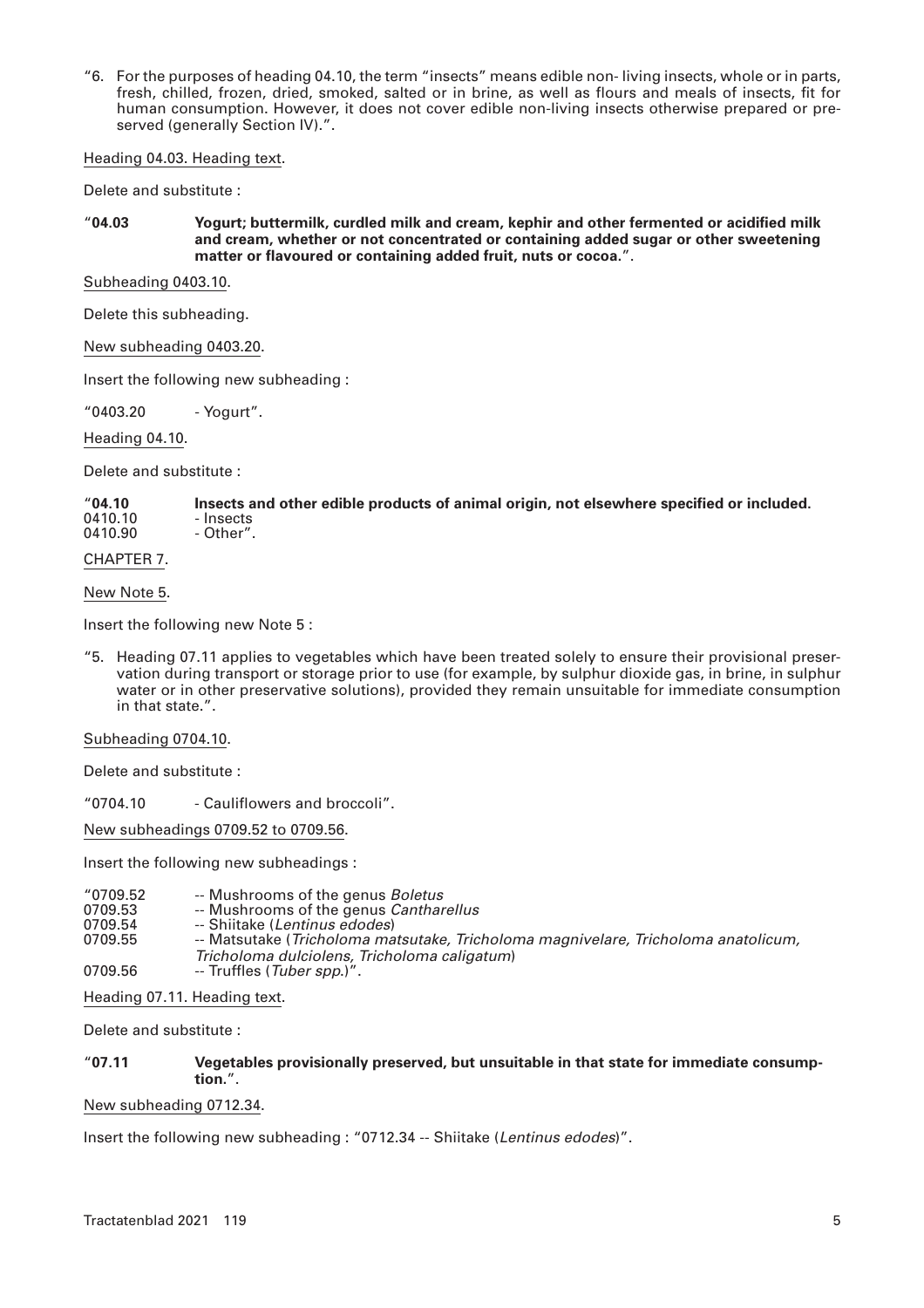# CHAPTER 8.

## New Note 4.

Insert the following new Note 4 :

"4. Heading 08.12 applies to fruit and nuts which have been treated solely to ensure their provisional preservation during transport or storage prior to use (for example, by sulphur dioxide gas, in brine, in sulphur water or in other preservative solutions), provided they remain unsuitable for immediate consumption in that state.".

## Subheading 0802.90.

Delete and substitute :

| $\prime$ | - Other :              |
|----------|------------------------|
| 0802.91  | -- Pine nuts, in shell |
| 0802.92  | -- Pine nuts, shelled  |
| 0802.99  | -- Other".             |

Subheading 0805.40.

Delete and substitute :

"0805.40 - Grapefruit and pomelos".

Heading 08.12. Heading text.

Delete and substitute :

## "**08.12 Fruit and nuts provisionally preserved, but unsuitable in that state for immediate consumption.**".

## CHAPTER 10.

## Note 1 (B).

Delete and substitute :

"B) The Chapter does not cover grains which have been hulled or otherwise worked. However, rice, husked, milled, polished, glazed, parboiled or broken remains classified in heading 10.06. Similarly, quinoa from which the pericarp has been wholly or partly removed in order to separate the saponin, but which has not undergone any other processes, remains classified in heading 10.08.".

New subheading 1211.60.

Insert the following new subheading :

"1211.60 - Bark of African cherry (*Prunus africana*)".

SECTION III.

Title.

Delete and substitute :

*"***Animal, vegetable or microbial fats and oils and their cleavage products; prepared edible fats; animal or vegetable waxes***".*

## CHAPTER 15.

Title.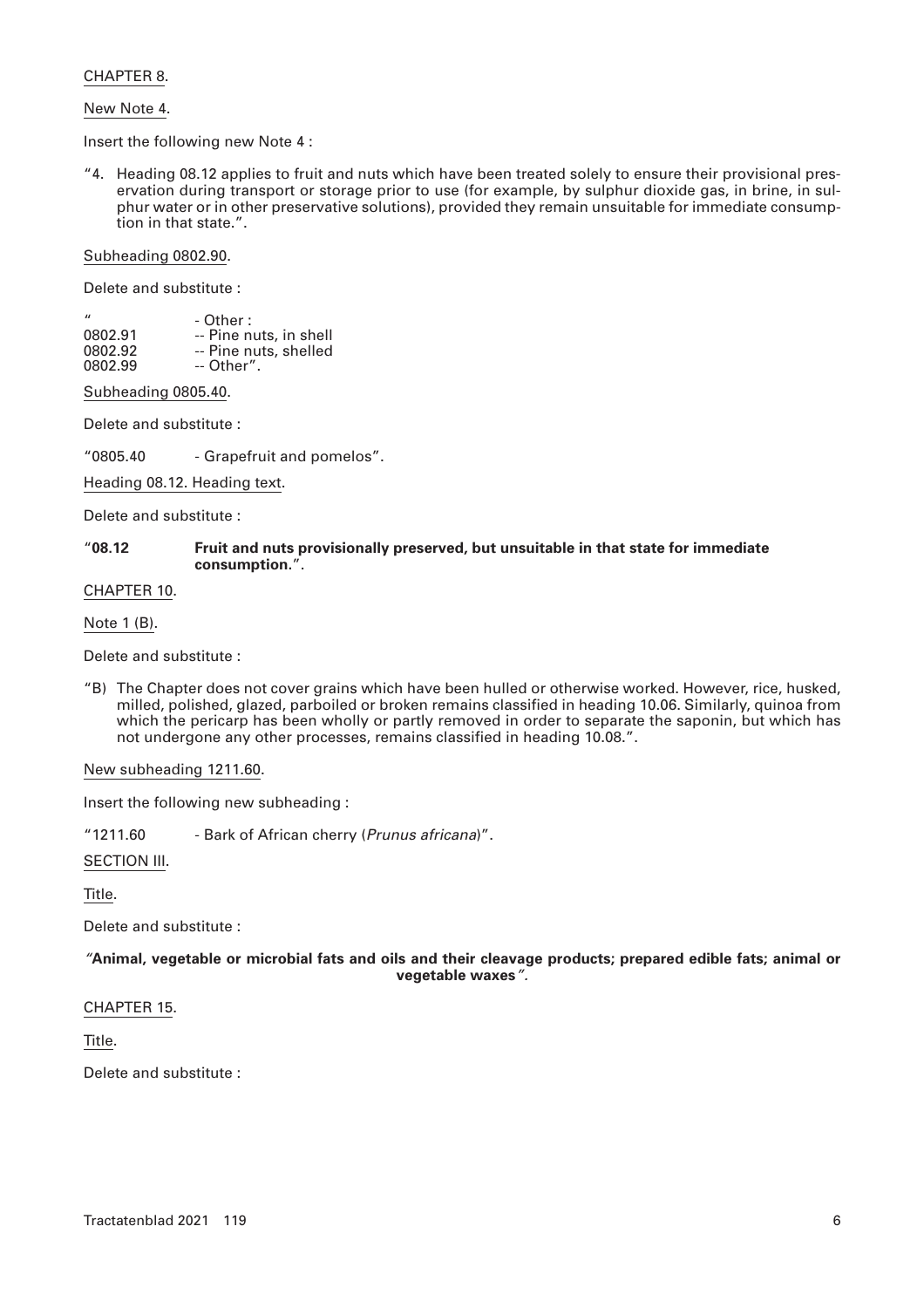# *"***Animal, vegetable or microbial fats and oils and their cleavage products; prepared edible fats; animal or vegetable waxes***".*

Chapter 15. Subheading Note.

Title.

Delete and substitute :

# "**Subheading Notes.**".

## New Subheading Note 1.

Insert the following new Subheading Note 1 :

"1. For the purposes of subheading 1509.30, virgin olive oil has a free acidity expressed as oleic acid not exceeding 2.0 g/ 100 g and can be distinguished from the other virgin olive oil categories according to the characteristics indicated in the Codex Alimentarius Standard 33-1981.".

Renumber present Subheading Note 1 as Subheading Note 2.

Subheading 1509.10.

Delete and substitute :

| "1509.20 | - Extra virgin olive oil    |
|----------|-----------------------------|
| 1509.30  | - Virgin olive oil          |
| 1509.40  | - Other virgin olive oils". |

Heading 15.10.

Delete and substitute :

- "**15.10 Other oils and their fractions, obtained solely from olives, whether or not refined, but not chemically modified, including blends of these oils or fractions with oils or fractions of heading 15.09.** 1510.10 - Crude olive pomace oil<br>1510.90 - Other".
- Other".

Heading 15.15. Heading text.

Delete and substitute :

"**15.15 Other fixed vegetable or microbial fats and oils (including jojoba oil) and their fractions, whether or not refined, but not chemically modified.**".

New Subheading 1515.60.

Insert the following new subheading :

"1515.60 - Microbial fats and oils and their fractions".

Heading 15.16. Heading text.

Delete and substitute :

"**15.16 Animal, vegetable or microbial fats and oils and their fractions, partly or wholly hydrogenated, inter-esterified, re-esterified or elaidinised, whether or not refined, but not further prepared.**".

New Subheading 1516.30.

Insert the following new subheading :

"1516.30 - Microbial fats and oils and their fractions".

Heading 15.17. Heading text.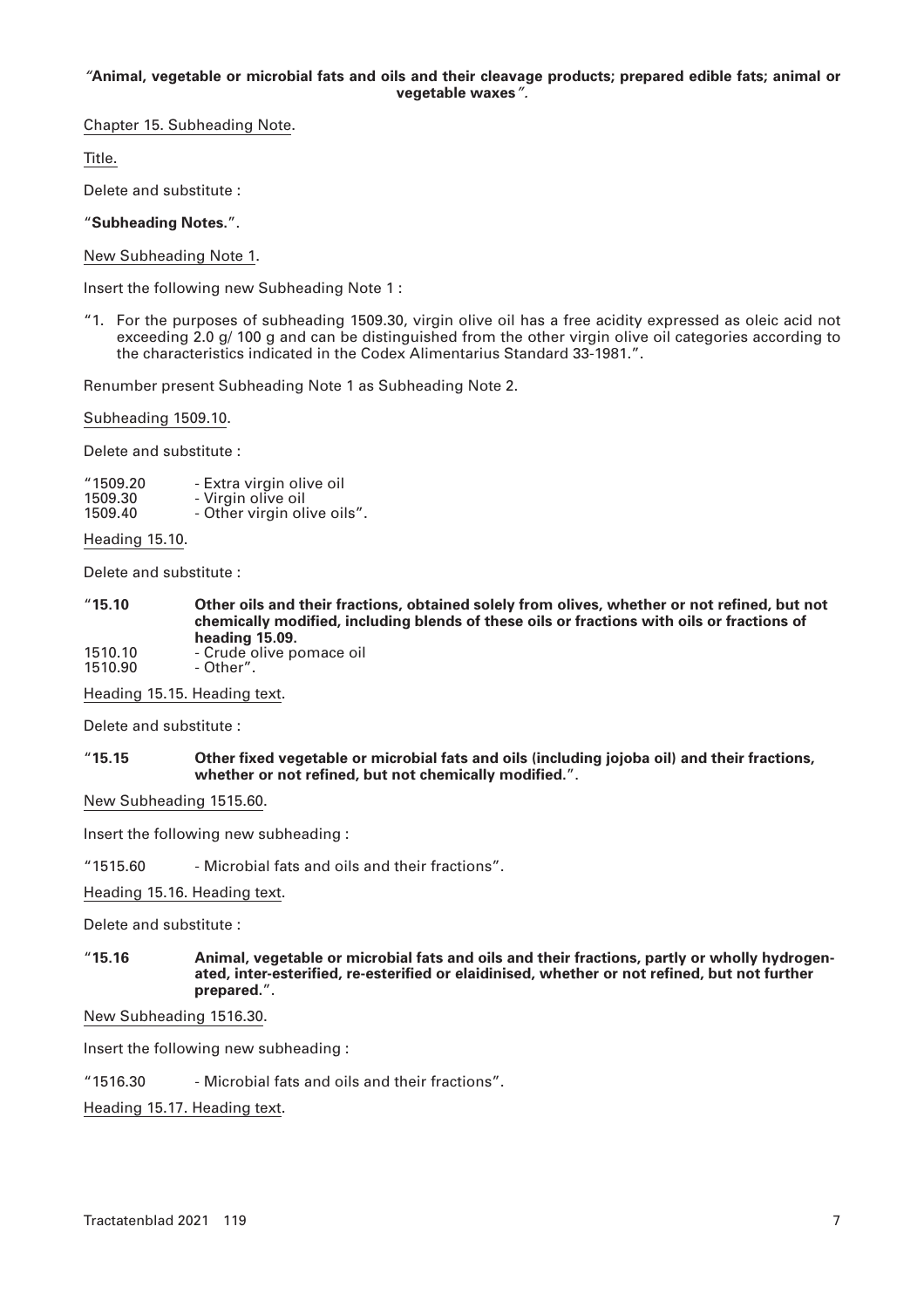Delete and substitute :

"**15.17 Margarine; edible mixtures or preparations of animal, vegetable or microbial fats or oils or of fractions of different fats or oils of this Chapter, other than edible fats and oils or their fractions of heading 15.16.**".

## Heading 15.18.

Delete and substitute :

| "15.18" | 1518.00 | Animal, vegetable or microbial fats and oils and their fractions, boiled,<br>oxidised, dehydrated, sulphurised, blown, polymerised by heat in vacuum or<br>in inert gas or otherwise chemically modified, excluding those of heading<br>15.16; inedible mixtures or preparations of animal, vegetable or microbial<br>fats or oils or of fractions of different fats or oils of this Chapter, not<br>elsewhere specified or included.". |
|---------|---------|-----------------------------------------------------------------------------------------------------------------------------------------------------------------------------------------------------------------------------------------------------------------------------------------------------------------------------------------------------------------------------------------------------------------------------------------|
|         |         |                                                                                                                                                                                                                                                                                                                                                                                                                                         |

## SECTION IV. Title.

Delete and substitute :

"**Prepared foodstuffs; beverages, spirits and vinegar; tobacco and manufactured tobacco substitutes; products, whether or not containing nicotine, intended for inhalation without combustion; other nicotine containing products intended for the intake of nicotine into the human body**".

# CHAPTER 16. Title.

## Delete and substitute :

"**Preparations of meat, of fish, crustaceans, molluscs or other aquatic invertebrates, or of insects**".

## CHAPTER 16.

### Note 1.

Delete and substitute :

"1. This Chapter does not cover meat, meat offal, fish, crustaceans, molluscs or other aquatic invertebrates, as well as insects, prepared or preserved by the processes specified in Chapter 2 or 3, Note 6 to Chapter 4 or in heading 05.04.".

# Note 2.

## Delete and substitute :

"2. Food preparations fall in this Chapter provided that they contain more than 20 % by weight of sausage, meat, meat offal, blood, insects, fish or crustaceans, molluscs or other aquatic invertebrates, or any combination thereof. In cases where the preparation contains two or more of the products mentioned above, it is classified in the heading of Chapter 16 corresponding to the component or components which predominate by weight. These provisions do not apply to the stuffed products of heading 19.02 or to the preparations of heading 21.03 or 21.04.".

# Subheading Note 1.

## Delete and substitute :

"1. For the purposes of subheading 1602.10, the expression "homogenised preparations" means preparations of meat, meat offal, blood or insects, finely homogenised, put up for retail sale as food suitable for infants or young children or for dietetic purposes, in containers of a net weight content not exceeding 250 g. For the application of this definition no account is to be taken of small quantities of any ingredients which may have been added to the preparation for seasoning, preservation or other purposes. These preparations may contain a small quantity of visible pieces of meat, meat offal or insects. This subheading takes precedence over all other subheadings of heading 16.02.".

Heading 16.01.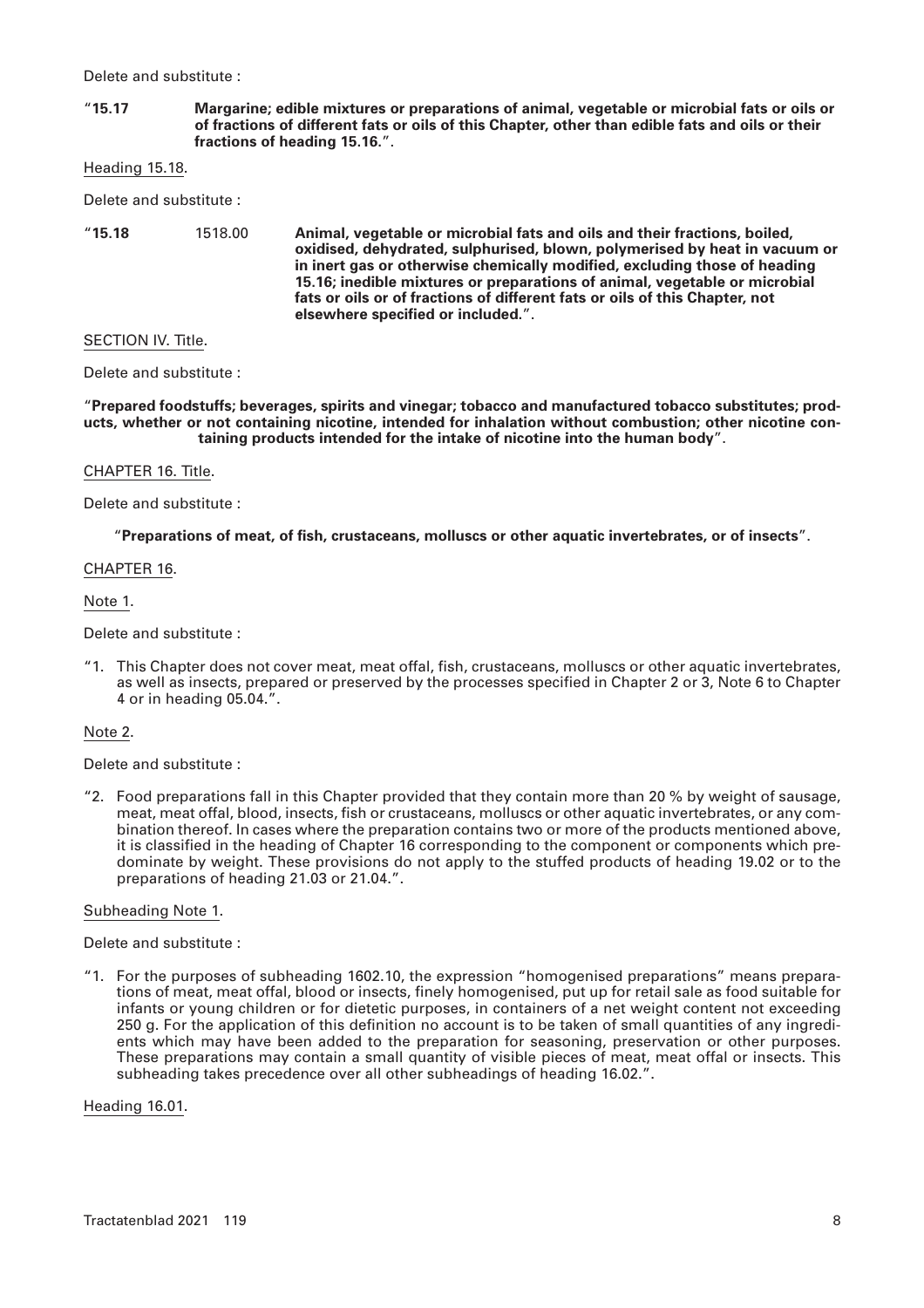Delete and substitute :

"**16.01** 1601.00 **Sausages and similar products, of meat, meat offal, blood or insects; food preparations based on these products.**".

Heading 16.02. Heading text.

Delete and substitute :

"**16.02 Other prepared or preserved meat, meat offal, blood or insects.**".

Subheading 1604.14.

Delete and substitute :

"1604.14 -- Tunas, skipjack tuna and bonito (*Sarda spp*.)".

CHAPTER 18

Note 1.

Delete and substitute :

- "1. This Chapter does not cover :
	- a) Food preparations containing more than 20 % by weight of sausage, meat, meat offal, blood, insects, fish or crustaceans, molluscs or other aquatic invertebrates, or any combination thereof (Chapter 16);
	- b) Preparations of headings 04.03, 19.01, 19.02, 19.04, 19.05, 21.05, 22.02, 22.08, 30.03 or 30.04.".

## CHAPTER 19

Note 1 (a).

Delete and substitute :

"a) Except in the case of stuffed products of heading 19.02, food preparations containing more than 20 % by weight of sausage, meat, meat offal, blood, insects, fish or crustaceans, molluscs or other aquatic invertebrates, or any combination thereof (Chapter 16);".

#### CHAPTER 20.

New Note 1 (b).

Insert the following new Note 1 (b) :

"b) Vegetable fats and oils (Chapter 15);".

Renumber current Notes 1 (b) to 1 (d) as 1 (c) to 1 (e), respectively.

## CHAPTER 20

Note 1 (c).

Delete and substitute :

"c) Food preparations containing more than 20 % by weight of sausage, meat, meat offal, blood, insects, fish or crustaceans, molluscs or other aquatic invertebrates, or any combination thereof (Chapter 16);".

Subheading 2008.93.

Delete and substitute :

"2008.93 -- Cranberries (*Vaccinium macrocarpon, Vaccinium oxycoccos*); lingonberries (*Vaccinium vitis-idaea*)".

#### Heading 20.09. Heading text.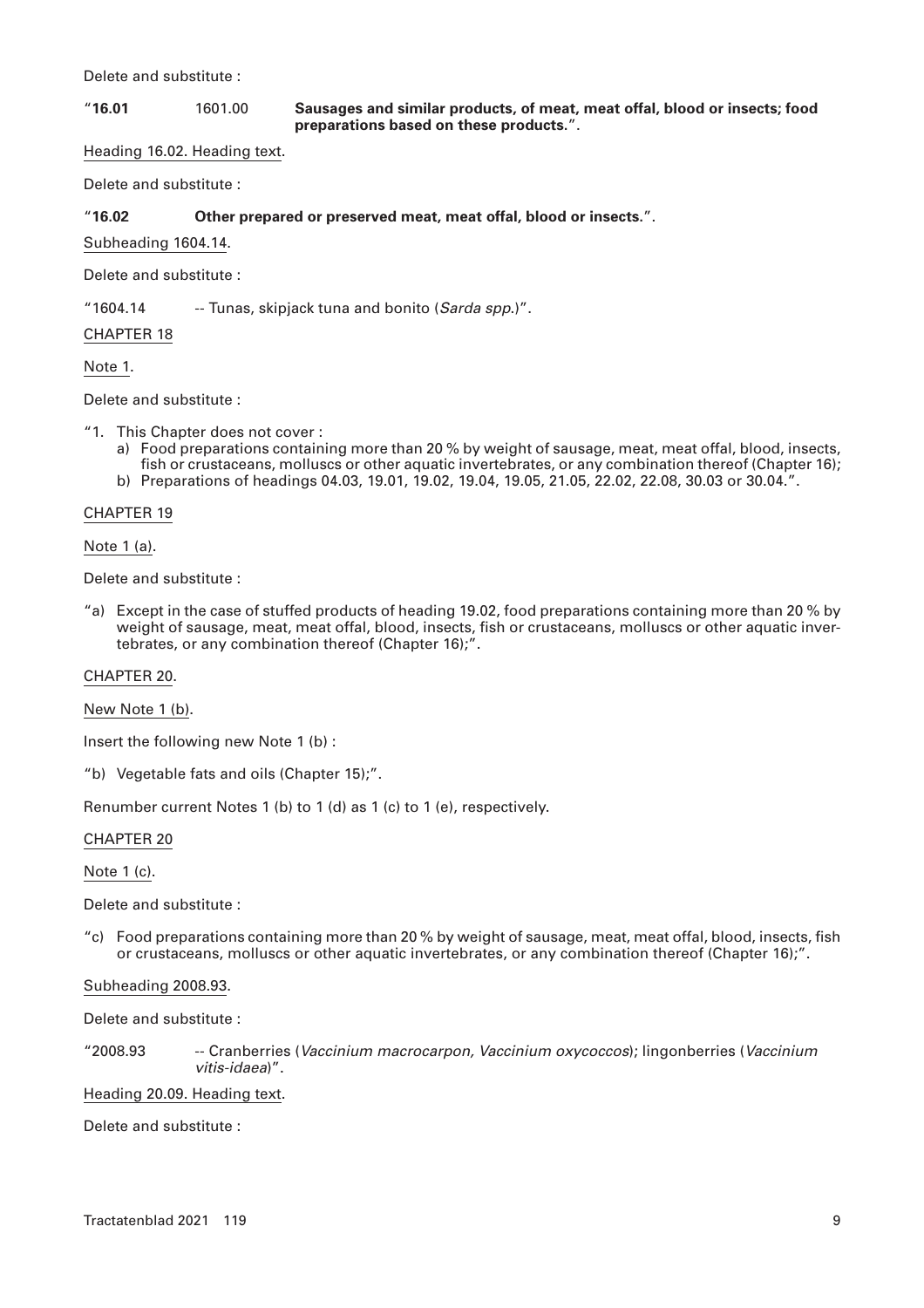#### "**20.09 Fruit or nut juices (including grape must and coconut water) and vegetable juices, unfermented and not containing added spirit, whether or not containing added sugar or other sweetening matter.**".

Subheading 2009.2.

Delete and substitute :

- Grapefruit juice; pomelo juice :".

Subheading 2009.8.

Delete and substitute :

" - Juice of any other single fruit, nut or vegetable :".

Subheading 2009.81.

Delete and substitute :

"2009.81 -- Cranberry (*Vaccinium macrocarpon, Vaccinium oxycoccos*) juice; lingonberry (*Vaccinium vitis-idaea*) juice".

# CHAPTER 21.

New Note 1 (f).

Insert the following new Note 1 (f) :

"f) Products of heading 24.04;".

Renumber present Notes 1 (f) and 1 (g) as Notes 1 (g) and 1 (h), respectively.

Heading 22.02. Heading text.

Delete and substitute :

"**22.02 Waters, including mineral waters and aerated waters, containing added sugar or other sweetening matter or flavoured, and other non-alcoholic beverages, not including fruit, nut or vegetable juices of heading 20.09.**".

CHAPTER 23.

Heading 23.06. Heading text.

Delete and substitute :

"**23.06 Oil-cake and other solid residues, whether or not ground or in the form of pellets, resulting from the extraction of vegetable or microbial fats or oils, other than those of heading 23.04 or 23.05.**".

#### CHAPTER 24.

Title.

Delete and substitute :

*"***Tobacco and manufactured tobacco substitutes; products, whether or not containing nicotine, intended for inhalation without combustion; other nicotine containing products intended for the intake of nicotine into the human body***".*

New Notes 2 and 3.

Insert the following new Notes :

- "2. Any products classifiable in heading 24.04 and any other heading of the Chapter are to be classified in heading 24.04.
- 3. For the purposes of heading 24.04, the expression "inhalation without combustion" means inhalation through heated delivery or other means, without combustion.".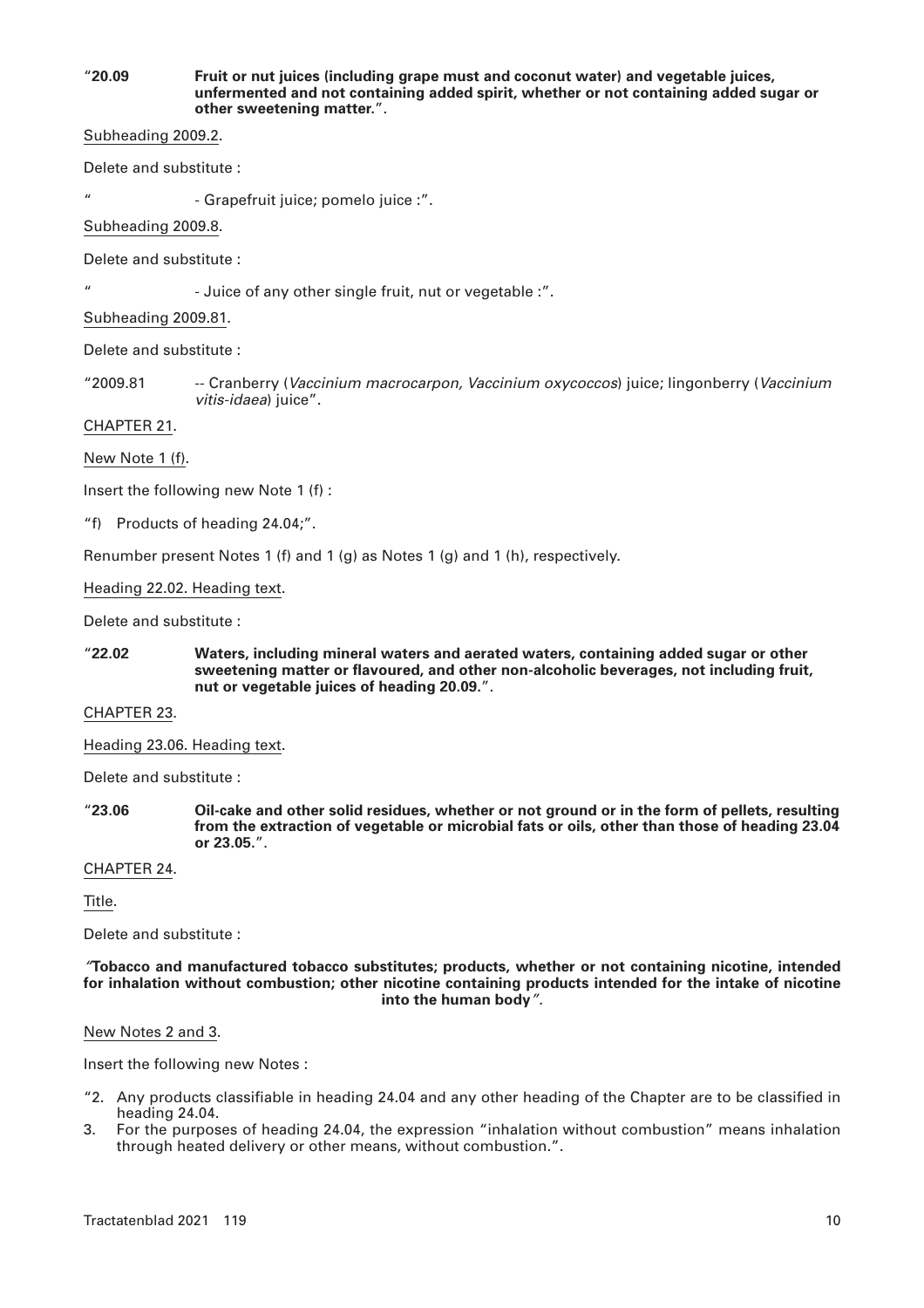Insert the following new heading 24.04 :

| "24.04"                             | Products containing tobacco, reconstituted tobacco, nicotine, or tobacco or nicotine<br>substitutes, intended for inhalation without combustion; other nicotine containing<br>products intended for the intake of nicotine into the human body.<br>- Products intended for inhalation without combustion: |
|-------------------------------------|-----------------------------------------------------------------------------------------------------------------------------------------------------------------------------------------------------------------------------------------------------------------------------------------------------------|
| 2404.11                             | -- Containing tobacco or reconstituted tobacco                                                                                                                                                                                                                                                            |
| 2404.12                             | -- Other, containing nicotine                                                                                                                                                                                                                                                                             |
| 2404.19                             | -- Other<br>$-$ Other :                                                                                                                                                                                                                                                                                   |
| 2404.91                             | -- For oral application                                                                                                                                                                                                                                                                                   |
| 2404.92<br>2404.99                  | -- For transdermal application<br>-- Other".                                                                                                                                                                                                                                                              |
| $\bigcap_{n=1}$ $\bigcap_{n=1}^{n}$ |                                                                                                                                                                                                                                                                                                           |

CHAPTER 25.

New Note 2 (e).

Insert the following new Note 2 (e) :

"e) Dolomite ramming mix (heading 38.16);".

Renumber present Notes 2 (e) to 2 (ij) as Notes 2 (f) to 2 (k), respectively.

Heading 25.18. Heading text.

Delete and substitute :

"**25.18 Dolomite, whether or not calcined or sintered, including dolomite roughly trimmed or merely cut, by sawing or otherwise, into blocks or slabs of a rectangular (including square) shape.**"

Subheading 2518.30.

Delete this subheading.

CHAPTER 27.

Subheading Note 5.

Delete and substitute :

"5. For the purposes of the subheadings of heading 27.10, the term "biodiesel" means mono-alkyl esters of fatty acids of a kind used as a fuel, derived from animal, vegetable or microbial fats and oils whether or not used.".

## SECTION VI.

New Note 4.

Insert following New Note 4 :

"4. Where a product answers to a description in one or more of the headings in Section VI by virtue of being described by name or function and also to heading 38.27, then it is classifiable in a heading that references the product by name or function and not under heading 38.27.".

#### Subheading 2844.40.

Delete and substitute :

" - Radioactive elements and isotopes and compounds other than those of subheading 2844.10, 2844.20 or 2844.30; alloys, dispersions (including cermets), ceramic products and mixtures containing these elements, isotopes or compounds; radioactive residues : 2844.41 --- Tritium and its compounds; alloys, dispersions (including cermets), ceramic products and mixtures containing tritium or its compounds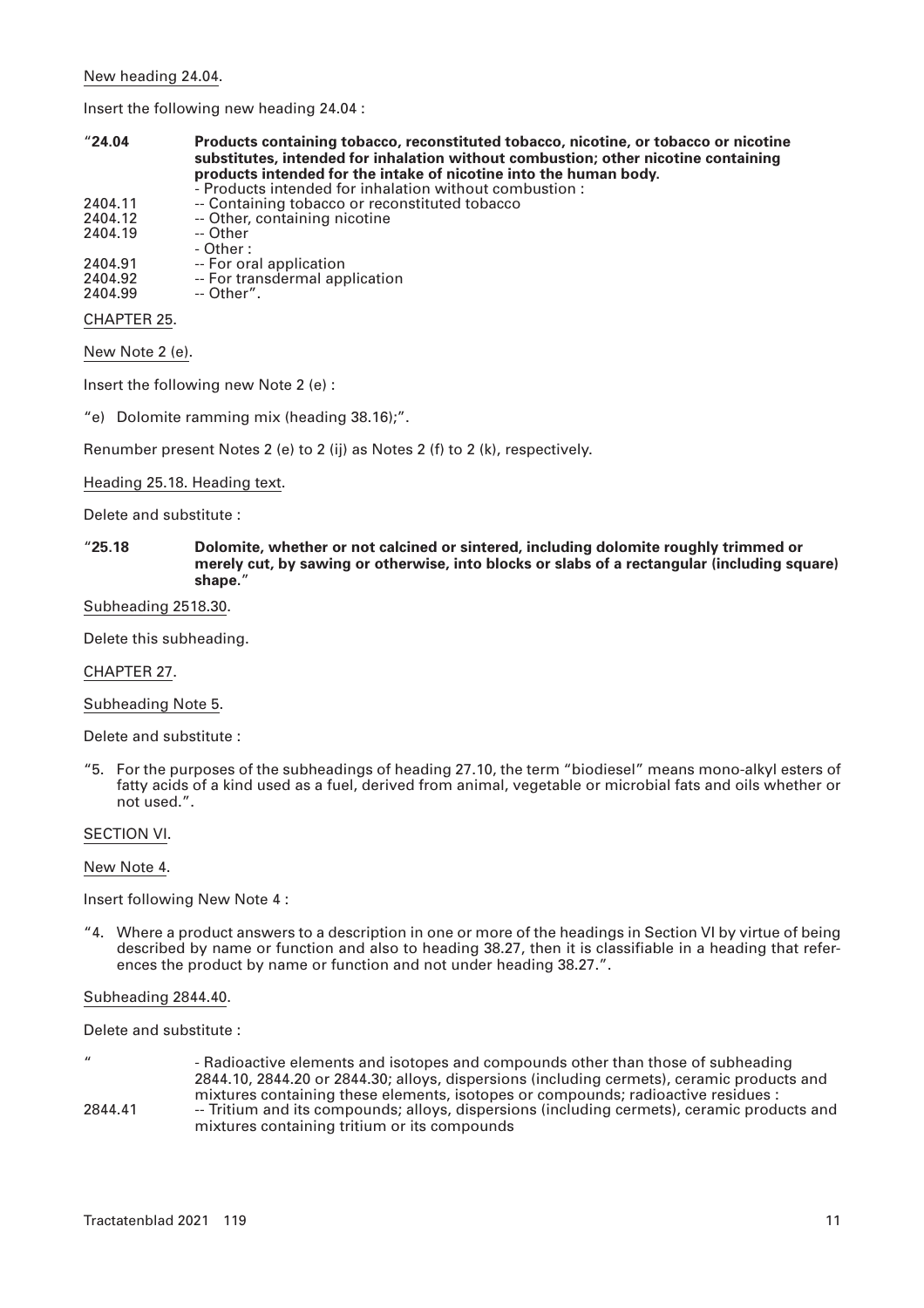- 2844.42 -- Actinium-225, actinium-227, californium-253, curium-240, curium-241, curium-242, curium-243, curium-244, einsteinium-253, einsteinium-254, gadolinium-148, polonium-208, polonium-209, polonium-210, radium-223, uranium-230 or uranium-232, and their compounds; alloys, dispersions (including cermets), ceramic products and mixtures containing these elements or compounds
- 2844.43 -- Other radioactive elements and isotopes and compounds; other alloys, dispersions (including cermets), ceramic products and mixtures containing these elements, isotopes or compounds
- 2844.44 -- Radioactive residues".

New subheadings 2845.20 to 2845.40.

Insert the following new subheadings :

| "2845.20 |  |  | - Boron enriched in boron-10 and its compounds |
|----------|--|--|------------------------------------------------|
| $\cdots$ |  |  |                                                |

- 2845.30 Lithium enriched in lithium-6 and its compounds<br>2845.40 Helium-3".
	- Helium-3".

## CHAPTER 29.

NOTE 1 (g).

Delete and substitute :

"g) The products mentioned in (a), (b), (c), (d), (e) or (f) above with an added anti-dusting agent or a colouring or odoriferous substance or an emetic added to facilitate their identification or for safety reasons, provided that the additions do not render the product particularly suitable for specific use rather than for general use;".

# Note 4. Last paragraph.

Delete and substitute :

"For the purposes of headings 29.11, 29.12, 29.14, 29.18 and 29.22, "oxygen function", the characteristic organic oxygen-containing group of those respective headings, is restricted to the oxygen-functions referred to in headings 29.05 to 29.20.".

## Subheadings 2903.3 to 2903.39.

Delete and substitute :

| $\boldsymbol{\mu}$<br>2903.41<br>2903.42<br>2903.43<br>2903.44 | - Saturated fluorinated derivatives of acyclic hydrocarbons :<br>-- Trifluoromethane (HFC-23)<br>-- Difluoromethane (HFC-32)<br>-- Fluoromethane (HFC-41), 1,2-difluoroethane (HFC-152) and 1,1- difluoroethane (HFC-152a)<br>-- Pentafluoroethane (HFC-125), 1,1,1-trifluoroethane (HFC-143a) and 1,1,2-trifluoroethane<br>(HFC-143) |
|----------------------------------------------------------------|---------------------------------------------------------------------------------------------------------------------------------------------------------------------------------------------------------------------------------------------------------------------------------------------------------------------------------------|
| 2903.45                                                        | -- 1,1,1,2-Tetrafluoroethane (HFC-134a) and 1,1,2,2- tetrafluoroethane (HFC-134)                                                                                                                                                                                                                                                      |
| 2903.46                                                        | -- 1,1,1,2,3,3,3-Heptafluoropropane (HFC-227ea), 1,1,1,2,2,3-hexafluoropropane (HFC-236cb),<br>1,1,1,2,3,3-hexafluoropropane (HFC-236ea) and 1,1,1,3,3,3-hexafluoropropane (HFC-236fa)                                                                                                                                                |
| 2903.47                                                        | -- 1,1,1,3,3-Pentafluoropropane (HFC-245fa) and 1,1,2,2,3- pentafluoropropane (HFC-245ca)                                                                                                                                                                                                                                             |
| 2903.48                                                        | $-1,1,1,3,3$ -Pentafluorobutane (HFC-365mfc) and $1,1,1,2,2,3,4,5,5,5$ -decafluoropentane<br>(HFC-43-10mee)                                                                                                                                                                                                                           |
| 2903.49                                                        | -- Other<br>- Unsaturated fluorinated derivatives of acyclic hydrocarbons :                                                                                                                                                                                                                                                           |
| 2903.51                                                        | -- 2,3,3,3-Tetrafluoropropene (HFO-1234yf), 1,3,3,3-tetrafluoropropene (HFO-1234ze) and<br>(Z)-1,1,1,4,4,4-hexafluoro-2-butene (HFO-1336mzz)                                                                                                                                                                                          |
| 2903.59                                                        | -- Other<br>- Brominated or iodinated derivatives of acyclic hydrocarbons :                                                                                                                                                                                                                                                           |
| 2903.61                                                        | -- Methyl bromide (bromomethane)                                                                                                                                                                                                                                                                                                      |
| 2903.62                                                        | -- Ethylene dibromide (ISO) (1,2-dibromoethane)                                                                                                                                                                                                                                                                                       |
| 2903.69                                                        | -- Other".                                                                                                                                                                                                                                                                                                                            |
|                                                                |                                                                                                                                                                                                                                                                                                                                       |

Subheadings 2903.71 to 2903.76.

| "2903.71" | -- Chlorodifluoromethane (HCFC-22)        |
|-----------|-------------------------------------------|
| 2903.72   | -- Dichlorotrifluoroethanes (HCFC-123)    |
| 2903.73   | -- Dichlorofluoroethanes (HCFC-141, 141b) |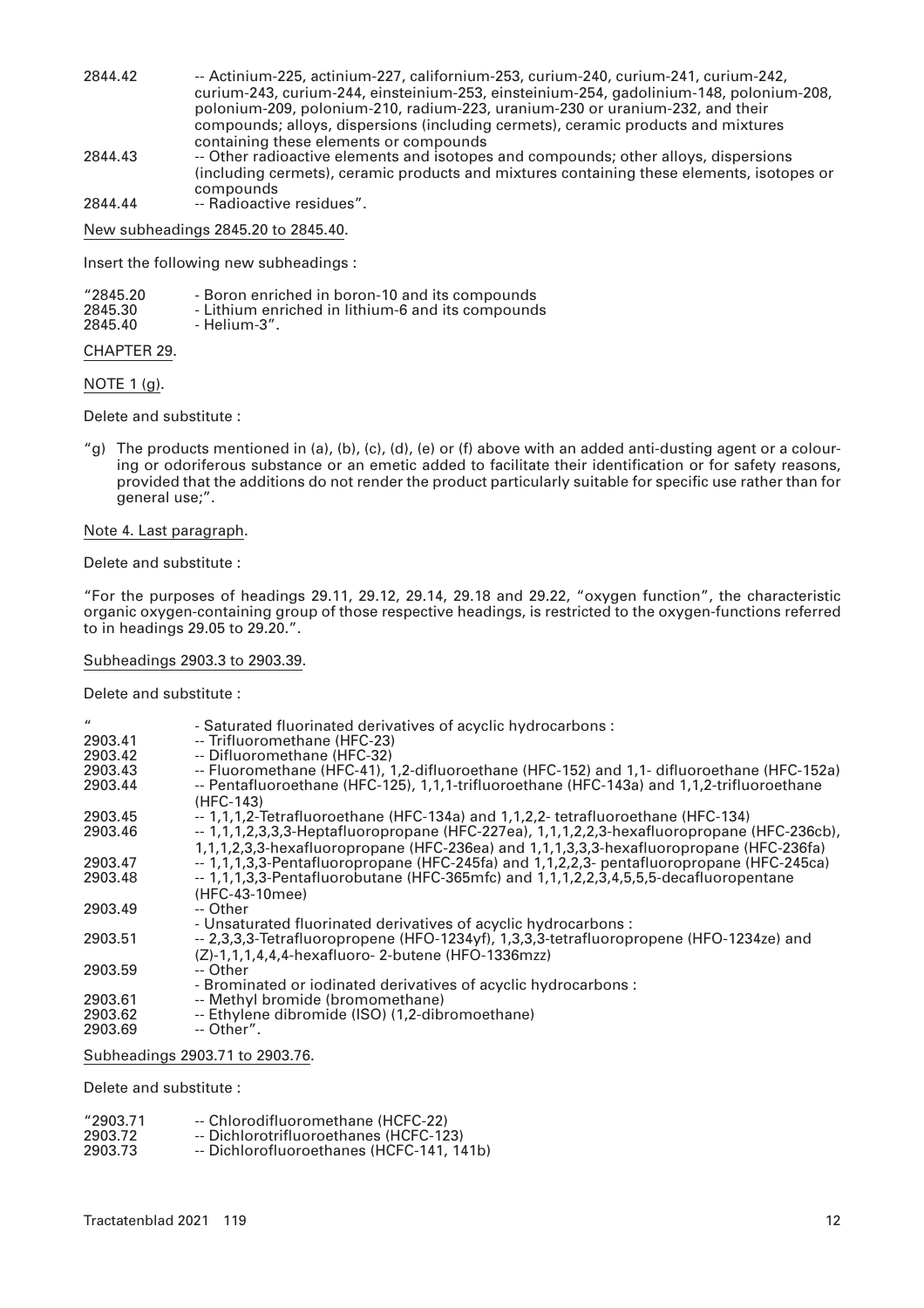- 2903.74 -- Chlorodifluoroethanes (HCFC-142, 142b)<br>2903.75 -- Dichloropentafluoropropanes (HCFC-225
	-
- 2903.75 -- Dichloropentafluoropropanes (HCFC-225, 225ca, 225cb) -- Bromochlorodifluoromethane (Halon-1211), bromotrifluoromethane (Halon-1301) and dibromotetrafluoroethanes (Halon-2402)".

Heading 29.09. Heading text.

## Delete "**ether peroxides,**" and substitute "**ether peroxides, acetal and hemiacetal peroxides,**".

New subheading 2930.10.

Insert the following new subheading :

## "2930.10 - 2-(N,N-Dimethylamino) ethanethiol".

Heading 29.31.

Delete and substitute :

| "29.31"                 | Other organo-inorganic compounds.                                                        |
|-------------------------|------------------------------------------------------------------------------------------|
| 2931.10                 | - Tetramethyl lead and tetraethyl lead                                                   |
| 2931.20                 | - Tributyltin compounds                                                                  |
|                         | - Non-halogenated organo-phosphorous derivatives :                                       |
| 2931.41                 | -- Dimethyl methylphosphonate                                                            |
| 2931.42                 | -- Dimethyl propylphosphonate                                                            |
| 2931.43                 | -- Diethyl ethylphosphonate                                                              |
| 2931.44                 | -- Methylphosphonic acid                                                                 |
| 2931.45                 | -- Salt of methylphosphonic acid and (aminoiminomethyl)urea (1 : 1)                      |
| 2931.46                 | -- 2,4,6-Tripropyl-1,3,5,2,4,6-trioxatriphosphinane 2,4,6-trioxide                       |
| 2931.47                 | -- (5-Ethyl-2-methyl-2-oxido-1,3,2-dioxaphosphinan-5-yl) methyl methyl methylphosphonate |
| 2931.48                 | -- 3,9-Dimethyl-2,4,8,10-tetraoxa-3,9-diphosphaspiro[5.5] undecane 3,9-dioxide           |
| 2931.49                 | -- Other                                                                                 |
|                         | - Halogenated organo-phosphorous derivatives :                                           |
| 2931.51                 | -- Methylphosphonic dichloride                                                           |
| 2931.52                 | -- Propylphosphonic dichloride                                                           |
| 2931.53                 | -- O-(3-chloropropyl) O-[4-nitro-3-(trifluoromethyl)phenyl] methylphosphonothionate      |
| 2931.54                 | -- Trichlorfon (ISO)                                                                     |
| 2931.59                 | -- Other                                                                                 |
| 2931.90                 | - Other".                                                                                |
| New subheading 2932.96. |                                                                                          |

Insert the following new subheading :

"2932.96 -- Carbofuran (ISO)".

Subheading 2933.33.

Delete and substitute :

"2933.33 -- Alfentanil (INN), anileridine (INN), bezitramide (INN), bromazepam (INN), carfentanil (INN), difenoxin (INN), diphenoxylate (INN), dipipanone (INN), fentanyl (INN), ketobemidone (INN), methylphenidate (INN), pentazocine (INN), pethidine (INN), pethidine (INN) intermediate A, phencyclidine (INN) (PCP), phenoperidine (INN), pipradrol (INN), piritramide (INN), propiram (INN), remifentanil (INN) and trimeperidine (INN); salts thereof".

# New subheadings 2933.34, 2933.35, 2933.36 and 2933.37.

Insert the following new subheadings :

- "2933.34 -- Other fentanyls and their derivatives
- 2933.35 -- 3-Quinuclidinol<br>2933.36 -- 4-Anilino-N-phe
- 2933.36 -- 4-Anilino-N-phenethylpiperidine (ANPP)<br>2933.37 -- N-Phenethyl-4-piperidone (NPP)".
- -- N-Phenethyl-4-piperidone (NPP)".

New subheading 2934.92.

Insert the following new subheading :

"2934.9 -- Other fentanyls and their derivatives"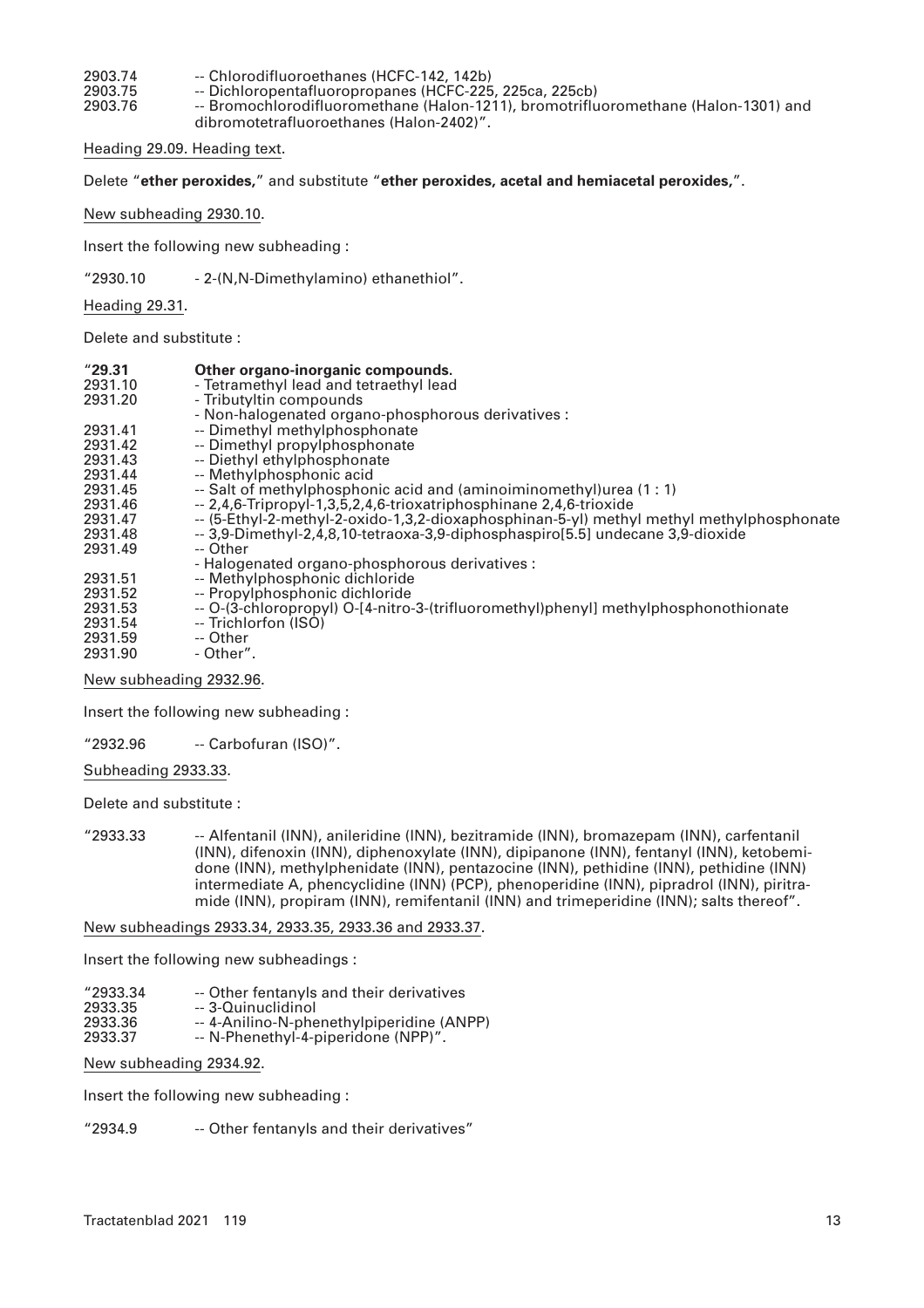# Subheading 2936.24.

Delete and substitute :

# "2936.24 -- D- or DL-Pantothenic acid (Vitamin B5) and its derivatives".

Subheadings 2939.4 to 2939.49.

Delete and substitute :

| $\boldsymbol{\mu}$ | - Alkaloids of ephedra and their derivatives; salts thereof :                     |
|--------------------|-----------------------------------------------------------------------------------|
| 2939.41            | -- Ephedrine and its salts                                                        |
| 2939.42            | -- Pseudoephedrine (INN) and its salts                                            |
| 2939.43            | -- Cathine (INN) and its salts                                                    |
| 2939.44            | -- Norephedrine and its salts                                                     |
| 2939.45            | -- Levometamfetamine, metamfetamine (INN), metamfetamine racemate and their salts |
| 2939.49            | $-$ Other".                                                                       |

Subheadings 2939.7 to 2939.79.

Delete and substitute :

| $\prime$ | - Other, of vegetal origin :                                      |
|----------|-------------------------------------------------------------------|
| 2939.72  | -- Cocaine, ecgonine; salts, esters and other derivatives thereof |
| 2939.79  | -- Other".                                                        |
|          |                                                                   |

## CHAPTER 30.

Note 1 (b).

Delete and substitute :

"b) Products, such as tablets, chewing gum or patches (transdermal systems), containing nicotine and intended to assist tobacco use cessation (heading 24.04);".

Note 1 (g).

Delete "or" at the end of the Note.

Note 1 (h).

Delete "." and substitute "; or".

New Note 1 (ij).

Insert following new Note 1 (ij) :

"ij) Diagnostic reagents of heading 38.22.".

Note 4 (e).

Delete and substitute :

"e) Placebos and blinded (or double-blinded) clinical trial kits for use in recognised clinical trials, put up in measured doses, even if they might contain active medicaments.".

Heading 30.02. Heading text.

Delete "**similar products.**" and substitute "**similar products; cell cultures, whether or not modified.**".

Subheading 3002.11.

Delete this subheading.

Subheading 3002.19.

Delete this subheading.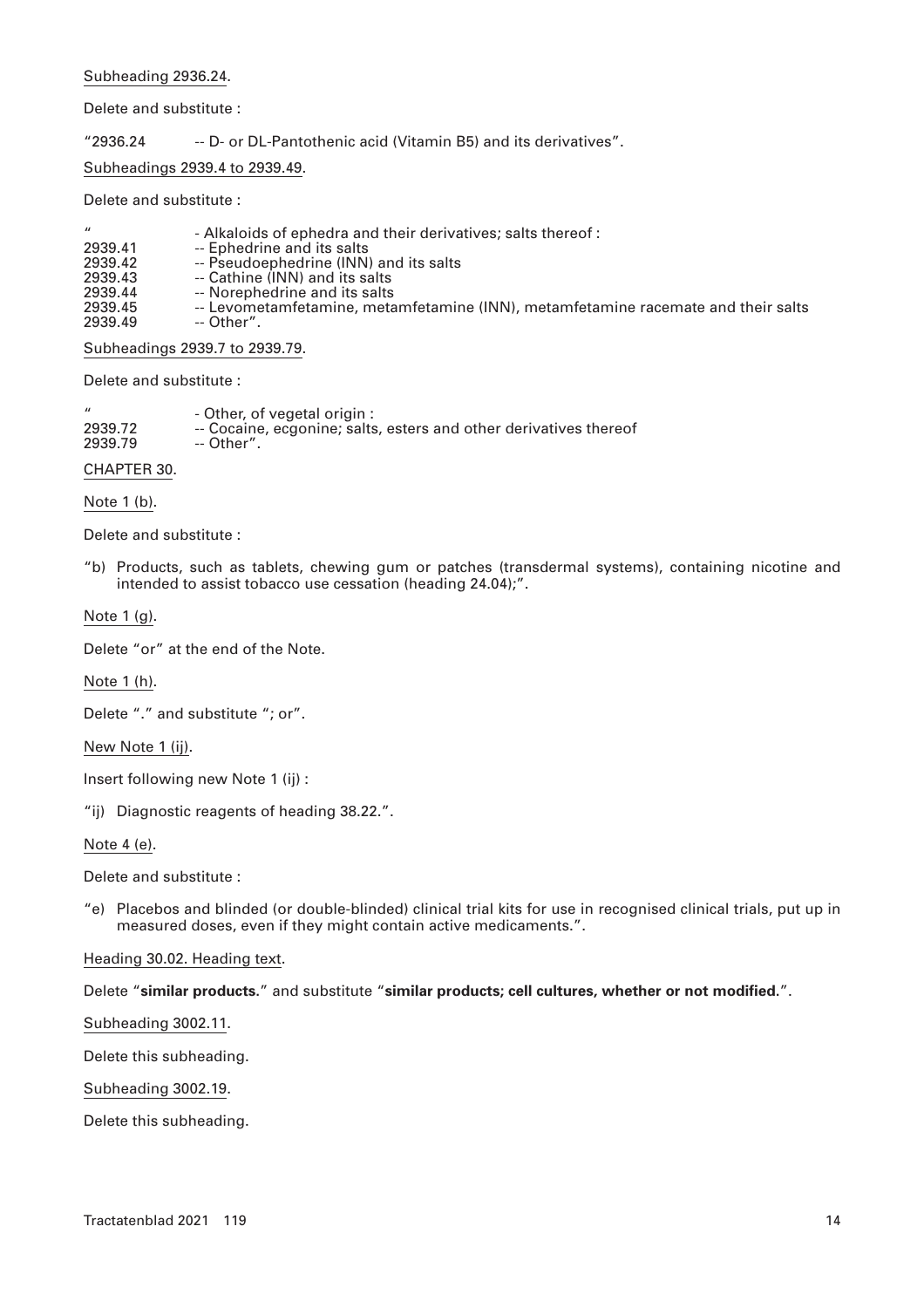# Subheadings 3002.20 and 3002.30.

Delete and substitute :

- " Vaccines, toxins, cultures of micro-organisms (excluding yeasts) and similar products :
- 3002.41 -- Vaccines for human medicine<br>3002.42 -- Vaccines for veterinary medici
- 3002.42 -- Vaccines for veterinary medicine<br>3002.49 -- Other". -- Other".

New subheadings 3002.5 to 3002.59.

Insert the following new subheadings 3002.5 to 3002.59 :

" - Cell cultures, whether or not modified :<br>3002.51 - Cell therapy products 3002.51 -- Cell therapy products<br>3002.59 -- Other".  $-$  Other".

Subheading 3006.20.

Delete this subheading.

New subheading 3006.93.

Insert the following new subheading :

"3006.93 -- Placebos and blinded (or double-blinded) clinical trial kits for a recognised clinical trial, put up in measured doses".

New subheading 3204.18.

Insert the following new subheading :

"3204.18 -- Carotenoid colouring matters and preparations based thereon".

CHAPTER 34.

Note 1 (a).

Delete and substitute :

"a) Edible mixtures or preparations of animal, vegetable or microbial fats or oils of a kind used as mould release preparations (heading 15.17);".

## Subheading 3402.1 to 3402.20.

Delete and substitute :

| $\mathbf{u}$ | - Anionic organic surface active agents, whether or not put up for retail sale: |
|--------------|---------------------------------------------------------------------------------|
| 3402.31      | -- Linear alkylbenzene sulphonic acids and their salts                          |
| 3402.39      | -- Other                                                                        |
|              | - Other organic surface active agents, whether or not put up for retail sale:   |
| 3402.41      | -- Cationic                                                                     |
| 3402.42      | -- Non-ionic                                                                    |
| 3402.49      | -- Other                                                                        |
| 3402.50      | - Preparations put up for retail sale".                                         |
|              |                                                                                 |

Heading 36.03.

| "36.03"     | Safety fuses; detonating cords; percussion or detonating caps; igniters; electric detona-<br>tors. |
|-------------|----------------------------------------------------------------------------------------------------|
| 3603.10     | - Safety fuses                                                                                     |
| 3603.20     | - Detonating cords                                                                                 |
| 3603.30     | - Percussion caps                                                                                  |
| 3603.40     | - Detonating caps                                                                                  |
| 3603.50     | - Igniters                                                                                         |
| 3603.60     | - Electric detonators".                                                                            |
| CHAPTER 37. |                                                                                                    |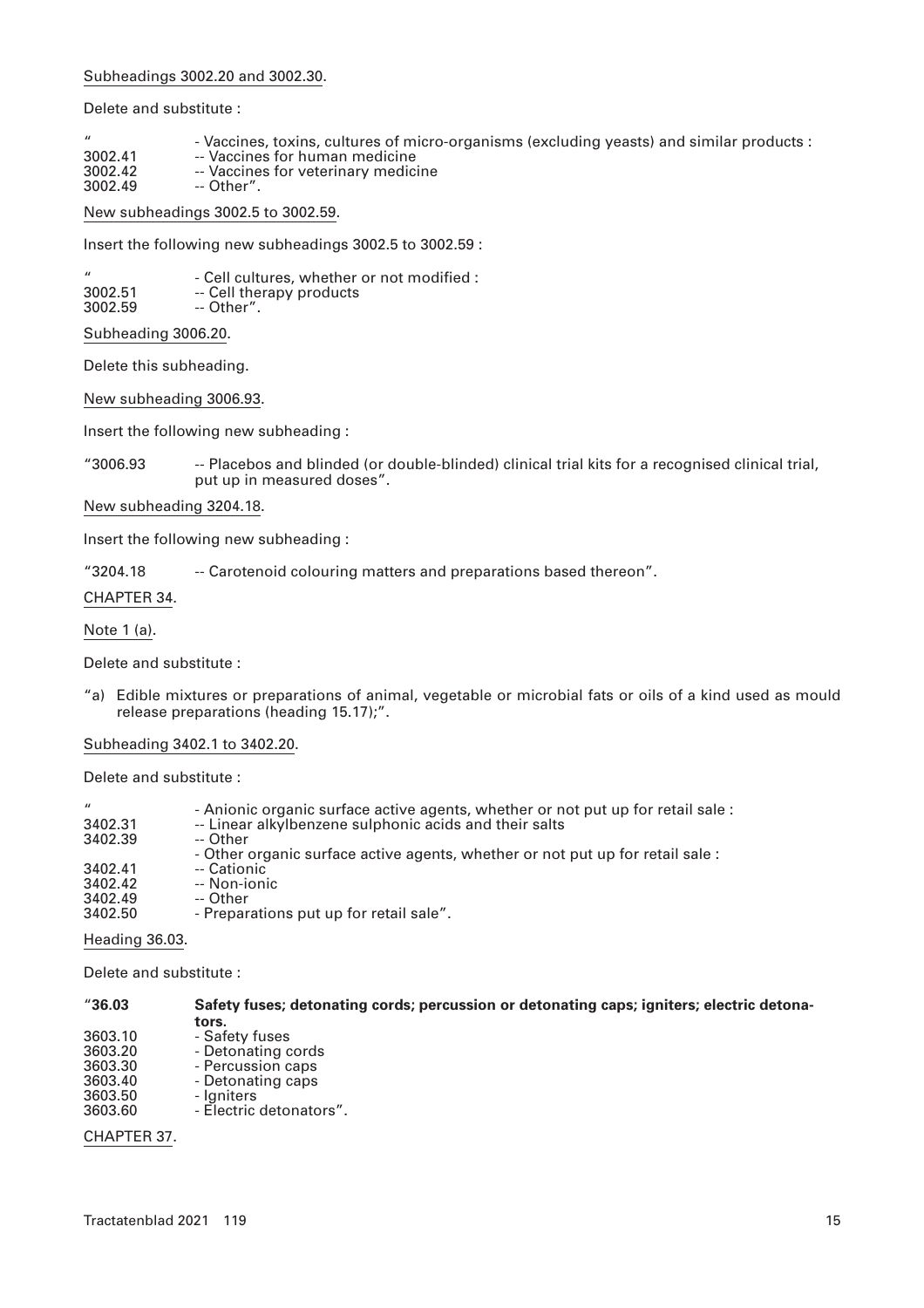# Note 2.

Delete and substitute :

"2. In this Chapter the word "photographic" relates to the process by which visible images are formed, directly or indirectly, by the action of light or other forms of radiation on photosensitive, including thermosensitive, surfaces.".

# CHAPTER 38.

New Note 1 (c).

Insert the following new Note 1 (c) :

"c) Products of heading 24.04;".

Renumber present Notes 1 (c) to (e) as Notes 1 (d) to (f), respectively.

## Note 4 (a).

Delete and substitute :

"a) Individual materials or articles segregated from the waste, for example wastes of plastics, rubber, wood, paper, textiles, glass or metals, electrical and electronic waste and scrap (including spent batteries) which fall in their appropriate headings of the Nomenclature;".

## Note 7.

#### Delete and substitute :

"7. For the purposes of heading 38.26, the term "biodiesel" means mono-alkyl esters of fatty acids of a kind used as a fuel, derived from animal, vegetable or microbial fats and oils whether or not used.".

## Subheading Note 1.

Delete and substitute :

"1. Subheadings 3808.52 and 3808.59 cover only goods of heading 38.08, containing one or more of the following substances : alachlor (ISO); aldicarb (ISO); aldrin (ISO); azinphos-methyl (ISO); binapacryl (ISO); camphechlor (ISO) (toxaphene); captafol (ISO); carbofuran (ISO); chlordane (ISO); chlordimeform (ISO); chlorobenzilate (ISO); DDT (ISO) (clofenotane (INN), 1,1,1-trichloro-2,2-bis(p-chlorophenyl)ethane); dieldrin (ISO, INN); 4,6-dinitro-o-cresol (DNOC (ISO)) or its salts; dinoseb (ISO), its salts or its esters; endosulfan (ISO); ethylene dibromide (ISO) (1,2- dibromoethane); ethylene dichloride (ISO) (1,2 dichloroethane); fluoroacetamide (ISO); heptachlor (ISO); hexachlorobenzene (ISO); 1,2,3,4,5,6 hexachlorocyclohexane (HCH (ISO)), including lindane (ISO, INN); mercury compounds; methamidophos (ISO); monocrotophos (ISO); oxirane (ethylene oxide); parathion (ISO); parathion-methyl (ISO) (methylparathion); pentachlorophenol (ISO), its salts or its esters; perfluorooctane sulphonic acid and its salts; perfluorooctane sulphonamides; perfluorooctane sulphonyl fluoride; phosphamidon (ISO); 2,4,5-T (ISO) (2,4,5-trichlorophenoxyacetic acid), its salts or its esters; tributyltin compounds; trichlorfon (ISO).".

## Subheading Note 3.

Delete and substitute :

"3. Subheadings 3824.81 to 3824.89 cover only mixtures and preparations containing one or more of the following substances : oxirane (ethylene oxide); polybrominated biphenyls (PBBs); polychlorinated biphenyls (PCBs); polychlorinated terphenyls (PCTs); tris(2,3-dibromopropyl) phosphate; aldrin (ISO); camphechlor (ISO) (toxaphene); chlordane (ISO); chlordecone (ISO); DDT (ISO) (clofenotane (INN); 1,1,1 trichloro-2,2- bis(p-chlorophenyl)ethane); dieldrin (ISO, INN); endosulfan (ISO); endrin (ISO); heptachlor (ISO); mirex (ISO); 1,2,3,4,5,6-hexachlorocyclohexane (HCH (ISO)), including lindane (ISO, INN); pentachlorobenzene (ISO); hexachlorobenzene (ISO); perfluorooctane sulphonic acid, its salts; perfluorooctane sulphonamides; perfluorooctane sulphonyl fluoride; tetra-, penta-, hexa-, hepta- or octabromodiphenyl ethers; short-chain chlorinated paraffins.

Short-chain chlorinated paraffins are mixtures of compounds, with a chlorination degree of more than 48 % by weight, with the following molecular formula :  $C_xH_{(2x,y+2)}Cl_y$ , where x=10 – 13 and y= 1 – 13.".

Heading 38.16.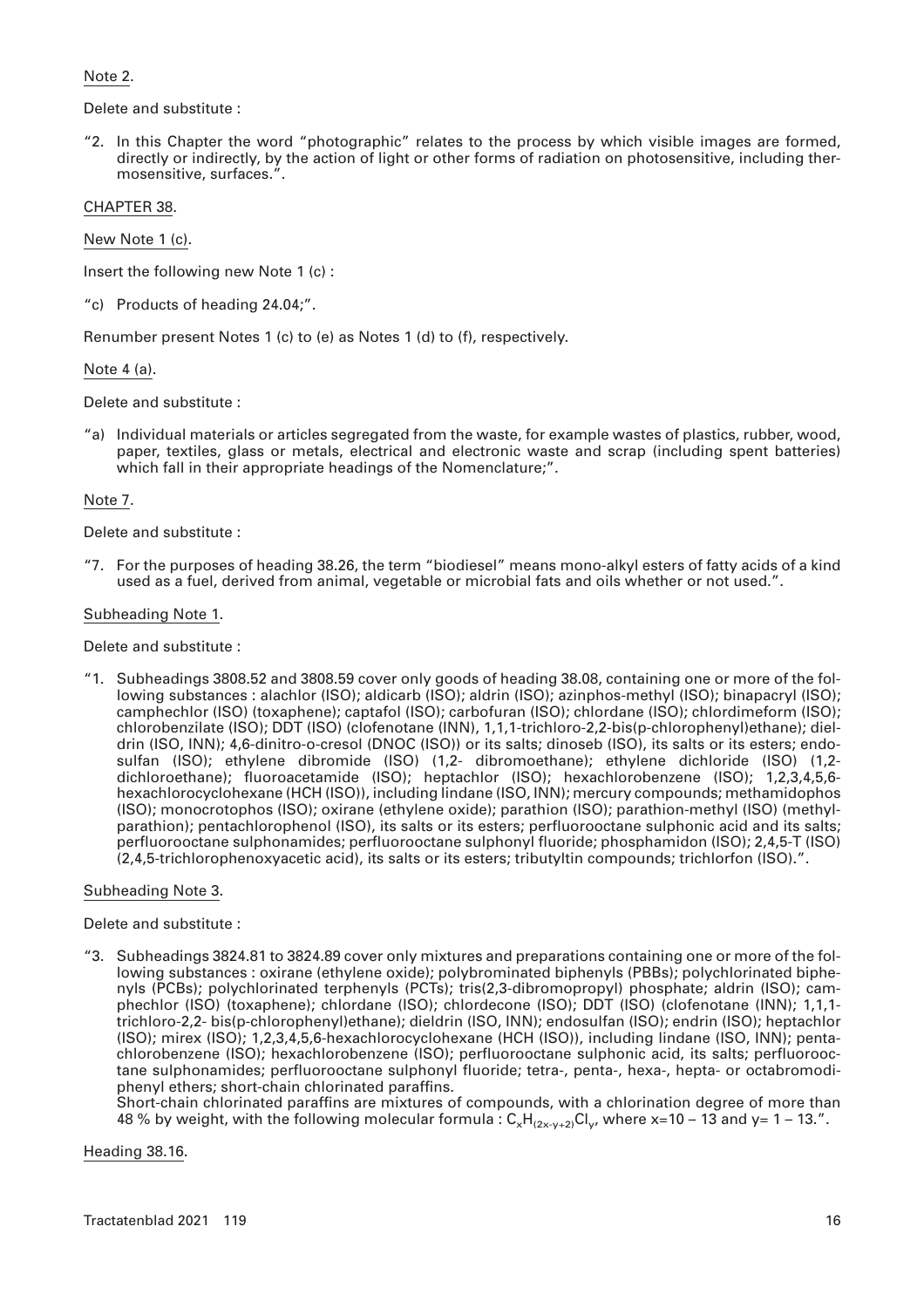Delete and substitute :

## "**38.16** 3816.00 **Refractory cements, mortars, concretes and similar compositions, including dolomite ramming mix, other than products of heading 38.01.**".

Heading 38.22.

Delete and substitute :

| "38.22" | Diagnostic or laboratory reagents on a backing, prepared diagnostic or laboratory reagents<br>whether or not on a backing, whether or not put up in the form of kits, other than those of<br>heading 30.06; certified reference materials.<br>- Diagnostic or laboratory reagents on a backing, prepared diagnostic or laboratory<br>reagents whether or not on a backing, whether or not put up in the form of kits : |
|---------|------------------------------------------------------------------------------------------------------------------------------------------------------------------------------------------------------------------------------------------------------------------------------------------------------------------------------------------------------------------------------------------------------------------------|
| 3822.11 | -- For malaria                                                                                                                                                                                                                                                                                                                                                                                                         |
| 3822.12 | -- For Zika and other diseases transmitted by mosquitoes of the genus Aedes                                                                                                                                                                                                                                                                                                                                            |
| 3822.13 | -- For blood-grouping                                                                                                                                                                                                                                                                                                                                                                                                  |
| 3822.19 | -- Other                                                                                                                                                                                                                                                                                                                                                                                                               |
| 3822.90 | - Other".                                                                                                                                                                                                                                                                                                                                                                                                              |
|         | Subheadings 3824.7 to 3824.79.                                                                                                                                                                                                                                                                                                                                                                                         |

Delete these subheadings.

Subheading 3824.88. Subheading text.

Delete "hexa- hepta-" and substitute "hexa-, hepta-".

New subheading 3824.89.

Insert the following new subheading :

"3824.89 -- Containing short-chain chlorinated paraffins".

New subheading 3824.92.

Insert the following new subheading :

"3824.92 -- Polyglycol esters of methylphosphonic acid".

New heading 38.27.

Insert the following new heading :

| "38.27" | Mixtures containing halogenated derivatives of methane, ethane or propane, not<br>elsewhere specified or included.                                                                                                                                                                                            |
|---------|---------------------------------------------------------------------------------------------------------------------------------------------------------------------------------------------------------------------------------------------------------------------------------------------------------------|
|         | - Containing chlorofluorocarbons (CFCs), whether or not containing hydrochlorofluorocar-<br>bons (HCFCs), perfluorocarbons (PFCs) or hydrofluorocarbons (HFCs); containing hydrobro-<br>mofluorocarbons (HBFCs); containing carbon tetrachloride; containing 1,1,1-trichloroeth-<br>ane (methyl chloroform) : |
| 3827.11 | -- Containing chlorofluorocarbons (CFCs), whether or not containing hydrochlorofluorocar-<br>bons (HCFCs), perfluorocarbons (PFCs) or hydrofluorocarbons (HFCs)                                                                                                                                               |
| 3827.12 | -- Containing hydrobromofluorocarbons (HBFCs)                                                                                                                                                                                                                                                                 |
| 3827.13 | -- Containing carbon tetrachloride                                                                                                                                                                                                                                                                            |
| 3827.14 | -- Containing 1,1,1-trichloroethane (methyl chloroform)                                                                                                                                                                                                                                                       |
| 3827.20 | - Containing bromochlorodifluoromethane (Halon-1211), bromotrifluoromethane (Halon-<br>1301) or dibromotetrafluoroethanes (Halon-2402)                                                                                                                                                                        |
|         | - Containing hydrochlorofluorocarbons (HCFCs), whether or not containing perfluorocar-<br>bons (PFCs) or hydrofluorocarbons (HFCs), but not containing chlorofluorocarbons (CFCs) :                                                                                                                           |
| 3827.31 | -- Containing substances of subheadings 2903.41 to 2903.48                                                                                                                                                                                                                                                    |
| 3827.32 | -- Other, containing substances of subheadings 2903.71 to 2903.75                                                                                                                                                                                                                                             |
| 3827.39 | -- Other                                                                                                                                                                                                                                                                                                      |
| 3827.40 | - Containing methyl bromide (bromomethane) or bromochloromethane<br>- Containing trifluoromethane (HFC-23) or perfluorocarbons (PFCs) but not containing                                                                                                                                                      |
|         | chlorofluorocarbons (CFCs) or hydrochlorofluorocarbons (HCFCs) :                                                                                                                                                                                                                                              |
| 3827.51 | -- Containing trifluoromethane (HFC-23)                                                                                                                                                                                                                                                                       |
| 3827.59 | -- Other<br>- Containing other hydrofluorocarbons (HFCs) but not containing chlorofluorocarbons                                                                                                                                                                                                               |
|         | (CFCs) or hydrochlorofluorocarbons (HCFCs):                                                                                                                                                                                                                                                                   |
| 3827.61 | -- Containing 15 % or more by mass of 1,1,1-trifluoroethane (HFC-143a)                                                                                                                                                                                                                                        |
|         |                                                                                                                                                                                                                                                                                                               |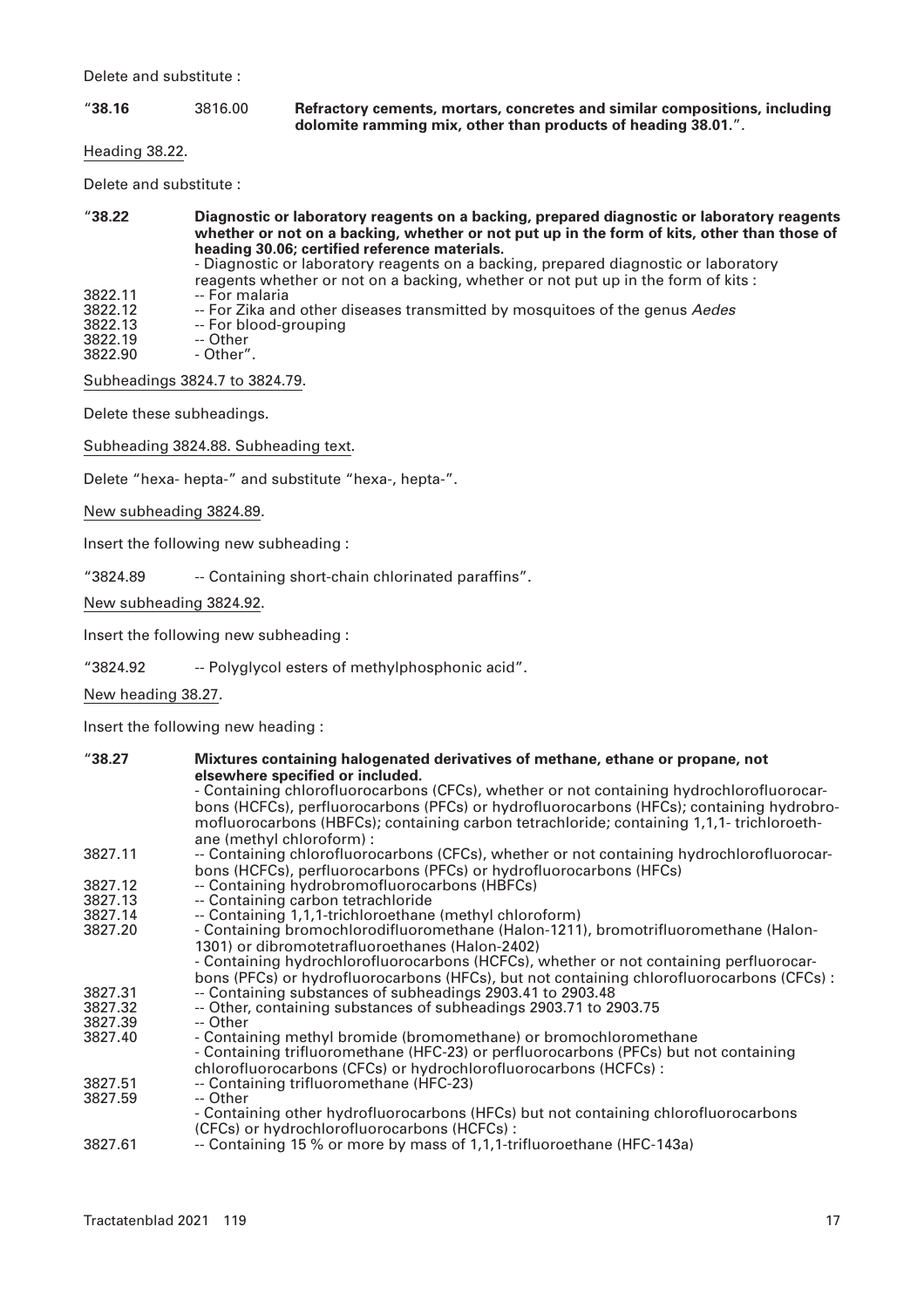- 3827.62 -- Other, not included in the subheading above, containing 55 % or more by mass of pentafluoroethane (HFC- 125) but not containing unsaturated fluorinated derivatives of acyclic hydrocarbons (HFOs)
- 3827.63 -- Óther, not included in the subheadings above, containing 40 % or more by mass of pentafluoroethane (HFC-125)
- 3827.64 --- Other, not included in the subheadings above, containing 30 % or more by mass of 1,1,1,2-tetrafluoroethane (HFC-134a) but not containing unsaturated fluorinated derivatives of acyclic hydrocarbons (HFOs)
- 3827.65 -- Other, not included in the subheadings above, containing 20 % or more by mass of difluoromethane (HFC-32) and 20 % or more by mass of pentafluoroethane (HFC-125) 3827.68 -- Other, not included in the subheadings above, containing substances of subheadings 2903.41 to 2903.48

3827.69 -- Other<br>3827.90 - Other" - Other".

## SECTION VII.

# Note 2.

Delete and substitute :

"2. Except for the goods of heading 39.18 or 39.19, plastics, rubber, and articles thereof, printed with motifs, characters or pictorial representations, which are not merely subsidiary to the primary use of the goods, fall in Chapter 49.".

# CHAPTER 39.

# Note 2 (x).

Delete "lamps and lighting fittings" and substitute "luminaires and lighting fittings".

# Subheading 3907.20.

Delete and substitute :

" - Other polyethers : 3907.21 -- Bis(polyoxyethylene) methylphosphonate 3907.29 -- Other".

New subheading 3911.20.

Insert the following new subheading :

"3911.20 - Poly(1,3-phenylene methylphosphonate)".

Subheading 4015.11.

Delete this subheading.

New subheading 4015.12.

Insert the following new subheading :

" 4015.12 -- Of a kind used for medical, surgical, dental or veterinary purposes".

CHAPTER 42.

Note 2 (k).

Delete "lamps and lighting fittings" and substitute "luminaires and lighting fittings".

# CHAPTER 44.

Note 1 (o).

Delete "lamps and lighting fittings" and substitute "luminaires and lighting fittings".

Chapter 44. Subheading Note.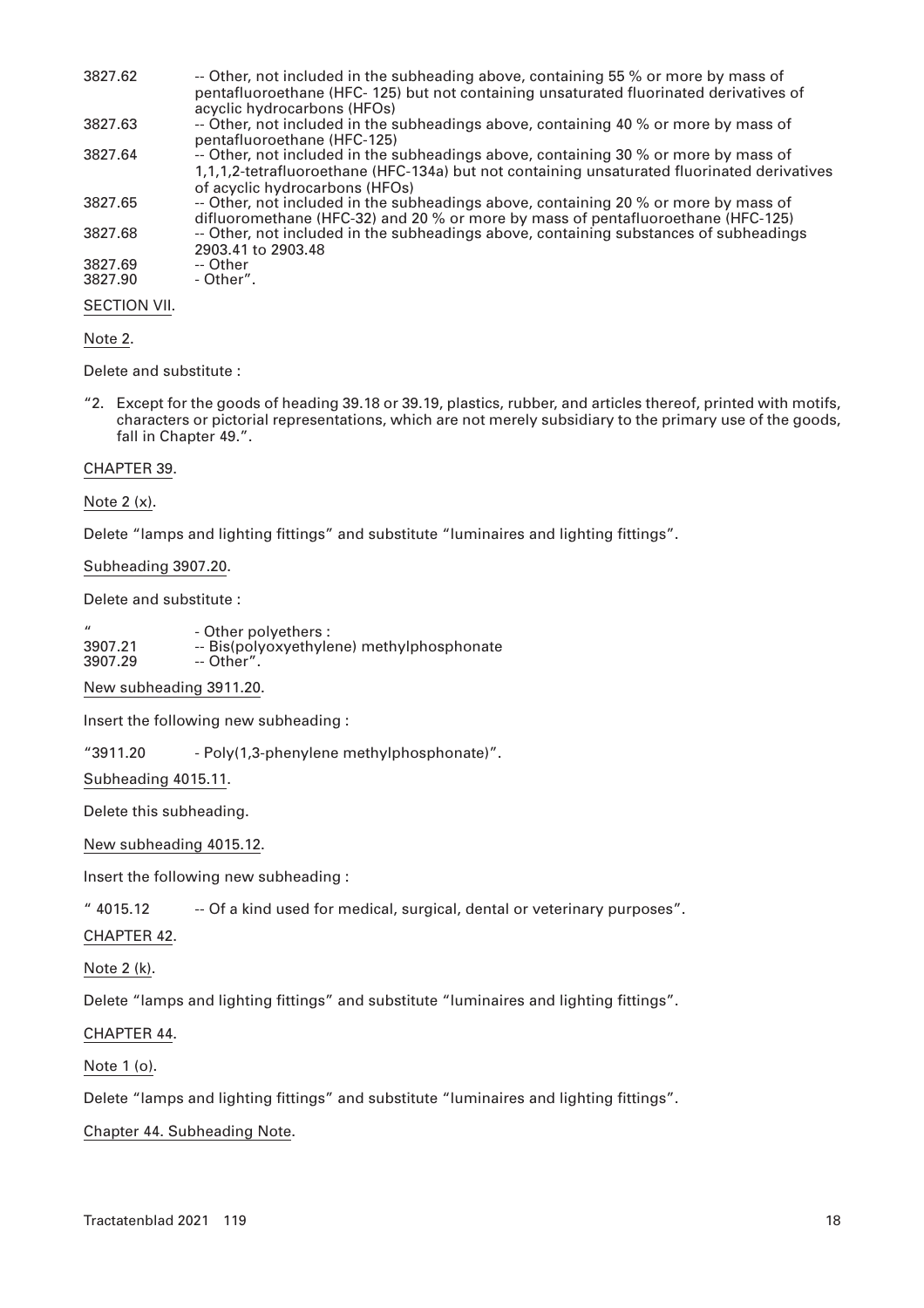Title.

Delete and substitute :

# "**Subheading Notes.**".

CHAPTER 44.

New Subheading Note 2.

Insert the following new subheading Note 2 :

"2. For the purposes of subheading 4401.32, the expression "wood briquettes" means by products such as cutter shavings, saw dust or chips, of the mechanical wood processing industry, furniture making or other wood transformation activities, which have been agglomerated either directly by compression or by addition of a binder in a proportion not exceeding 3 % by weight. Such briquettes are in the form of cubiform, polyhedral or cylindrical units with the minimum cross-sectional dimension greater than 25 mm.".

# CHAPTER 44.

New Subheading Notes 3 and 4.

Insert the following new Subheading Notes 3 and 4 :

- "3. For the purposes of subheading 4407.13, "S-P-F" refers to wood sourced from mixed stands of spruce, pine and fir where the proportion of each species varies and is unknown.
- 4. For the purposes of subheading 4407.14, "Hem-fir" refers to wood sourced from mixed stands of Western hemlock and fir where the proportion of each species varies and is unknown.".

# Subheading 4401.3. Subheading text.

Delete "agglomerated, in logs," and substitute "agglomerated in logs,".

New subheading 4401.32.

Insert the following new subheading :

"4401.32 -- Wood briquettes".

Subheading 4401.40.

Delete and substitute :

- " Sawdust and wood waste and scrap, not agglomerated :<br>4401.41 Sawdust
- 4401.41 -- Sawdust<br>4401.49 -- Other". -- Other".

New subheading 4402.20.

Insert the following new subheading :

"4402.20 - Of shell or nut".

Subheading 4403.21.

Delete and substitute :

"4403.21 -- Of pine (*Pinus spp.*), of which the smallest cross-sectional dimension is 15 cm or more".

Subheading 4403.23.

Delete and substitute :

"4403.23 -- Of fir (*Abies spp*.) and spruce (*Picea spp*.), of which the smallest cross-sectional dimension is 15 cm or more".

Subheading 4403.25.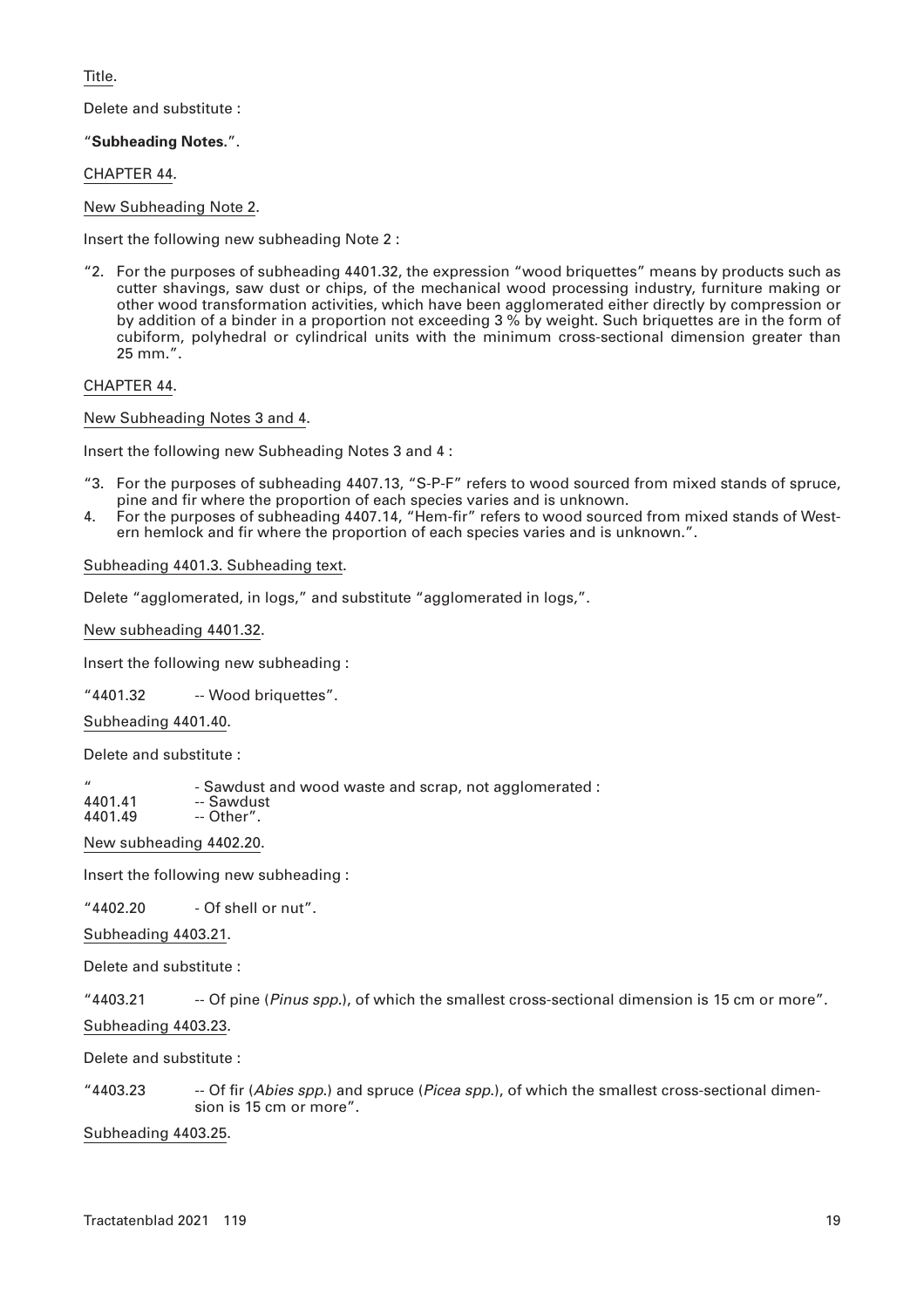Delete and substitute :

"4403.25 -- Other, of which the smallest cross-sectional dimension is 15 cm or more".

New subheading 4403.42.

Insert the following new subheading :

 $"4403.42$  -- Teak".

Subheading 4403.93.

Delete and substitute :

"4403.93 -- Of beech (*Fagus spp*.), of which the smallest cross-sectional dimension is 15 cm or more".

Subheading 4403.95.

Delete and substitute :

"4403.95 -- Of birch (*Betula spp*.), of which the smallest cross-sectional dimension is 15 cm or more".

New Subheadings 4407.13 and 4407.14.

Insert the following new subheadings :

"4407.13 -- Of S-P-F (spruce (*Picea spp*.), pine (*Pinus spp.*) and fir (*Abies spp*.)) 4407.14 -- Of Hem-fir (Western hemlock (*Tsuga heterophylla*) and fir (*Abies spp*.))".

New subheading 4407.23.

Insert the following new subheading :

"4407.23 -- Teak".

New subheadings 4412.4 to 4412.49.

Insert the following new subheadings :

| $\mathbf{u}$ | - Laminated veneered lumber (LVL) :                          |
|--------------|--------------------------------------------------------------|
| 4412.41      | -- With at least one outer ply of tropical wood              |
| 4412.42      | -- Other, with at least one outer ply of non-coniferous wood |
| 4412.49      | -- Other, with both outer plies of coniferous wood".         |

New subheadings 4412.5 to 4412.59.

Insert the following new subheadings :

| $\prime$ | - Blockboard, laminboard and battenboard:                    |
|----------|--------------------------------------------------------------|
| 4412.5   | -- With at least one outer ply of tropical wood              |
| 4412.52  | -- Other, with at least one outer ply of non-coniferous wood |

4412.59 -- Other, with both outer plies of coniferous wood".

Subheadings 4412.9 to 4412.99.

Delete and substitute :

| $\prime$        | - Other :                                                                                                       |
|-----------------|-----------------------------------------------------------------------------------------------------------------|
| 4412.91         | -- With at least one outer ply of tropical wood                                                                 |
| 4412.92         | -- Other, with at least one outer ply of non-coniferous wood                                                    |
| $\sqrt{111000}$ | Other collection to the continue of the collection of the collection of the collection of the collection of the |

4412.99 -- Other, with both outer plies of coniferous wood".

Heading 44.14.

Delete and substitute :

|                    | Wooden frames for paintings, photographs, mirrors or similar objects. |  |
|--------------------|-----------------------------------------------------------------------|--|
| - Of tropical wood |                                                                       |  |
|                    |                                                                       |  |

4414.90 - Other".

Subheading 4418.10.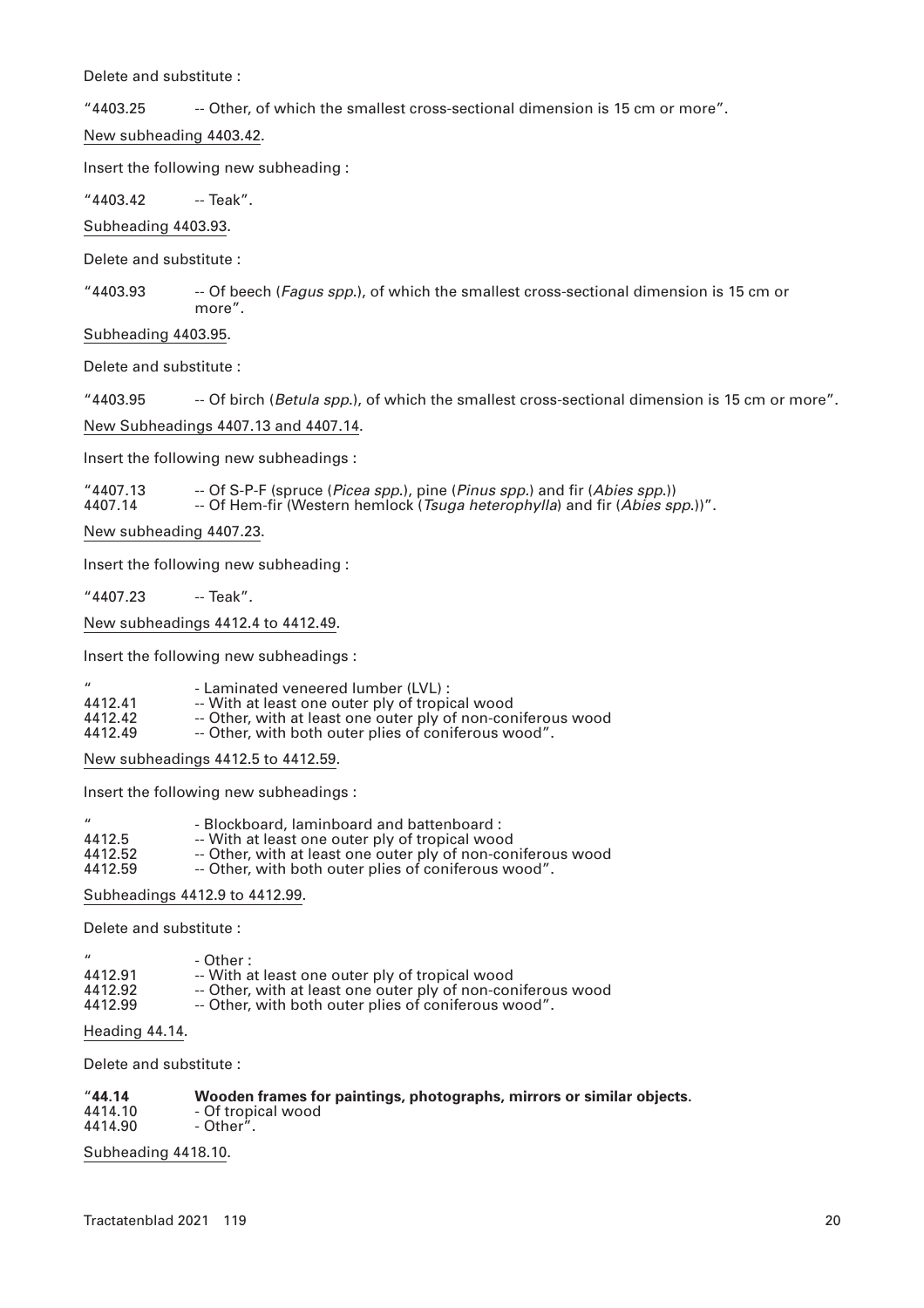Delete and substitute :

| $\prime$ | - Windows, French-windows and their frames: |
|----------|---------------------------------------------|
| 4418.11  | -- Of tropical wood                         |

- 4418.19 -- Other".
- Subheading 4418.20.

Delete and substitute :

" - Doors and their frames and thresholds : 4418.21 -- Of tropical wood 4418.29 -- Other".

New subheading 4418.30.

Insert the following new subheading :

"4418.30 - Posts and beams other than products of subheadings 4418.81 to 4418.89".

Subheading 4418.60.

Delete this subheading.

New subheadings 4418.8 to 4418.89.

Insert the following new subheadings :

| - Engineered structural timber products : |
|-------------------------------------------|
| -- Glue-laminated timber (glulam)         |
| -- Cross-laminated timber (CLT or X-lam)  |
| -- I beams                                |
| -- Other".                                |
|                                           |

New subheading 4418.92.

Insert the following new subheading :

"4418.92 -- Cellular wood panels".

New Subheading 4419.20.

Insert the following new subheading :

"4419.20 - Of tropical wood".

Subheading 4420.10.

Delete and substitute :

" - Statuettes and other ornaments :<br>4420.11 - Of tropical wood 4420.11 -- Of tropical wood 4420.19 -- Other".

New subheading 4421.20.

Insert the following new subheading :

"4421.20 - Coffins".

CHAPTER 46.

Note 2 (e).

Delete "lamps and lighting fittings" and substitute "luminaires and lighting fittings".

CHAPTER 48.

Note 2 (q).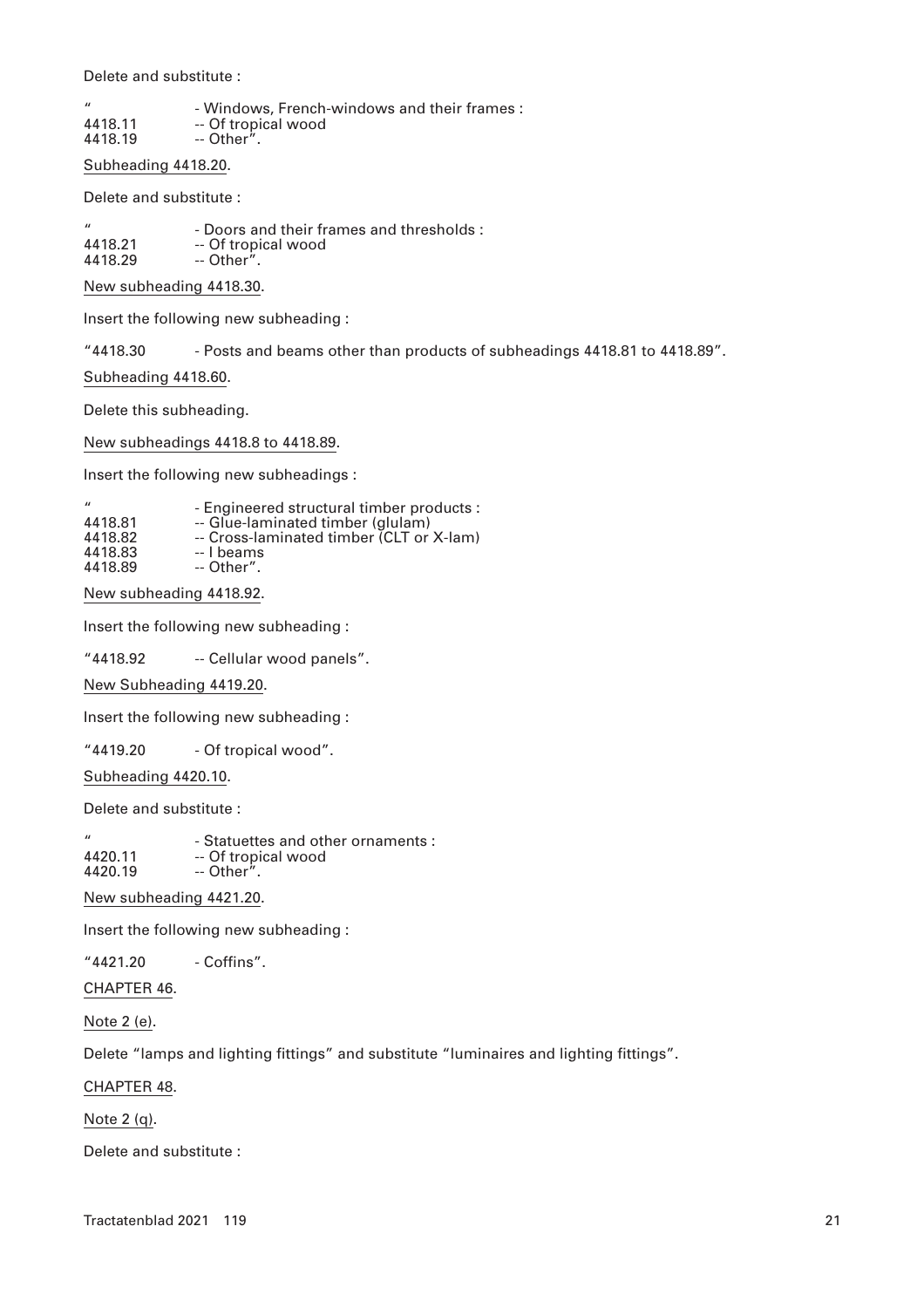"q) Articles of Chapter 96 (for example, buttons, sanitary towels (pads) and tampons, napkins (diapers) and napkin liners).".

# CHAPTER 48.

# Note 4.

Delete "apply" and substitute "applies" after the expression "weighing not less than 40 g/m<sup>2</sup> and not more than 65 g/m<sup>2</sup>, and".

## CHAPTER 48.

Note 5.

Delete and substitute :

- "5. For the purposes of heading 48.02, the expressions "paper and paperboard, of a kind used for writing, printing or other graphic purposes" and "non perforated punch-cards and punch tape paper" mean paper and paperboard made mainly from bleached pulp or from pulp obtained by a mechanical or chemi-mechanical process and satisfying any of the following criteria :
	- A) For paper or paperboard weighing not more than 150  $q/m^2$ :
		- a) containing 10 % or more of fibres obtained by a mechanical or chemi-mechanical process, and
			- 1. weighing not more than 80  $g/m^2$ , or
			- 2. coloured throughout the mass; or
		- b) containing more than 8 % ash, and
			- 1. weighing not more than 80  $g/m^2$ , or
			- 2. coloured throughout the mass; or
		- c) containing more than 3 % ash and having a brightness of 60 % or more; or
		- d) containing more than 3 % but not more than 8 % ash, having a brightness less than 60 %, and a burst index equal to or less than 2.5 kPa•m<sup>2</sup>/g; or
		- e) e containing 3 % ash or less, having a brightness of 60 % or more and a burst index equal to or less than  $2.\overline{5}$  kPa $\cdot$ m<sup>2</sup>/g.
	- B) For paper or paperboard weighing more than  $150 \text{ g/m}^2$ :
		- a) coloured throughout the mass; or
		- b) having a brightness of 60 % or more, and
			- 1. a caliper of 225 micrometres (microns) or less, or
		- 2. a caliper of more than 225 micrometres (microns) but not more than 508 micrometres (microns) and an ash content of more than 3 %; or
		- c) having a brightness of less than 60 %, a caliper of 254 micrometres (microns) or less and an ash content of more than 8 %.

Heading 48.02 does not, however, cover filter paper or paperboard (including tea-bag paper) or felt paper or paperboard.".

## CHAPTER 48.

# Note 12.

Delete and substitute :

"12. Except for the goods of heading 48.14 or 48.21, paper, paperboard, cellulose wadding and articles thereof, printed with motifs, characters or pictorial representations, which are not merely subsidiary to the primary use of the goods, fall in Chapter 49.".

#### Subheading 4905.10.

Delete this subheading.

Subheadings 4905.9 to 4905.99.

Delete and substitute :

"4905.20 - In book form<br>4905.90 - Other". - Other".

# SECTION XI.

Note 1 (s).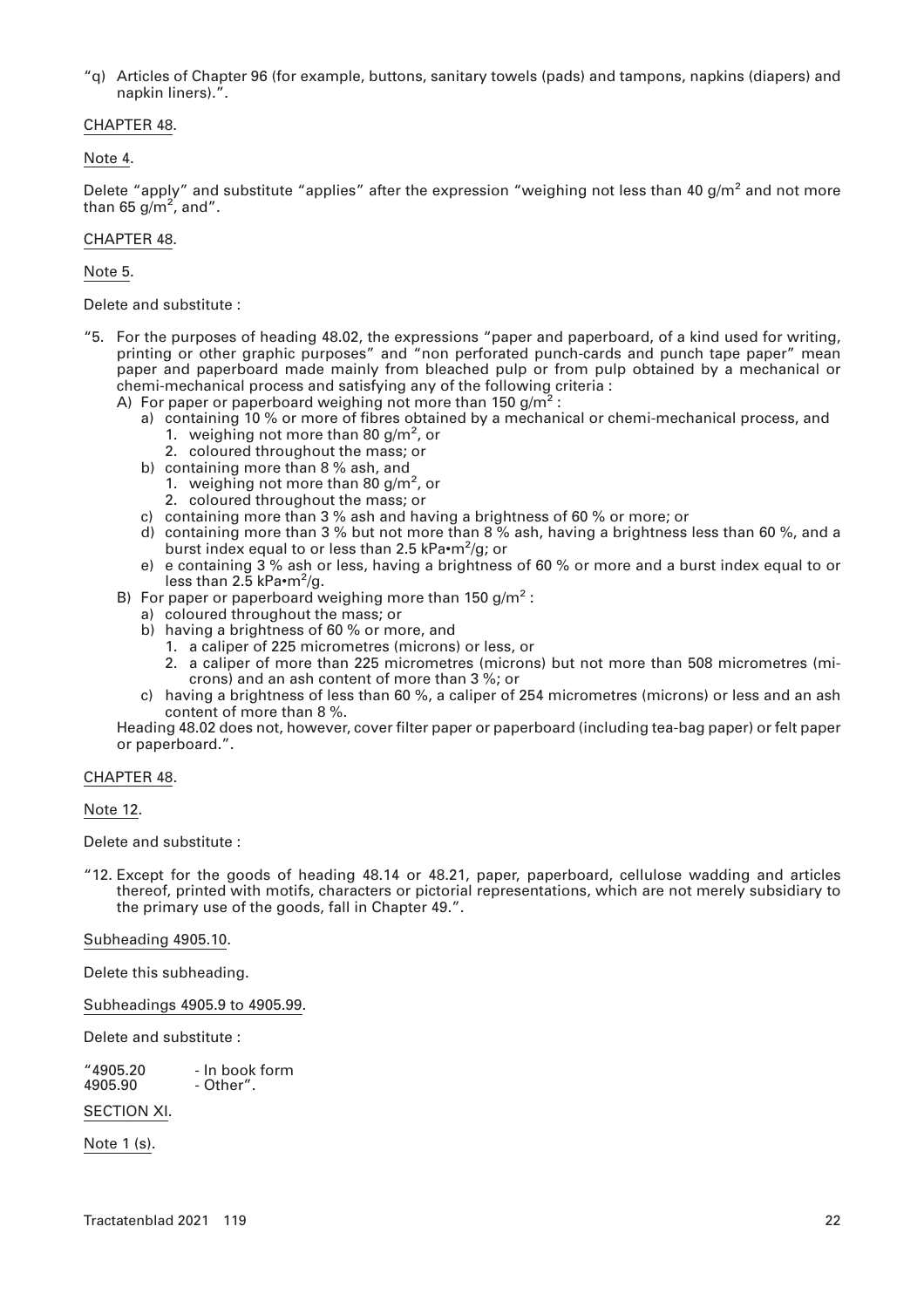Delete "lamps and lighting fittings" and substitute "luminaires and lighting fittings".

SECTION XI.

Note 1 (u).

Delete and substitute :

"u) Articles of Chapter 96 (for example, brushes, travel sets for sewing, slide fasteners, typewriter ribbons, sanitary towels (pads) and tampons, napkins (diapers) and napkin liners); or".

# SECTION XI.

New Note 15.

Insert the following new Note 15 :

"15. Subject to Note 1 to Section XI, textiles, garments and other textile articles, incorporating chemical, mechanical or electronic components for additional functionality, whether incorporated as built-in components or within the fibre or fabric, are classified in their respective headings in Section XI provided that they retain the essential character of the goods of this Section.".

Subheading 5501.10.

Delete and substitute :

" - Of nylon or other polyamides : 5501.11 -- Of aramids<br>5501.19 -- Other". -- Other".

CHAPTER 56.

Note 1 (f).

Delete and substitute :

"f) Sanitary towels (pads) and tampons, napkins (diapers) and napkin liners and similar articles of heading 96.19.".

# Heading 57.03.

Delete and substitute :

| "57.03"     | Carpets and other textile floor coverings (including turf), tufted, whether or not made up. |
|-------------|---------------------------------------------------------------------------------------------|
| 5703.10     | - Of wool or fine animal hair<br>- Of nylon or other polyamides :                           |
| 5703.21     | -- Turf                                                                                     |
| 5703.29     | -- Other                                                                                    |
|             | - Of other man-made textile materials :                                                     |
| 5703.31     | -- Turf                                                                                     |
| 5703.39     | -- Other                                                                                    |
| 5703.90     | - Of other textile materials".                                                              |
| CHAPTER 58. |                                                                                             |

Subheadings 5802.1 to 5802.19.

Delete and substitute :

"5802.10 - Terry towelling and similar woven terry fabrics, of cotton".

CHAPTER 59.

New Note 3.

Insert the following new Note 3 :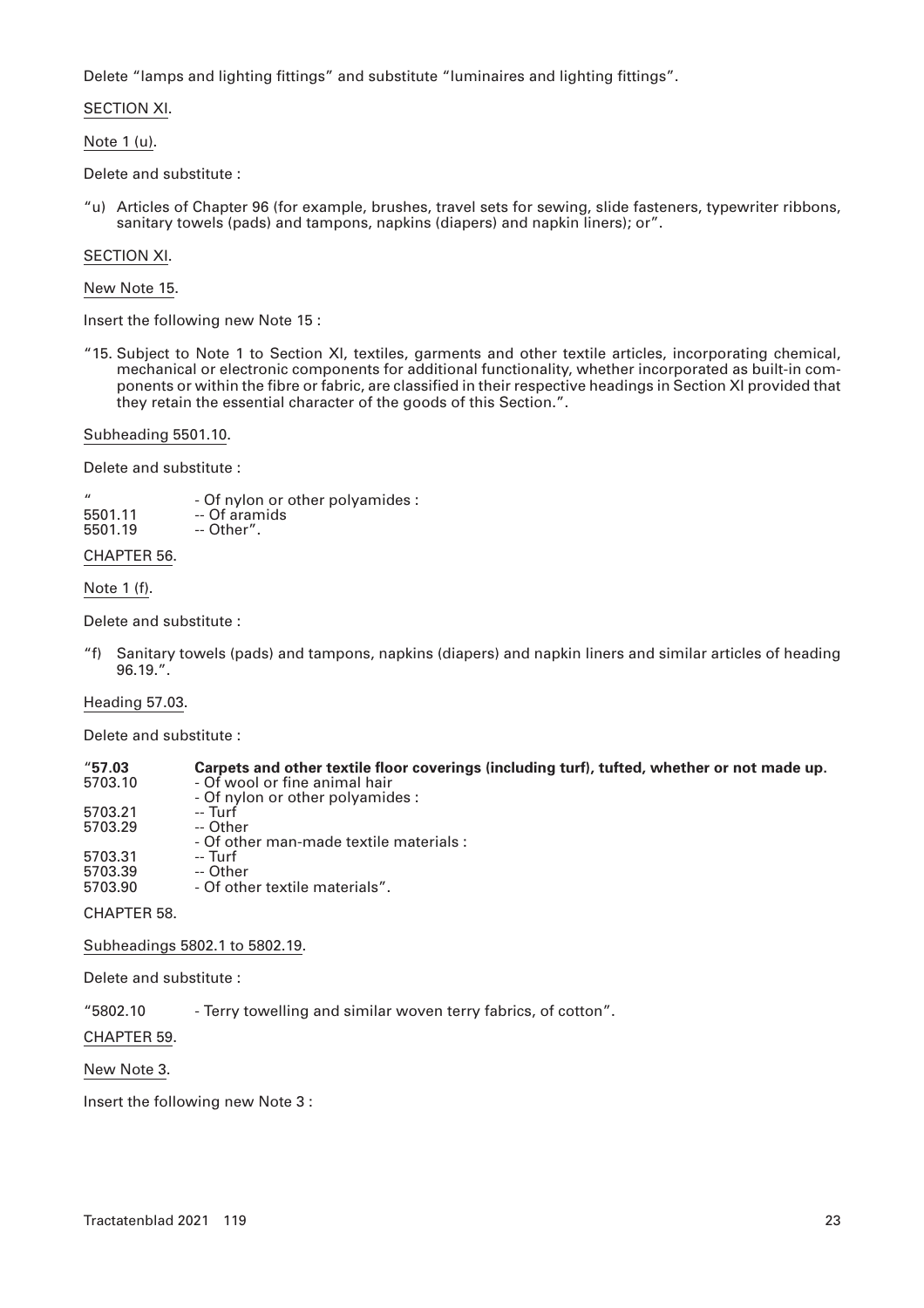"3. For the purposes of heading 59.03, "textile fabrics laminated with plastics" means products made by the assembly of one or more layers of fabrics with one or more sheets or film of plastics which are combined by any process that bonds the layers together, whether or not the sheets or film of plastics are visible to the naked eye in the cross-section.".

Renumber current Notes 3 to 7 as Notes 4 to 8.

CHAPTER 59.

Present Note 7 (a) (iii) (renumbered Note 8 (a) (iii)).

Delete and substitute :

"(iii) Filtering or straining cloth of a kind used in oil presses or the like, of textile material or of human hair;".

Heading 59.11. Heading text.

Delete "**Note 7**" and substitute "**Note 8**".

Subheading 5911.40. Subheading text.

Delete and substitute :

"5911.40 - Filtering or straining cloth of a kind used in oil presses or the like, including that of human hair".

CHAPTER 61.

Note 4.

Delete and substitute :

"4. Headings 61.05 and 61.06 do not cover garments with pockets below the waist, with a ribbed waistband or other means of tightening at the bottom of the garment, or garments having an average of less than 10 stitches per linear centimeter in each direction counted on an area measuring at least 10 cm x 10 cm. Heading 61.05 does not cover sleeveless garments.

"Shirts" and "shirt-blouses" are garments designed to cover the upper part of the body, having long or short sleeves and a full or partial opening starting at the neckline. "Blouses" are loose-fitting garments also designed to cover the upper part of the body but may be sleeveless and with or without an opening at the neckline. "Shirts", "shirt-blouses" and "blouses" may also have a collar.".

# Subheading 6116.10.

Delete and substitute :

"6116.10 - Impregnated, coated, covered or laminated with plastics or rubber".

CHAPTER 62.

#### New Note 4.

Insert the following new Note 4 :

"4. Headings 62.05 and 62.06 do not cover garments with pockets below the waist, with a ribbed waistband or other means of tightening at the bottom of the garment. Heading 62.05 does not cover sleeveless garments.

"Shirts" and "shirt-blouses" are garments designed to cover the upper part of the body, having long or short sleeves and a full or partial opening starting at the neckline. "Blouses" are loose-fitting garments also designed to cover the upper part of the body but may be sleeveless and with or without an opening at the neckline. "Shirts", "shirt-blouses" and "blouses" may also have a collar.".

Renumber present Notes 4 to 9 as Notes 5 to 10, respectively.

Heading 62.01.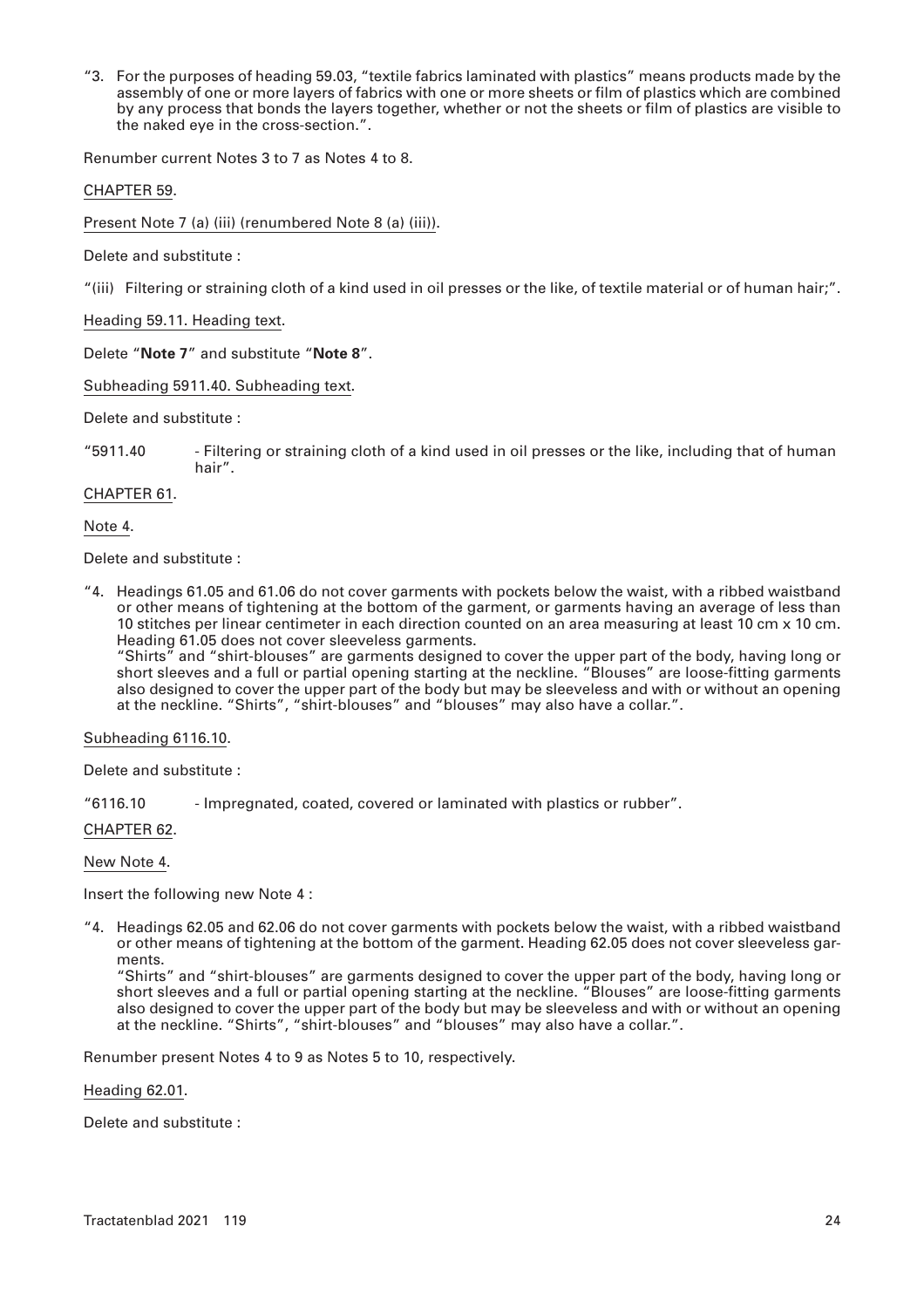| "62.01"    | Men's or boys' overcoats, car-coats, capes, cloaks, anoraks (including ski-jackets),  |
|------------|---------------------------------------------------------------------------------------|
| 0.001, 0.0 | wind-cheaters, wind- jackets and similar articles, other than those of heading 62.03. |

- 6201.20 Of wool or fine animal hair<br>6201.30 Of cotton
- 6201.30 Of cotton<br>6201.40 Of man-m 6201.40 - Of man-made fibres
- Of other textile materials".

Heading 62.02.

Delete and substitute :

"**62.02 Women's or girls' overcoats, car-coats, capes, cloaks, anoraks (including ski-jackets), wind-cheaters, wind-jackets and similar articles, other than those of heading 62.04.** 6202.20 - Of wool or fine animal hair

- 6202.30 Of cotton<br>6202.40 Of man-m
- 6202.40 Of man-made fibres
- Of other textile materials".

# Subheading 6210.20.

Delete and substitute :

"6210.20 - Other garments, of the type described in heading 62.01".

Subheading 6210.30.

Delete and substitute :

"6210.30 - Other garments, of the type described in heading 62.02".

Heading 63.06. Heading text.

Delete and substitute :

## "**63.06 Tarpaulins, awnings and sunblinds; tents (including temporary canopies and similar articles); sails for boats, sailboards or landcraft; camping goods.**".

Subheading 6306.2.

Delete and substitute :

- Tents (including temporary canopies and similar articles) :".

# CHAPTER 68.

Note 1 (k).

Delete "lamps and lighting fittings" and substitute "luminaires and lighting fittings".

Subheading 6802.10.

Delete and substitute :

"6802.10 - Tiles, cubes and similar articles, whether or not rectangular (including square), the largest face of which is capable of being enclosed in a square the side of which is less than 7 cm; artificially coloured granules, chippings and powder".

Subheadings 6812.92 and 6812.93.

Delete these subheadings.

Subheading 6815.10.

- " Carbon fibres; articles of carbon fibres for non-electrical uses; other articles of graphite or other carbon for non-electrical uses :
- 6815.11 -- Carbon fibres<br>6815.12 -- Fabrics of carl
- -- Fabrics of carbon fibres
- 6815.13 -- Other articles of carbon fibres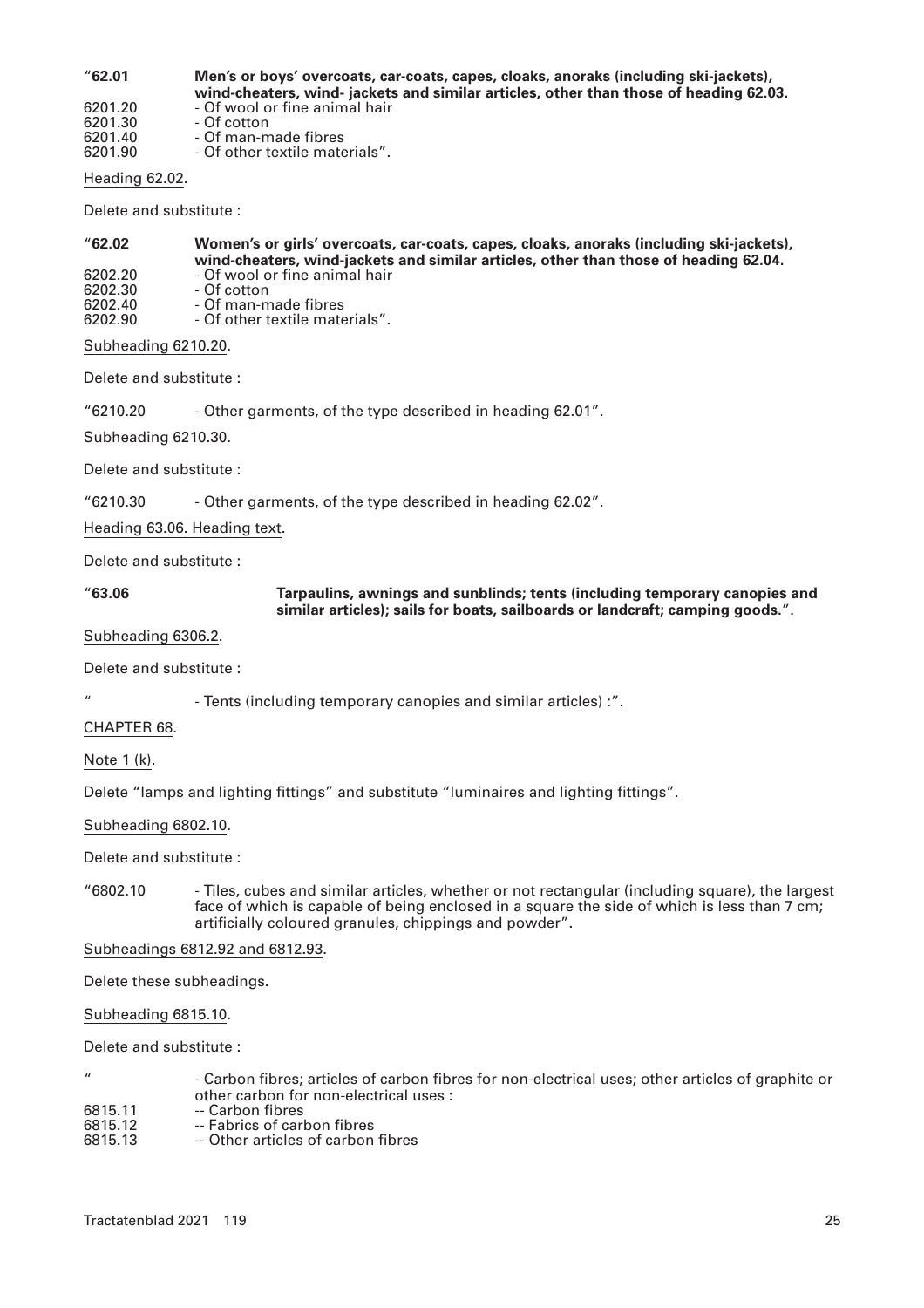# 6815.19 -- Other".

Subheading 6815.91.

Delete and substitute :

"6815.91 -- Containing magnesite, magnesia in the form of periclase, dolomite including in the form of dolime, or chromite".

# CHAPTER 69.

Note 1.

Delete and substitute :

- "1. This Chapter applies only to ceramic products which have been fired after shaping:
	- a) Headings 69.04 to 69.14 apply only to such products other than those classifiable in headings 69.01 to 69.03;
	- b) Articles heated to temperatures less than 800 °C for purposes such as curing of resins, accelerating hydration reactions, or for the removal of water or other volatile components, are not considered to be fired. Such articles are excluded from Chapter 69; and
	- c) Ceramic articles are obtained by firing inorganic, non-metallic materials which have been prepared and shaped previously at, in general, room temperature. Raw materials comprise, *inter alia*, clays, siliceous materials including fused silica, materials with a high melting point, such as oxides, carbides, nitrides, graphite or other carbon, and in some cases binders such as refractory clays or phosphates."

# CHAPTER 69.

## Note 2 (ij).

Delete "lamps and lighting fittings" and substitute "luminaires and lighting fittings".

### CHAPTER 69.

Heading 69.03. Heading text.

Delete and substitute :

"**69.03 Other refractory ceramic goods (for example, retorts, crucibles, muffles, nozzles, plugs, supports, cupels, tubes, pipes, sheaths, rods and slide gates), other than those of siliceous fossil meals or of similar siliceous earths.**".

Subheading 6903.10.

Delete and substitute :

"6903.10 - Containing, by weight, more than 50 % of free carbon".

CHAPTER 70.

New Notes 1 (d) and 1 (e).

Insert the following new Notes 1 (d) and 1 (e) :

- "d) Front windscreens (windshields), rear windows and other windows, framed, for vehicles of Chapters 86 to 88;
- e) Front windscreens (windshields), rear windows and other windows, whether or not framed, incorporating heating devices or other electrical or electronic devices, for vehicles of Chapters 86 to 88;".

Reletter items (d) to (g) as items (f) to (ij), respectively.

Present Note 1 (e) (renumbered Note 1 (g)).

Delete "Lamps and lighting fittings" and substitute "Luminaires and lighting fittings".

Heading 70.01.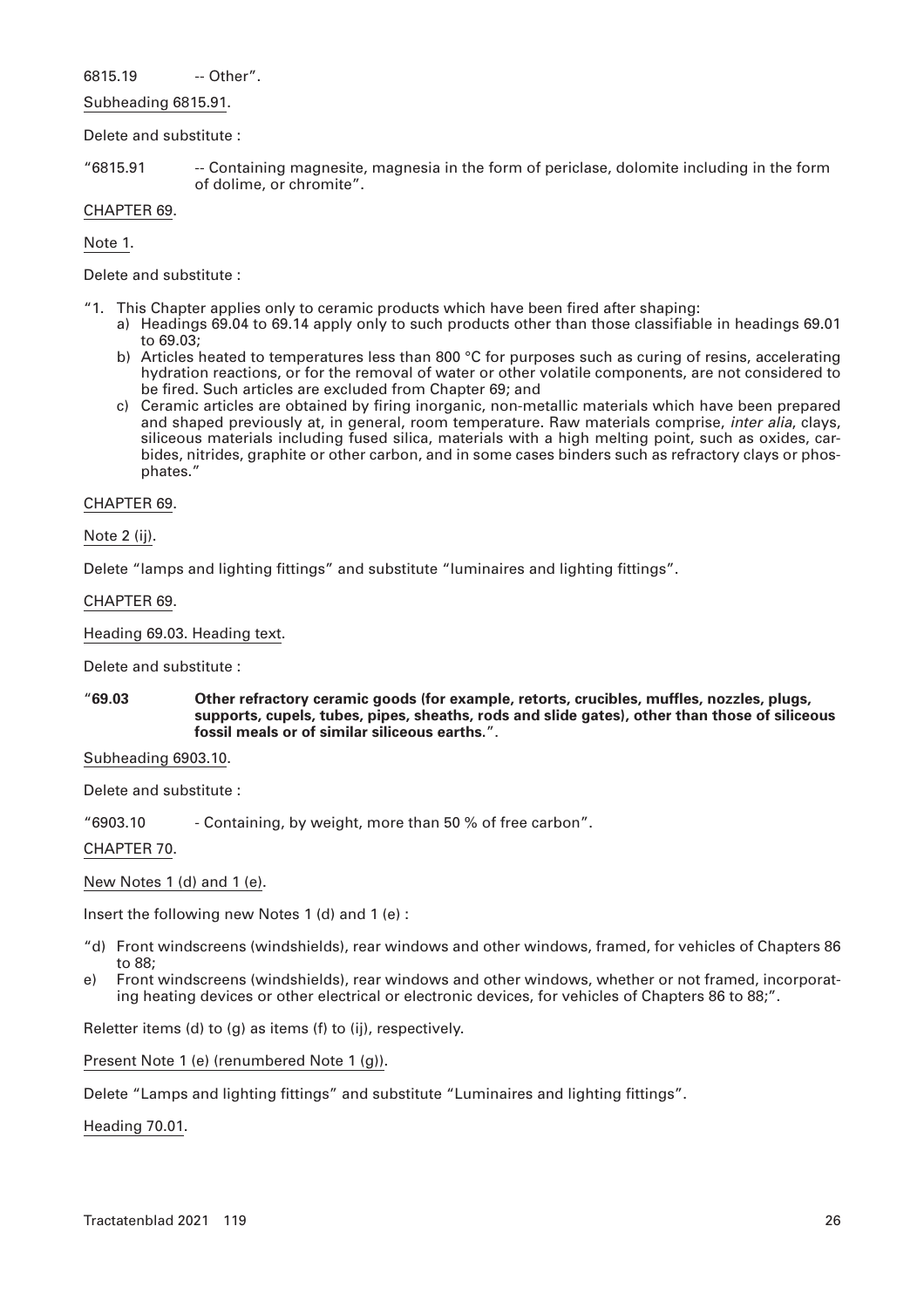Delete and substitute :

"**70.01** 7001.00 **Cullet and other waste and scrap of glass, excluding glass from cathode ray tubes or other activated glass of heading 85.49; glass in the mass.**".

Heading 70.11. Heading text.

Delete "**electric lamps, cathode-ray tubes or the like.**" and substitute "**electric lamps and light sources, cathode-ray tubes or the like.**".

Heading 70.19.

Delete and substitute :

| "70.19"             | Glass fibres (including glass wool) and articles thereof (for example, yarn, rovings, woven |
|---------------------|---------------------------------------------------------------------------------------------|
|                     | fabrics).                                                                                   |
|                     | - Slivers, rovings, yarn and chopped strands and mats thereof :                             |
| 7019.11             | -- Chopped strands, of a length of not more than 50 mm                                      |
| 7019.12             | -- Rovings                                                                                  |
| 7019.13             | -- Other yarn, slivers                                                                      |
| 7019.14             | -- Mechanically bonded mats                                                                 |
| 7019.15             | -- Chemically bonded mats                                                                   |
| 7019.19             | -- Other                                                                                    |
|                     | - Mechanically bonded fabrics :                                                             |
| 7019.61             | -- Closed woven fabrics of rovings                                                          |
| 7019.62             | -- Other closed fabrics of rovings                                                          |
| 7019.63             | -- Closed woven fabrics, plain weave, of yarns, not coated or laminated                     |
| 7019.64             | -- Closed woven fabrics, plain weave, of yarns, coated or laminated                         |
| 7019.65             | -- Open woven fabrics of a width not exceeding 30 cm                                        |
| 7019.66             | -- Open woven fabrics of a width exceeding 30 cm                                            |
| 7019.69             | -- Other                                                                                    |
|                     | - Chemically bonded fabrics :                                                               |
| 7019.71             | -- Veils (thin sheets)                                                                      |
| 7019.72             | -- Other closed fabrics                                                                     |
| 7019.73             | -- Other open fabrics                                                                       |
| 7019.80             | - Glass wool and articles of glass wool                                                     |
| 7019.90             | - Other".                                                                                   |
| Subheading 7104.20. |                                                                                             |
|                     |                                                                                             |

Delete and substitute :

|                | - Other, unworked or simply sawn or roughly shaped: |  |
|----------------|-----------------------------------------------------|--|
| <b>7101.01</b> | الملحمد ومحافظات                                    |  |

7104.21 -- Diamonds 7104.29 -- Other".

Subheading 7104.90.

Delete and substitute :

| $\overline{\mathbf{u}}$ | - Other:    |
|-------------------------|-------------|
| 7104.91                 | -- Diamonds |
| 7104.99                 | -- Other".  |

Heading 71.12. Heading text.

Delete and substitute :

"**71.12 Waste and scrap of precious metal or of metal clad with precious metal; other waste and scrap containing precious metal or precious metal compounds, of a kind used principally for the recovery of precious metal other than goods of heading 85.49.**".

# SECTION XV.

Note 1 (k).

Delete "lamps and lighting fittings" and substitute "luminaires and lighting fittings".

# SECTION XV.

Note 2 (a).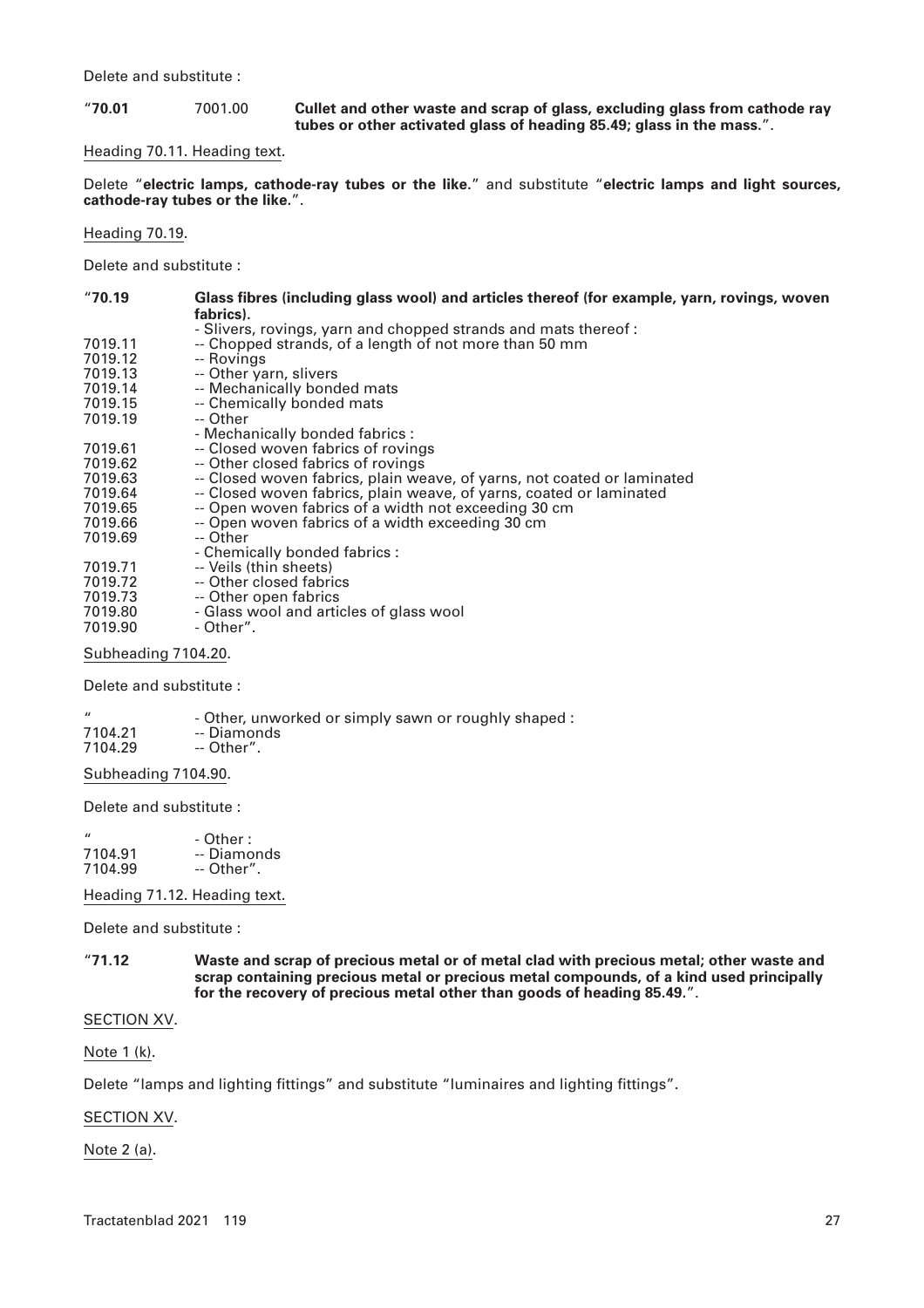Delete and substitute :

"a) Articles of heading 73.07, 73.12, 73.15, 73.17 or 73.18 and similar articles of other base metal, other than articles specially designed for use exclusively in implants in medical, surgical, dental or veterinary sciences (heading 90.21);".

## SECTION XV.

## Note 7. First paragraph.

Delete "under the Interpretative Rules" and substitute "under the General Interpretative Rules".

#### SECTION XV.

## Note 8 (a).

Delete and substitute :

#### "a) **Waste and scrap**

- (i) All metal waste and scrap;
- (ii) Metal goods definitely not usable as such because of breakage, cutting-up, wear or other reasons.".

## SECTION XV.

## New Note 9.

Insert the following new Note 9 to Section XV :

- "9. For the purposes of Chapters 74 to 76 and 78 to 81, the following expressions have the meanings hereby assigned to them :
	- a) **Bars and rods**

Rolled, extruded, drawn or forged products, not in coils, which have a uniform solid cross-section along their whole length in the shape of circles, ovals, rectangles (including squares), equilateral triangles or regular convex polygons (including "flattened circles" and "modified rectangles", of which two opposite sides are convex arcs, the other two sides being straight, of equal length and parallel). Products with a rectangular (including square), triangular or polygonal cross-section may have corners rounded along their whole length. The thickness of such products which have a rectangular (including "modified rectangular") cross-section exceeds one-tenth of the width. The expression also covers cast or sintered products, of the same forms and dimensions, which have been subsequently worked after production (otherwise than by simple trimming or de-scaling), provided that they have not thereby assumed the character of articles or products of other headings.

Wire-bars and billets of Chapter 74 with their ends tapered or otherwise worked simply to facilitate their entry into machines for converting them into, for example, drawing stock (wire-rod) or tubes, are however to be taken to be unwrought copper of heading 74.03. This provision applies *mutatis mutandis* to the products of Chapter 81.

b) **Profiles**

Rolled, extruded, drawn, forged or formed products, coiled or not, of a uniform cross-section along their whole length, which do not conform to any of the definitions of bars, rods, wire, plates, sheets, strip, foil, tubes or pipes. The expression also covers cast or sintered products, of the same forms, which have been subsequently worked after production (otherwise than by simple trimming or de-scaling), provided that they have not thereby assumed the character of articles or products of other headings.

c) **Wire**

Rolled, extruded or drawn products, in coils, which have a uniform solid cross-section along their whole length in the shape of circles, ovals, rectangles (including squares), equilateral triangles or regular convex polygons (including "flattened circles" and "modified rectangles", of which two opposite sides are convex arcs, the other two sides being straight, of equal length and parallel). Products with a rectangular (including square), triangular or polygonal cross-section may have corners rounded along their whole length. The thickness of such products which have a rectangular (including "modified rectangular") cross-section exceeds one-tenth of the width.

#### d) **Plates, sheets, strip and foil**

Flat-surfaced products (other than the unwrought products of heading 80.01), coiled or not, of solid rectangular (other than square) cross-section with or without rounded corners (including "modified rectangles" of which two opposite sides are convex arcs, the other two sides being straight, of equal length and parallel) of a uniform thickness, which are :

– of rectangular (including square) shape with a thickness not exceeding one-tenth of the width;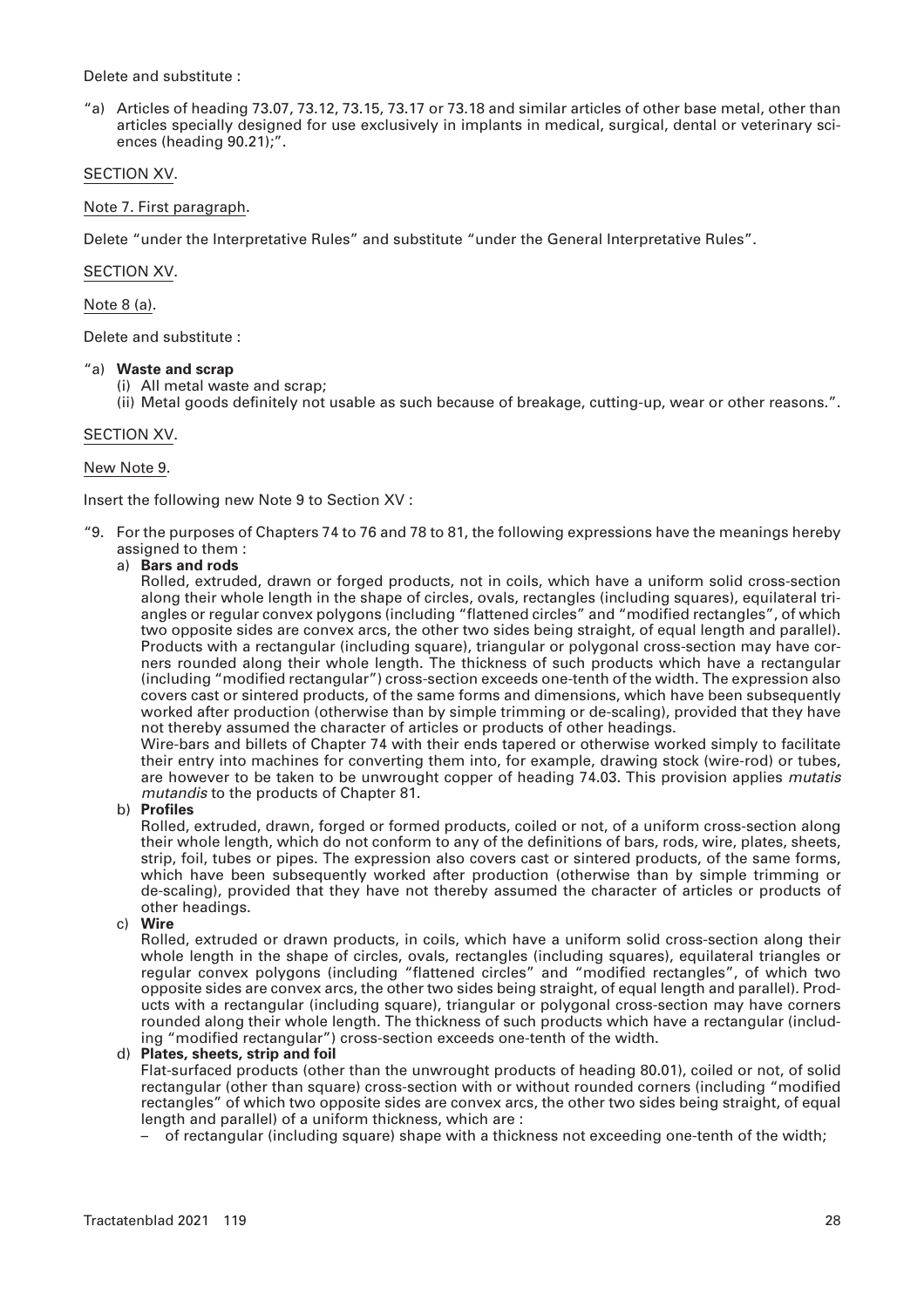– of a shape other than rectangular or square, of any size, provided that they do not assume the character of articles or products of other headings.

Headings for plates, sheets, strip, and foil apply, *inter alia*, to plates, sheets, strip, and foil with patterns (for example, grooves, ribs, chequers, tears, buttons, lozenges) and to such products which have been perforated, corrugated, polished or coated, provided that they do not thereby assume the character of articles or products of other headings.

## (e) **Tubes and pipes**

Hollow products, coiled or not, which have a uniform cross-section with only one enclosed void along their whole length in the shape of circles, ovals, rectangles (including squares), equilateral triangles or regular convex polygons, and which have a uniform wall thickness. Products with a rectangular (including square), equilateral triangular or regular convex polygonal cross-section, which may have corners rounded along their whole length, are also to be considered as tubes and pipes provided the inner and outer cross-sections are concentric and have the same form and orientation. Tubes and pipes of the foregoing cross-sections may be polished, coated, bent, threaded, drilled, waisted, expanded, cone-shaped or fitted with flanges, collars or rings.".

# CHAPTER 74.

Notes 1 (d) to 1(h).

Delete these Notes.

Subheadings 7419.10.

Delete this subheading.

Subheadings 7419.9 to 7419.99.

Delete and substitute :

# "7419.2 - Cast, moulded, stamped or forged, but not further worked<br>7419.80 - Other".

- Other".

# CHAPTER 75.

Note 1.

Delete this Note.

CHAPTER 75.

Subheading Note 2.

Delete "Chapter Note 1 (c)" and substitute "Note 9 (c) to Section XV".

CHAPTER 76.

Note 1.

Delete this Note.

# CHAPTER 76.

Subheading Note 2.

Delete "Chapter Note 1 (c)" and substitute "Note 9 (c) to Section XV".

# CHAPTER 78.

Note 1.

Delete this Note.

# CHAPTER 79.

Note 1.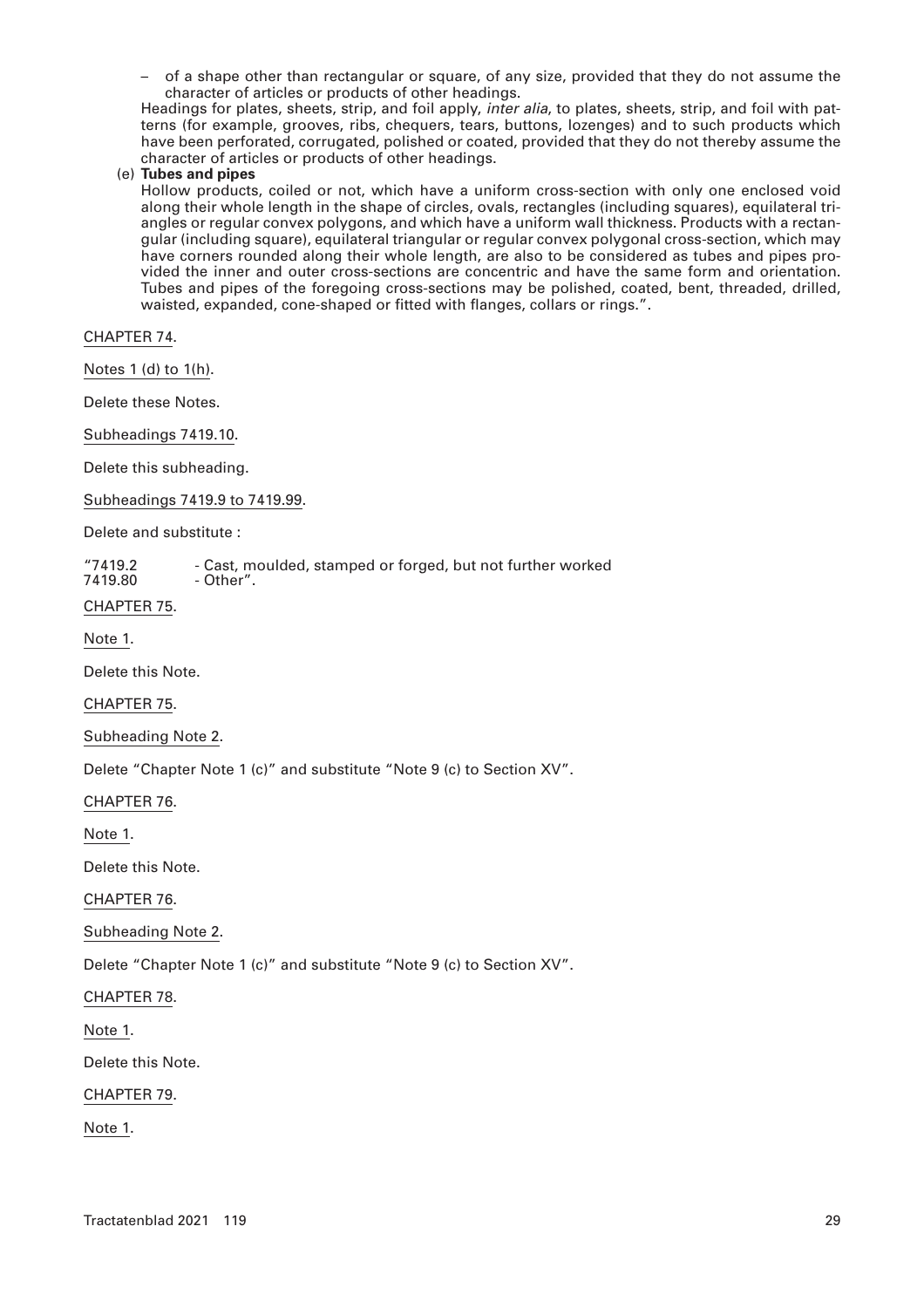Delete this Note.

CHAPTER 80.

Note 1.

Delete this Note.

CHAPTER 81.

Subheading Note 1.

Delete this Note.

Subheading 8103.90.

Delete and substitute :

" - Other :<br>8103.91 -- Crucib<br>8103.99 -- Other 8103.91 -- Crucibles 8103.99 -- Other".

Heading 81.06.

Delete and substitute :

| "81.06" | Bismuth and articles thereof, including waste and scrap. |
|---------|----------------------------------------------------------|
| 8106.10 | - Containing more than 99.99 % of bismuth, by weight     |
| 8106.90 | - Other".                                                |

Heading 81.07.

Delete this heading.

Subheadings 8109.20 to 8109.90.

Delete and substitute :

| $\mathbf{u}$ | - Unwrought zirconium; powders :                                        |
|--------------|-------------------------------------------------------------------------|
| 8109.21      | -- Containing less than 1 part hafnium to 500 parts zirconium by weight |
| 8109.29      | -- Other                                                                |
|              | - Waste and scrap:                                                      |
| 8109.31      | -- Containing less than 1 part hafnium to 500 parts zirconium by weight |
| 8109.39      | -- Other                                                                |
|              | - Other :                                                               |
| 8109.91      | -- Containing less than 1 part hafnium to 500 parts zirconium by weight |
| 8109.99      | -- Other".                                                              |
|              |                                                                         |

Heading 81.12. Heading text.

Delete and substitute :

"**81.12 Beryllium, chromium, hafnium, rhenium, thallium, cadmium, germanium, vanadium, gallium, indium and niobium (columbium), articles of these metals, including waste and scrap.**".

New subheadings 8112.3 to 8112.49.

Insert the following new subheadings :

| $\prime$ | - Hafnium :                            |
|----------|----------------------------------------|
| 8112.31  | -- Unwrought; waste and scrap; powders |
| 8112.39  | -- Other                               |
|          | - Rhenium :                            |
| 8112.41  | -- Unwrought; waste and scrap; powders |
| 8112.49  | -- Other".                             |
|          | $\mathbf{A}$                           |

New subheadings 8112.6 to 8112.69.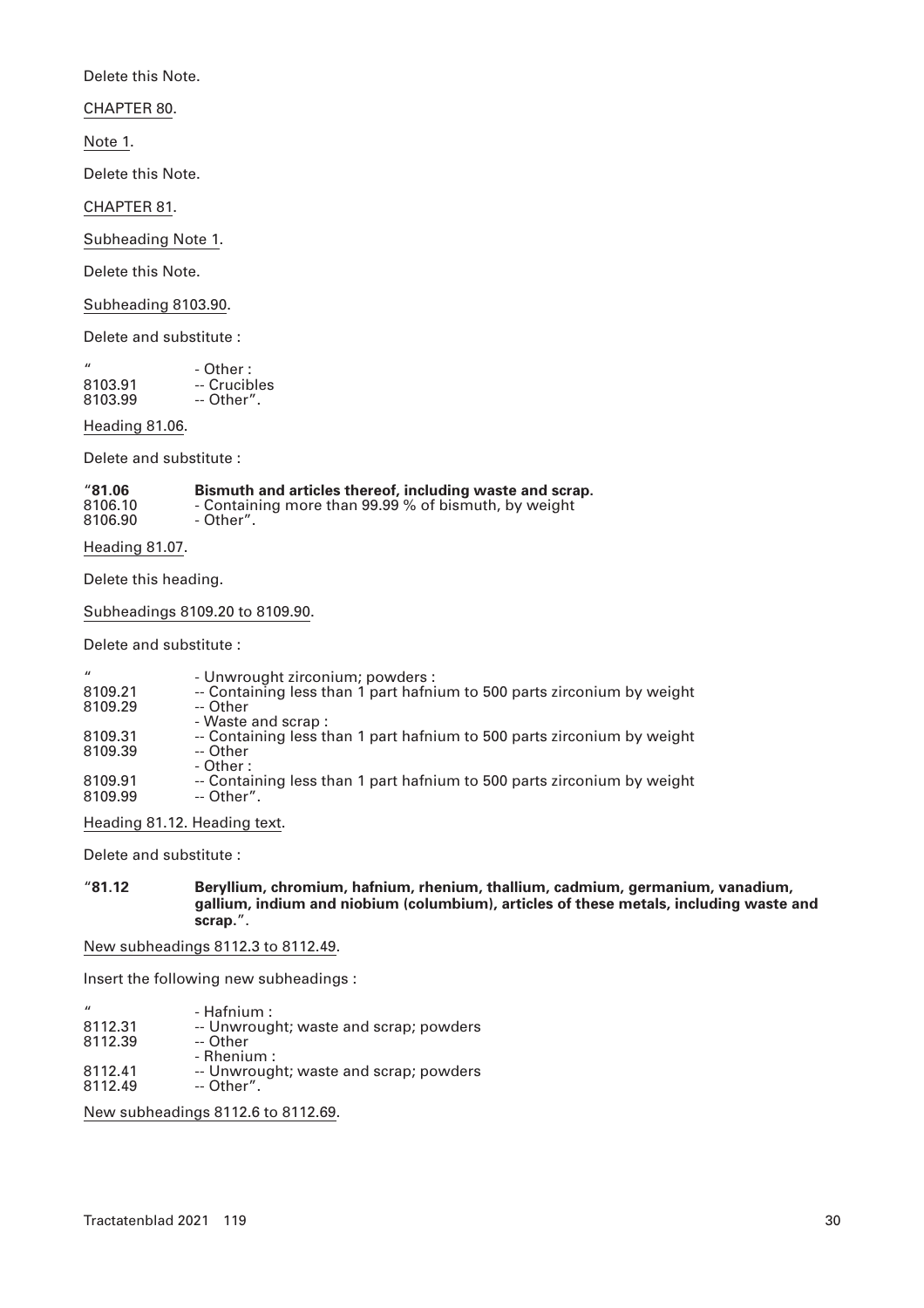Insert the following new subheadings :

| $\prime$ | - Cadmium :        |
|----------|--------------------|
| 8112.61  | -- Waste and scrap |
| 8112.69  | -- Other".         |

SECTION XVI.

Note 2 (b). Second sentence.

Delete and substitute :

"However, parts which are equally suitable for use principally with the goods of headings 85.17 and 85.25 to 85.28 are to be classified in heading 85.17, and parts which are suitable for use solely or principally with the goods of heading 85.24 are to be classified in heading 85.29;".

## New Note 6.

Insert the following new Note 6 :

- "6. A) Throughout the Nomenclature, the expression "electrical and electronic waste and scrap" means electrical and electronic assemblies, printed circuit boards, and electrical or electronic articles that :
	- (i) have been rendered unusable for their original purposes by breakage, cutting-up or other processes or are economically unsuitable for repair, refurbishment or renovation to render them fit for their original purposes; and
	- (ii) are packaged or shipped in a manner not intended to protect individual articles from damage during transportation, loading and unloading operations.
	- B) Mixed consignments of "electrical and electronic waste and scrap" and other waste and scrap are to be classified in heading 85.49.
	- C) This Section does not cover municipal waste, as defined in Note 4 to Chapter 38.".

## CHAPTER 84.

Note 2.

Delete and substitute :

- "2. Subject to the operation of Note 3 to Section XVI and subject to Note 9 to this Chapter, a machine or appliance which answers to a description in one or more of the headings 84.01 to 84.24, or heading 84.86 and at the same time to a description in one or more of the headings 84.25 to 84.80 is to be classified under the appropriate heading of the former group or under heading 84.86, as the case may be, and not the latter group.
	- A) Heading 84.19 does not, however, cover :
		- (i) Germination plant, incubators or brooders (heading 84.36);
		- (ii) Grain dampening machines (heading 84.37);
		- (iii)Diffusing apparatus for sugar juice extraction (heading 84.38);
		- (iv)Machinery for the heat-treatment of textile yarns, fabrics or made up textile articles (heading 84.51); or
		- (v) Machinery or plant, designed for a mechanical operation, in which a change of temperature, even if necessary, is subsidiary.
	- B) Heading 84.22 does not cover :
		- (i) Sewing machines for closing bags or similar containers (heading 84.52); or
		- (ii) Office machinery of heading 84.72.
	- C) Heading 84.24 does not cover :
		- (i) Ink-jet printing machines (heading 84.43); or
		- (ii) Water-jet cutting machines (heading 84.56).".

#### New Note 5.

Insert the following New Note 5 :

"5. For the purposes of heading 84.62, a "slitting line" for flat products is a processing line composed of an uncoiler, a coil flattener, a slitter and a recoiler. A "cut-to-length line" for flat products is a processing line composed of an uncoiler, a coil flattener, and a shear.".

Renumber present Notes 5 to 8 as 6 to 9, respectively.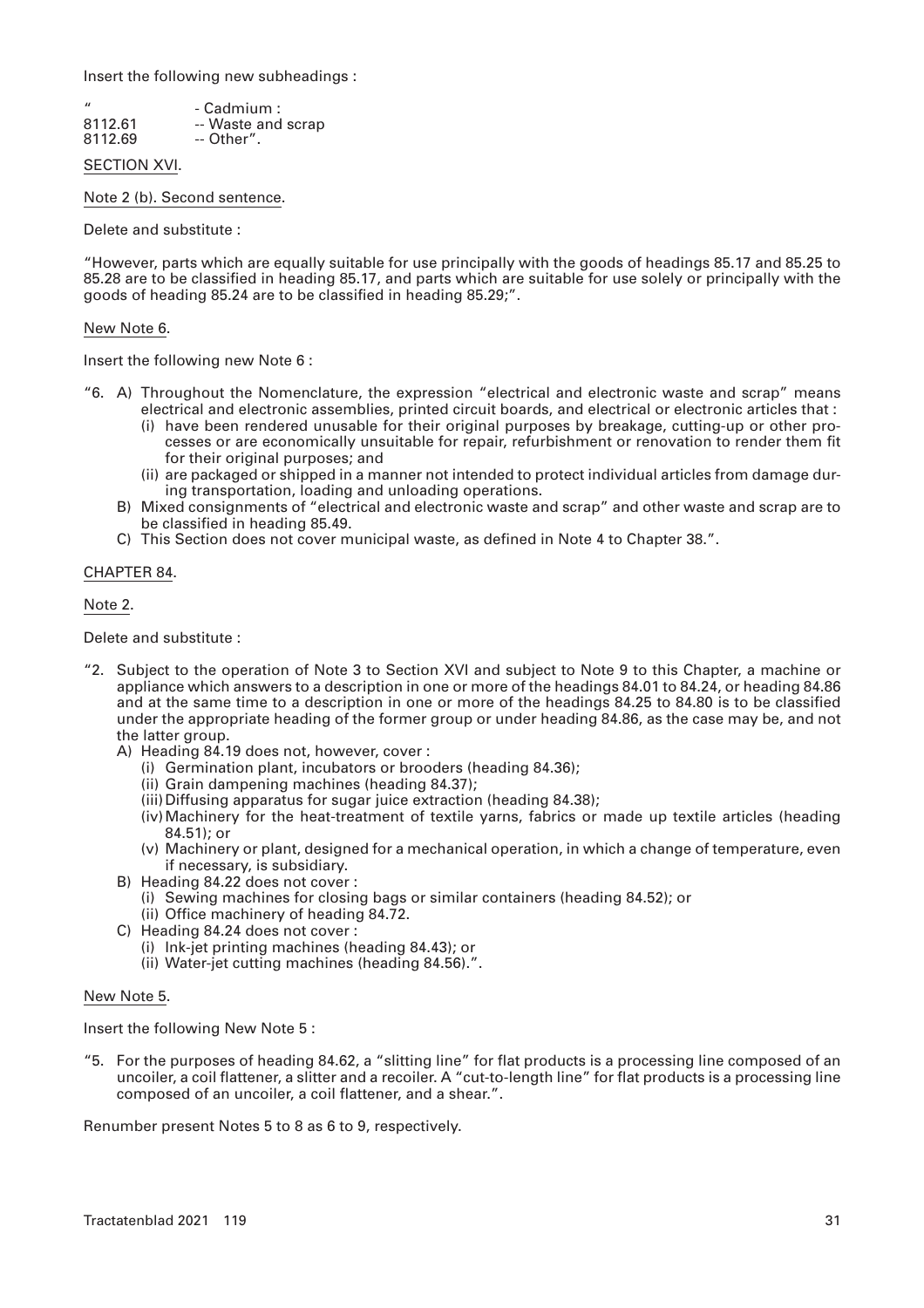Present Note 5 (D) (renumbered Note 6 (D)).

Delete "Note 5 (C)" and substitute "Note 6 (C)".

New Note 10.

Insert the following new Note 10 :

"10. For the purposes of heading 84.85, the expression "additive manufacturing" (also referred to as 3D printing) means the formation of physical objects, based on a digital model, by the successive addition and layering, and consolidation and solidification, of material (for example, metal, plastics or ceramics). Subject to Note 1 to Section XVI and Note 1 to Chapter 84, machines answering to the description in heading 84.85 are to be classified in that heading and in no other heading of the Nomenclature."

Renumber present Note 9 as Note 11.

Present Note 9 (A) (renumbered Note 11 (A)).

Delete "Note 9 (a) and 9 (b)" and substitute "Note 12 (a) and (b)".

Subheading Note 2.

Delete "Note 5 (C)" and substitute "Note 6 (C)".

Heading 84.14. Heading text.

Delete "**filters.**" and substitute "**filters; gas-tight biological safety cabinets, whether or not fitted with filters.**".

New subheading 8414.70.

Insert the following new subheading :

"8414.70 - Gas-tight biological safety cabinets".

Subheading 8418.10.

Delete and substitute :

"8418.10 - Combined refrigerator-freezers, fitted with separate external doors or drawers, or combinations thereof ".

New subheading 8419.12.

Insert the following new subheading :

"8419.12 -- Solar water heaters".

Subheadings 8419.3 to 8419.39.

Delete and substitute :

" - Dryers : 8419.33 -- Lyophilisation apparatus, freeze drying units and spray dryers<br>8419.34 -- Other, for agricultural products 8419.34 -- Other, for agricultural products<br>8419.35 -- Other, for wood, paper pulp, pa 8419.35 -- Other, for wood, paper pulp, paper or paperboard<br>8419.39 -- Other". -- Other".

New subheading 8421.32.

Insert the following new subheading :

"8421.32 -- Catalytic converters or particulate filters, whether or not combined, for purifying or filtering exhaust gases from internal combustion engines".

New subheading 8428.70.

Insert the following new subheading :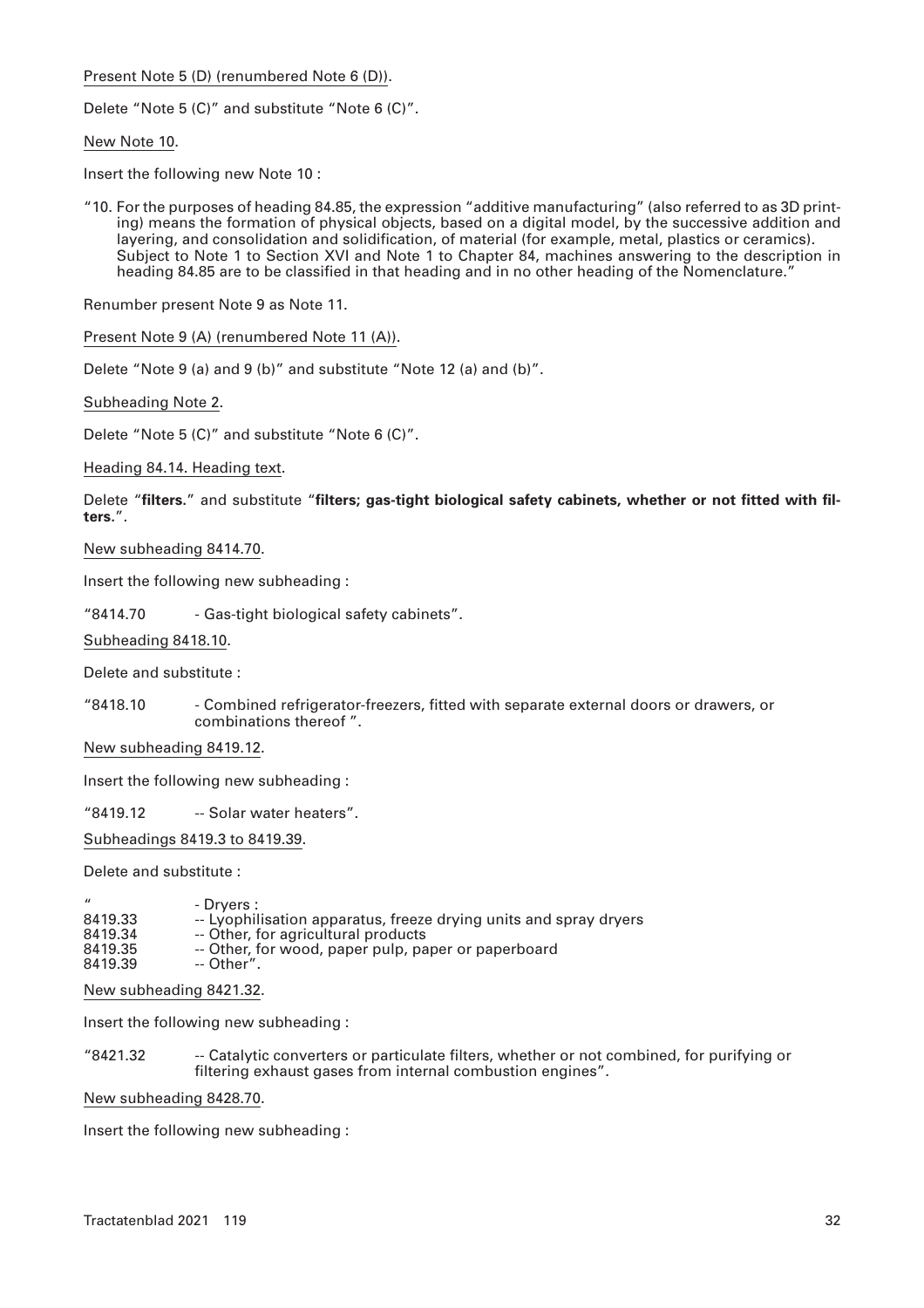## Heading 84.38. Heading text.

Delete and substitute :

"**84.38 Machinery, not specified or included elsewhere in this Chapter, for the industrial preparation or manufacture of food or drink, other than machinery for the extraction or preparation of animal or fixed vegetable or microbial fats or oils.**".

## Heading 84.62.

Delete and substitute :

| "84.62"             | Machine-tools (including presses) for working metal by forging, hammering or die forging<br>(excluding rolling mills); machine-tools (including presses, slitting lines and cut-to-length<br>lines) for working metal by bending, folding, straightening, flattening, shearing, punching,<br>notching or nibbling (excluding draw- benches); presses for working metal or metal |
|---------------------|---------------------------------------------------------------------------------------------------------------------------------------------------------------------------------------------------------------------------------------------------------------------------------------------------------------------------------------------------------------------------------|
|                     | carbides, not specified above.<br>- Hot forming machines for forging, die forging (including presses) and hot hammers :                                                                                                                                                                                                                                                         |
| 8462.11             | -- Closed die forging machines                                                                                                                                                                                                                                                                                                                                                  |
| 8462.19             | -- Other                                                                                                                                                                                                                                                                                                                                                                        |
|                     | - Bending, folding, straightening or flattening machines (including press brakes) for flat                                                                                                                                                                                                                                                                                      |
|                     | products:                                                                                                                                                                                                                                                                                                                                                                       |
| 8462.22<br>8462.23  | -- Profile forming machines<br>-- Numerically controlled press brakes                                                                                                                                                                                                                                                                                                           |
| 8462.24             | -- Numerically controlled panel benders                                                                                                                                                                                                                                                                                                                                         |
| 8462.25             | -- Numerically controlled roll forming machines                                                                                                                                                                                                                                                                                                                                 |
| 8462.26             | -- Other numerically controlled bending, folding, straightening or flattening machines                                                                                                                                                                                                                                                                                          |
| 8462.29             | -- Other                                                                                                                                                                                                                                                                                                                                                                        |
|                     | - Slitting lines, cut-to-length lines and other shearing machines (excluding presses) for flat                                                                                                                                                                                                                                                                                  |
|                     | products, other than combined punching and shearing machines :                                                                                                                                                                                                                                                                                                                  |
| 8462.32<br>8462.33  | -- Slitting lines and cut-to-length lines<br>-- Numerically controlled shearing machines                                                                                                                                                                                                                                                                                        |
| 8462.39             | -- Other                                                                                                                                                                                                                                                                                                                                                                        |
|                     | - Punching, notching or nibbling machines (excluding presses) for flat products including                                                                                                                                                                                                                                                                                       |
|                     | combined punching and shearing machines :                                                                                                                                                                                                                                                                                                                                       |
| 8462.42             | -- Numerically controlled                                                                                                                                                                                                                                                                                                                                                       |
| 8462.49             | -- Other                                                                                                                                                                                                                                                                                                                                                                        |
|                     | - Machines for working tube, pipe, hollow section and bar (excluding presses) :                                                                                                                                                                                                                                                                                                 |
| 8462.51             | -- Numerically controlled                                                                                                                                                                                                                                                                                                                                                       |
| 8462.59             | -- Other                                                                                                                                                                                                                                                                                                                                                                        |
|                     | - Cold metal working presses :                                                                                                                                                                                                                                                                                                                                                  |
| 8462.61             | -- Hydraulic presses                                                                                                                                                                                                                                                                                                                                                            |
| 8462.62             | -- Mechanical presses                                                                                                                                                                                                                                                                                                                                                           |
| 8462.63             | -- Servo-presses                                                                                                                                                                                                                                                                                                                                                                |
| 8462.69             | -- Other                                                                                                                                                                                                                                                                                                                                                                        |
| 8462.90             | - Other".                                                                                                                                                                                                                                                                                                                                                                       |
| Subheading 8479.20. |                                                                                                                                                                                                                                                                                                                                                                                 |

Delete and substitute :

"8479.20 - Machinery for the extraction or preparation of animal or fixed vegetable or microbial fats or oils".

New subheading 8479.83.

Insert the following new subheading :

"8479.83 -- Cold isostatic presses".

Subheadings 8482.40 and 8482.50.

Delete and substitute :

# "8482.40 - Needle roller bearings, including cage and needle roller assemblies

86888 - Other cylindrical roller bearings, including cage and roller assemblies".

New heading 84.85.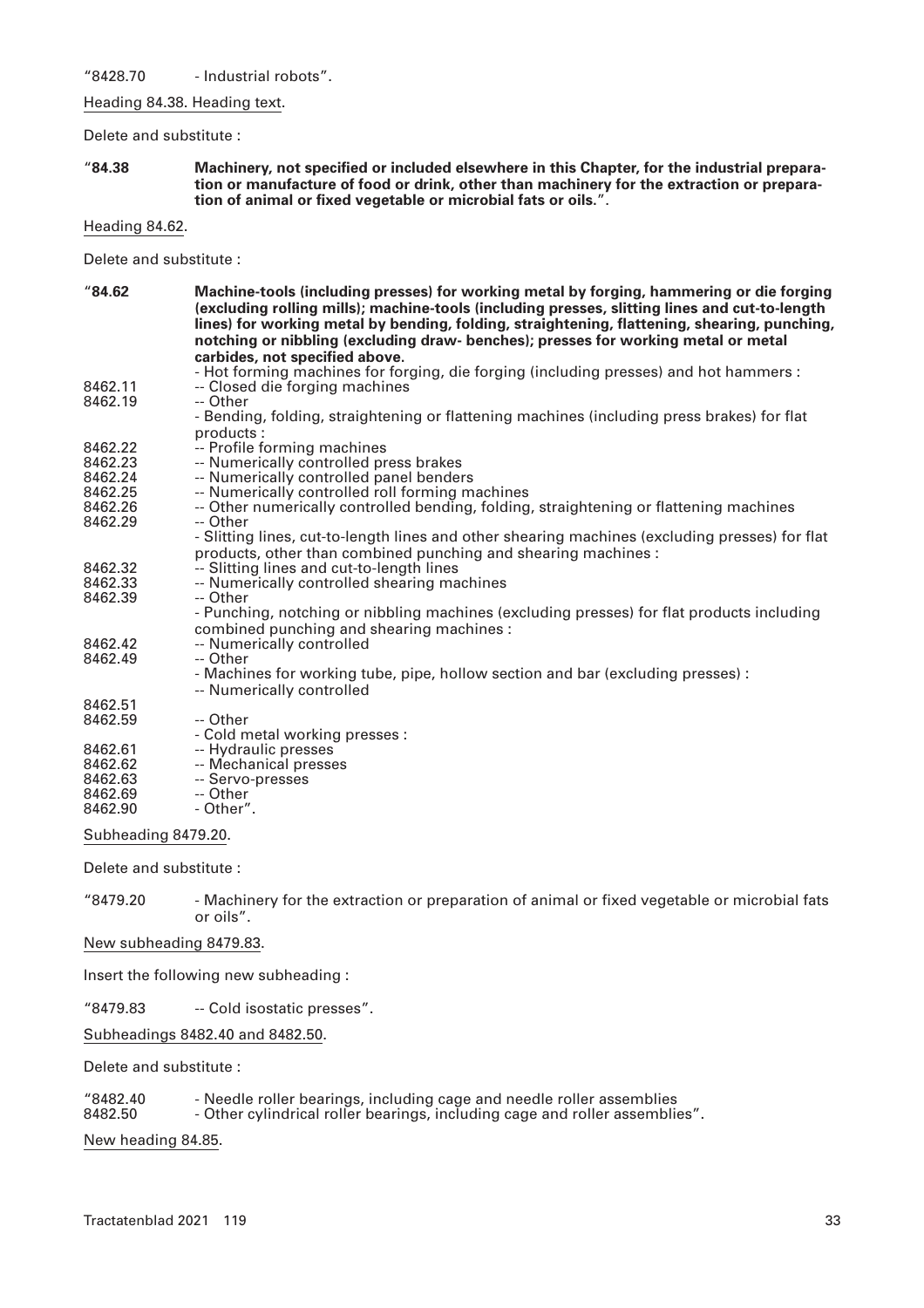Insert the following new heading 84.85 :

| "84.85  | Machines for additive manufacturing.            |
|---------|-------------------------------------------------|
| 8485.10 | - By metal deposit                              |
| 8485.20 | - By plastics or rubber deposit                 |
| 8485.30 | - By plaster, cement, ceramics or glass deposit |
| 8485.80 | - Other                                         |
| 8485.90 | - Parts".                                       |
|         |                                                 |

Heading 84.86. Heading text.

Delete "Note 9 (C)" and substitute "Note 11 (C)".

Subheading 8486.40. Subheading text.

Delete "Note 9 (C)" and substitute "Note 11 (C)".

## CHAPTER 85.

New Note 5.

Insert the following new Note 5 :

"5. For the purposes of heading 85.17, the term "smartphones" means telephones for cellular networks, equipped with a mobile operating system designed to perform the functions of an automatic data processing machine such as downloading and running multiple applications simultaneously, including third-party applications, and whether or not integrating other features such as digital cameras and navigational aid systems.".

Renumber present Note 5 as Note 6.

## New Note 7.

Insert the following new Note 7 :

"7. For the purposes of heading 85.24, "flat panel display modules" refer to devices or apparatus for the display of information, equipped at a minimum with a display screen, which are designed to be incorporated into articles of other headings prior to use. Display screens for flat panel display modules include, but are not limited to, those which are flat, curved, flexible, foldable or stretchable in form. Flat panel display modules may incorporate additional elements, including those necessary for receiving video signals and the allocation of those signals to pixels on the display. However, heading 85.24 does not include display modules which are equipped with components for converting video signals (e.g., a scaler IC, decoder IC or application processer) or have otherwise assumed the character of goods of other headings.

For the classification of flat panel display modules defined in this Note, heading 85.24 shall take precedence over any other heading in the Nomenclature.".

Renumber present Notes 6 to 8 as Notes 8 to 10, respectively.

New Note 11.

Insert the following new Note 11 :

- "11. For the purposes of heading 85.39, the expression "light-emitting diode (LED) light sources" covers :
	- a) "Light-emitting diode (LED) modules" which are electrical light sources based on light-emitting diodes (LED) arranged in electrical circuits and containing further elements like electrical, mechanical, thermal or optical elements. They also contain discrete active elements, discrete passive elements, or articles of heading 85.36 or 85.42 for the purposes of providing power supply or power control. Light-emitting diode (LED) modules do not have a cap designed to allow easy installation or replacement in a luminaire and ensure mechanical and electrical contact.
	- b) "Light-emitting diode (LED) lamps" which are electrical light sources containing one or more LED modules containing further elements like electrical, mechanical, thermal or optical elements. The distinction between light-emitting diode (LED) modules and light- emitting diode (LED) lamps is that lamps have a cap designed to allow easy installation or replacement in a luminaire and ensure mechanical and electrical contact.".

Renumber present Note 9 as Note 12.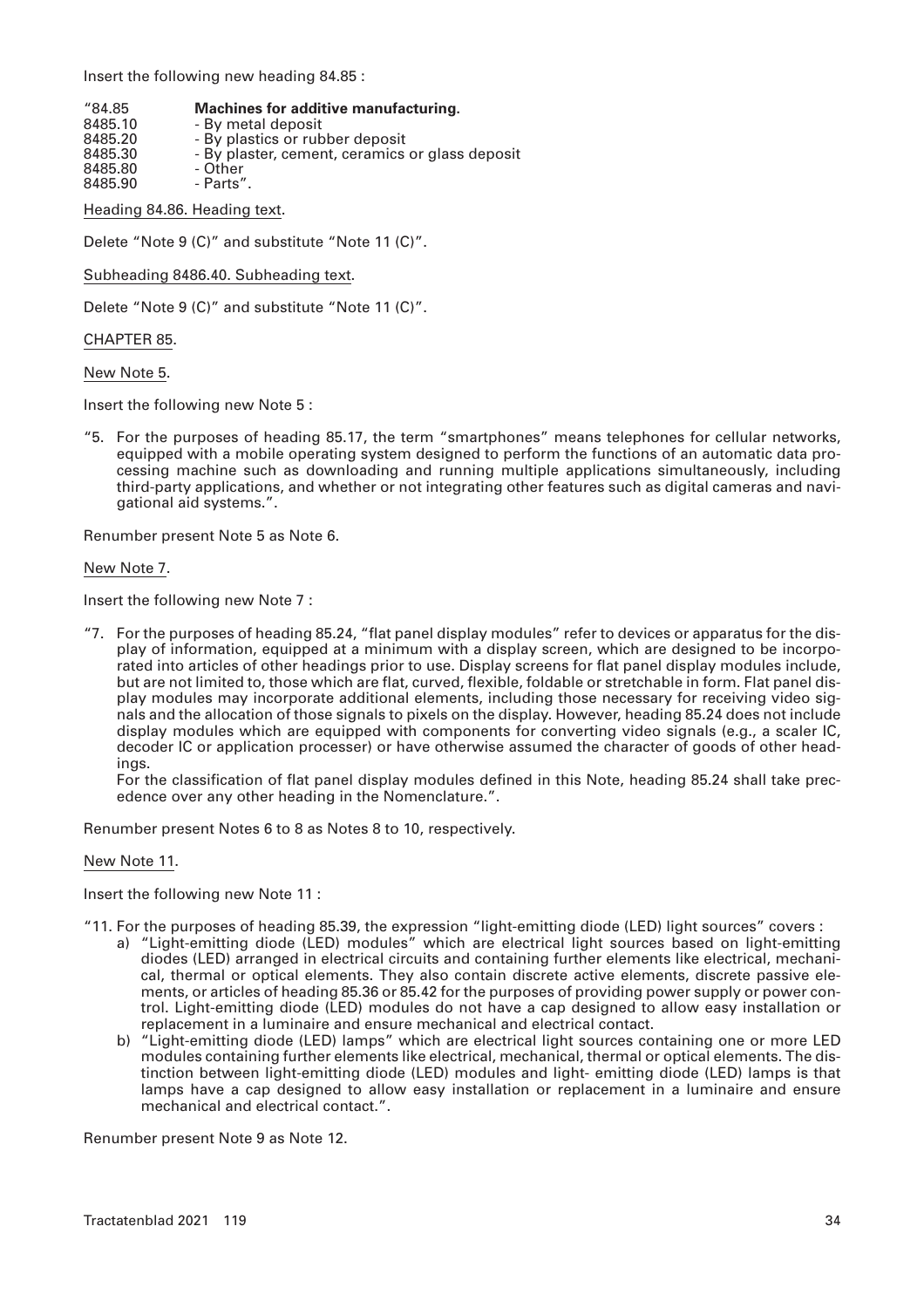## Present Note 9 (a) (renumbered Note 12 (a)). Delete and substitute :

"a) (i) "Semiconductor devices" are semiconductor devices the operation of which depends on variations in resistivity on the application of an electric field or semiconductor-based transducers. Semiconductor devices may also include assembly of plural elements, whether or not equipped with active and passive device ancillary functions.

"Semiconductor-based transducers" are, for the purposes of this definition, semiconductor-based sensors, semiconductor-based actuators, semiconductor-based resonators and semiconductorbased oscillators, which are types of discrete semiconductor-based devices, which perform an intrinsic function, which are able to convert any kind of physical or chemical phenomena or an action into an electrical signal or an electrical signal into any type of physical phenomenon or an action.

All the elements in semiconductor-based transducers are indivisibly combined, and may also include necessary materials indivisibly attached, that enable their construction or function. The following expressions mean :

- 1) "Semiconductor-based" means built or manufactured on a semiconductor substrate or made of semiconductor materials, manufactured by semiconductor technology, in which the semiconductor substrate or material plays a critical and unreplaceable role of transducer function and performance, and the operation of which is based on semiconductor properties including physical, electrical, chemical and optical properties.
- 2) "Physical or chemical phenomena" relate to phenomena, such as pressure, acoustic waves, acceleration, vibration, movement, orientation, strain, magnetic field strength, electric field strength, light, radioactivity, humidity, flow, chemicals concentration, etc.
- 3) "Semiconductor-based sensor" is a type of semiconductor device, which consists of microelectronic or mechanical structures that are created in the mass or on the surface of a semiconductor and that have the function of detecting physical or chemical quantities and converting these into electric signals caused by resulting variations in electric properties or displacement of a mechanical structure.
- 4) "Semiconductor-based actuator" is a type of semiconductor device, which consists of microelectronic or mechanical structures that are created in the mass or on the surface of a semiconductor and that have the function of converting electric signals into physical movement.
- 5) "Semiconductor-based resonator" is a type of semiconductor device, which consists of microelectronic or mechanical structures that are created in the mass or on the surface of a semiconductor and that have the function of generating a mechanical or electrical oscillation of a predefined frequency that depends on the physical geometry of these structures in response to an external input.
- 6) "Semiconductor-based oscillator" is a type of semiconductor device, which consists of microelectronic or mechanical structures that are created in the mass or on the surface of a semiconductor and that have the function of generating a mechanical or electrical oscillation of a predefined frequency that depends on the physical geometry of these structures.
- (ii) "Light-emitting diodes (LED)" are semiconductor devices based on semiconductor materials which convert electrical energy into visible, infra-red or ultra-violet rays, whether or not electrically connected among each other and whether or not combined with protective diodes. Light-emitting diodes (LED) of heading 85.41 do not incorporate elements for the purposes of providing power supply or power control;".

## Present Note 9 (b) (iv) 3. (a) (renumbered Note 12 (b) (iv) 3. (a)).

Delete and substitute :

"3. a) "Silicon-based sensors" consist of microelectronic or mechanical structures that are created in the  $\stackrel{\textstyle _{}}{\textstyle _{}}$  mass or on the surface of a semiconductor and that have the function of detecting physical or chemical phenomena and transducing these into electric signals, caused by resulting variations in electric properties or displacement of a mechanical structure. "Physical or chemical phenomena" relates to phenomena, such as pressure, acoustic waves, acceleration, vibration, movement, orientation, strain, magnetic field strength, electric field strength, light, radioactivity, humidity, flow, chemicals concentration, etc.".

Present Note 10.

Delete this Note.

Chapter 85. Subheading Note. Title.

Delete and substitute :

"**Subheading Notes.**".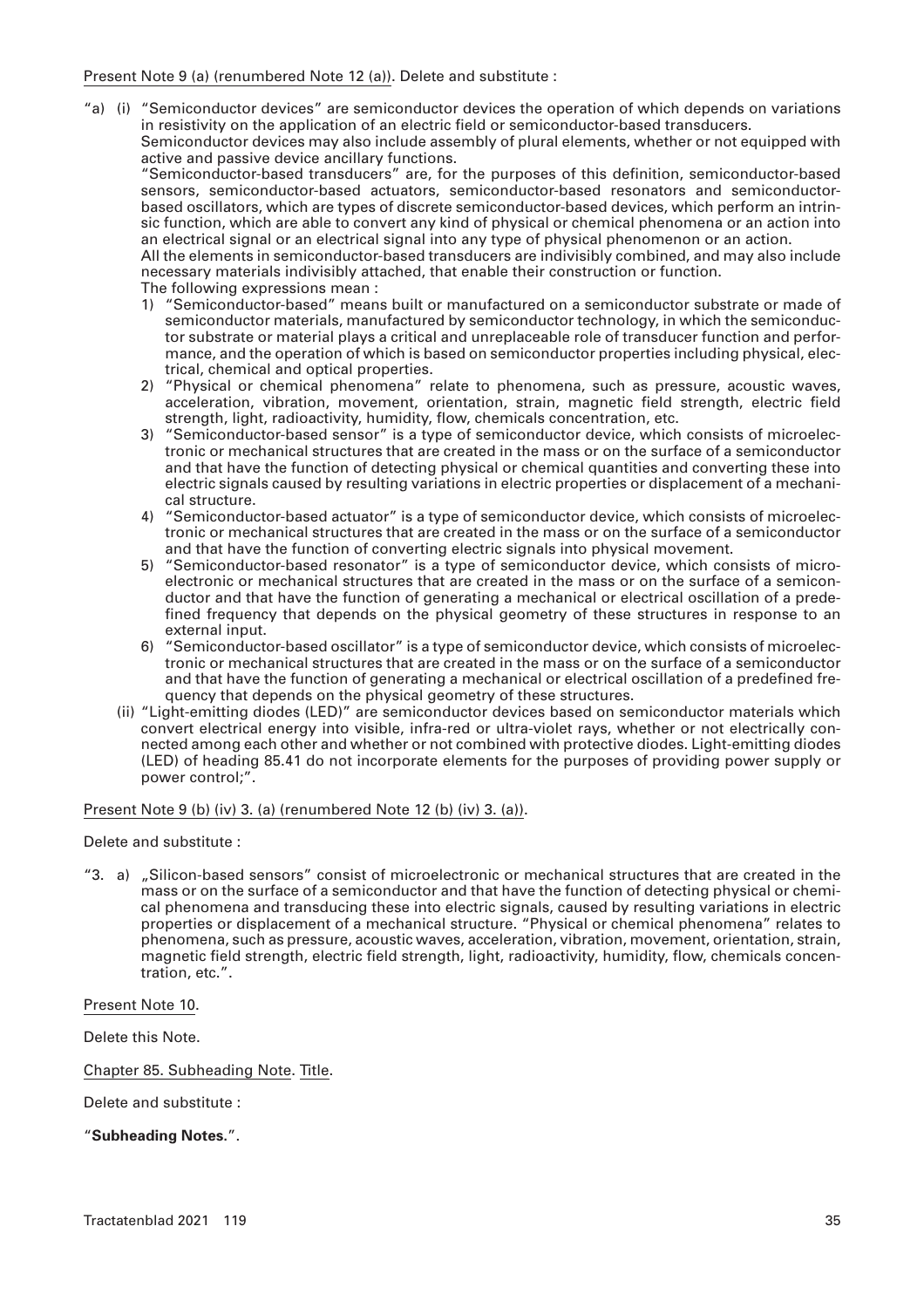# New Subheading Notes 1 to 3.

Insert the following new Subheading Notes 1 to 3 :

- "1. Subheading 8525.81 covers only high-speed television cameras, digital cameras and video camera recorders having one or more of the following characteristics :
	- writing speed exceeding 0.5 mm per microsecond;
	- time resolution 50 nanoseconds or less;
	- frame rate exceeding 225,000 frames per second.
- 2. In respect of subheading 8525.82, radiation-hardened or radiation-tolerant television cameras, digital cameras and video camera recorders are designed or shielded to enable operation in a high-radiation environment.

These cameras are designed to withstand a total radiation dose of at least 50  $\times$  103 Gy(silicon) (5  $\times$  106 RAD (silicon)), without operational degradation.

3. Subheading 8525.83 covers night vision television cameras, digital cameras and video camera recorders which use a photocathode to convert available light to electrons, which can be amplified and converted to yield a visible image. This subheading excludes thermal imaging cameras (generally subheading 8525.89).".

Renumber present Subheading Note 1 as Subheading Note 4.

New Subheading Note 5.

Insert the following new Subheading Note 5 :

"5. For the purposes of subheadings 8549.11 to 8549.19, "spent primary cells, spent primary batteries and spent electric accumulators" are those which are neither usable as such because of breakage, cuttingup, wear or other reasons, nor capable of being recharged.".

Subheading 8501.3.

Delete and substitute :

- Other DC motors; DC generators, other than photovoltaic generators :".

Subheading 8501.6.

Delete and substitute :

- AC generators (alternators), other than photovoltaic generators :".

New subheadings 8501.7 to 8501.80.

Insert the following new subheadings :

- " Photovoltaic DC generators : 8501.71 -- Of an output not exceeding 50 W<br>8501.72 -- Of an output exceeding 50 W 8501.72 -- Of an output exceeding 50 W<br>8501.80 - Photovoltaic AC generators"
- Photovoltaic AC generators".

Subheading 8507.40.

Delete this subheading.

Subheading 8514.10.

Delete and substitute :

" - Resistance heated furnaces and ovens:<br>8514.11 - Hot isostatic presses 8514.11 -- Hot isostatic presses<br>8514.19 -- Other". -- Other".

Subheading 8514.30.

| $\prime$ | - Other furnaces and ovens:       |
|----------|-----------------------------------|
| 8514.31  | -- Electron beam furnaces         |
| 8514.32  | -- Plasma and vacuum arc furnaces |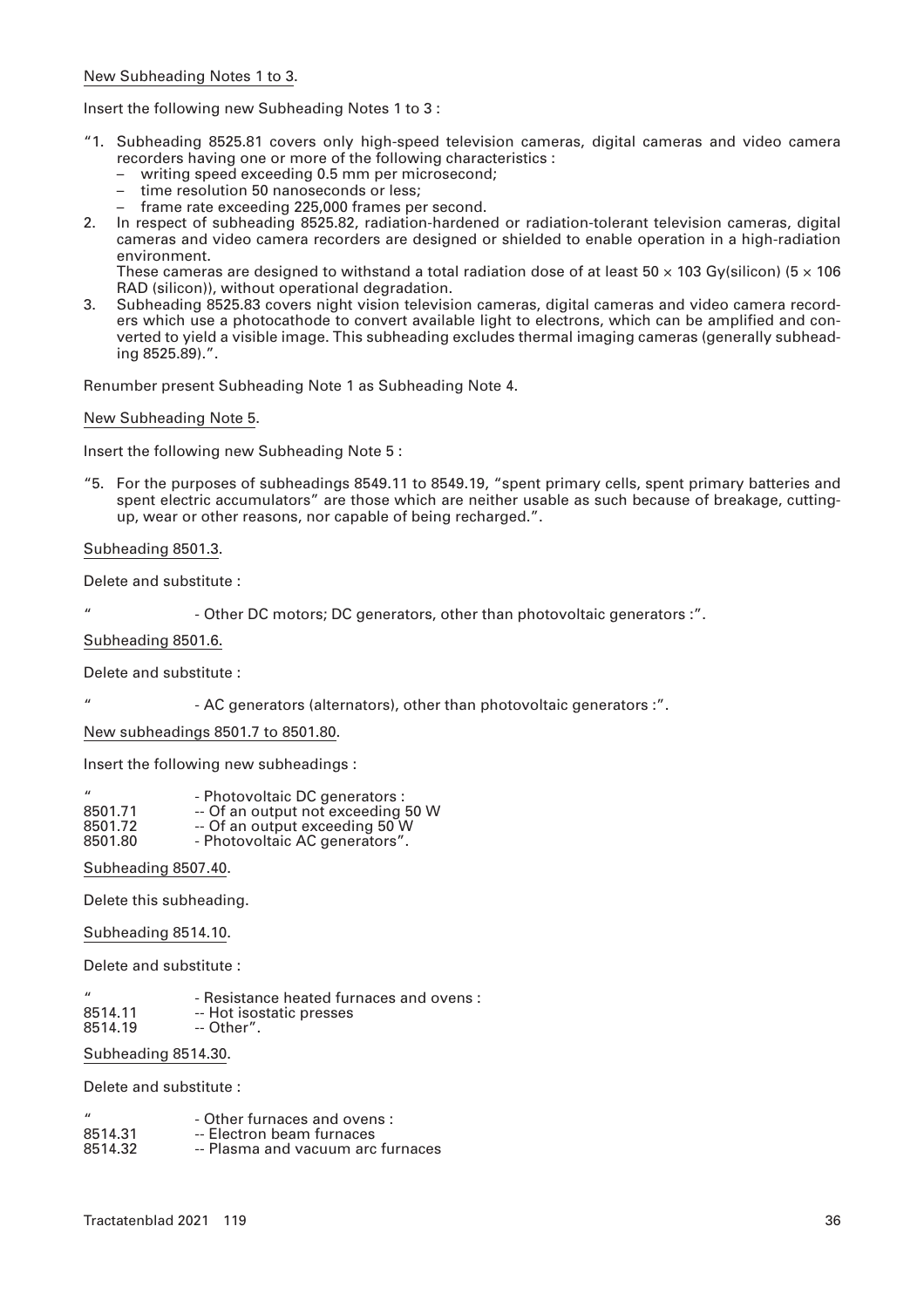8514.39 -- Other".

Heading 85.17. Heading text.

# Delete "**telephones**" and substitute "**smartphones and other telephones**".

Subheading 8517.1. Subheading text.

Delete "telephones" and substitute "smartphones and other telephones".

Subheading 8517.12.

Delete and substitute :

"8517.13 -- Smartphones -- Other telephones for cellular networks or for other wireless networks".

Subheading 8517.70.

Delete and substitute :

"<br>8517.71 - Aerial 8517.71 -- Aerials and aerial reflectors of all kinds; parts suitable for use therewith<br>8517.79 -- Other". -- Other".

Subheading 8519.50.

Delete this subheading.

New heading 85.24.

Insert the following new heading :

| Flat panel display modules, whether or not incorporating touch-sensitive screens.<br>- Without drivers or control circuits : |
|------------------------------------------------------------------------------------------------------------------------------|
| - Of liquid crystals                                                                                                         |
| -- Of organic light-emitting diodes (OLED)                                                                                   |
| -- Other<br>- Other :                                                                                                        |
| -- Of liquid crystals                                                                                                        |
| -- Of organic light-emitting diodes (OLED)<br>-- Other".                                                                     |
|                                                                                                                              |

Subheading 8525.80.

Delete and substitute :

| $\overline{u}$ | - Television cameras, digital cameras and video camera recorders :                         |
|----------------|--------------------------------------------------------------------------------------------|
| 8525.81        | -- High-speed goods as specified in Subheading Note 1 to this Chapter                      |
| 8525.82        | -- Other, radiation-hardened or radiation-tolerant goods as specified in Subheading Note 2 |
|                | to this Chapter                                                                            |
| 8525.83        | -- Other, night vision goods as specified in Subheading Note 3 to this Chapter             |
| 8525.89        | -- Other".                                                                                 |

Heading 85.29. Heading text.

Delete "**85.25**" and substitute "**85.24**".

Heading 85.39. Heading text.

Delete "**light-emitting diode (LED) lamps.**" and substitute "**light-emitting diode (LED) light sources.**".

Subheading 8539.50.

| $\overline{\mathbf{u}}$ | - Light-emitting diode (LED) light sources : |
|-------------------------|----------------------------------------------|
| 8539.51                 | -- Light-emitting diode (LED) modules        |
| 8539.52                 | -- Light-emitting diode (LED) lamps".        |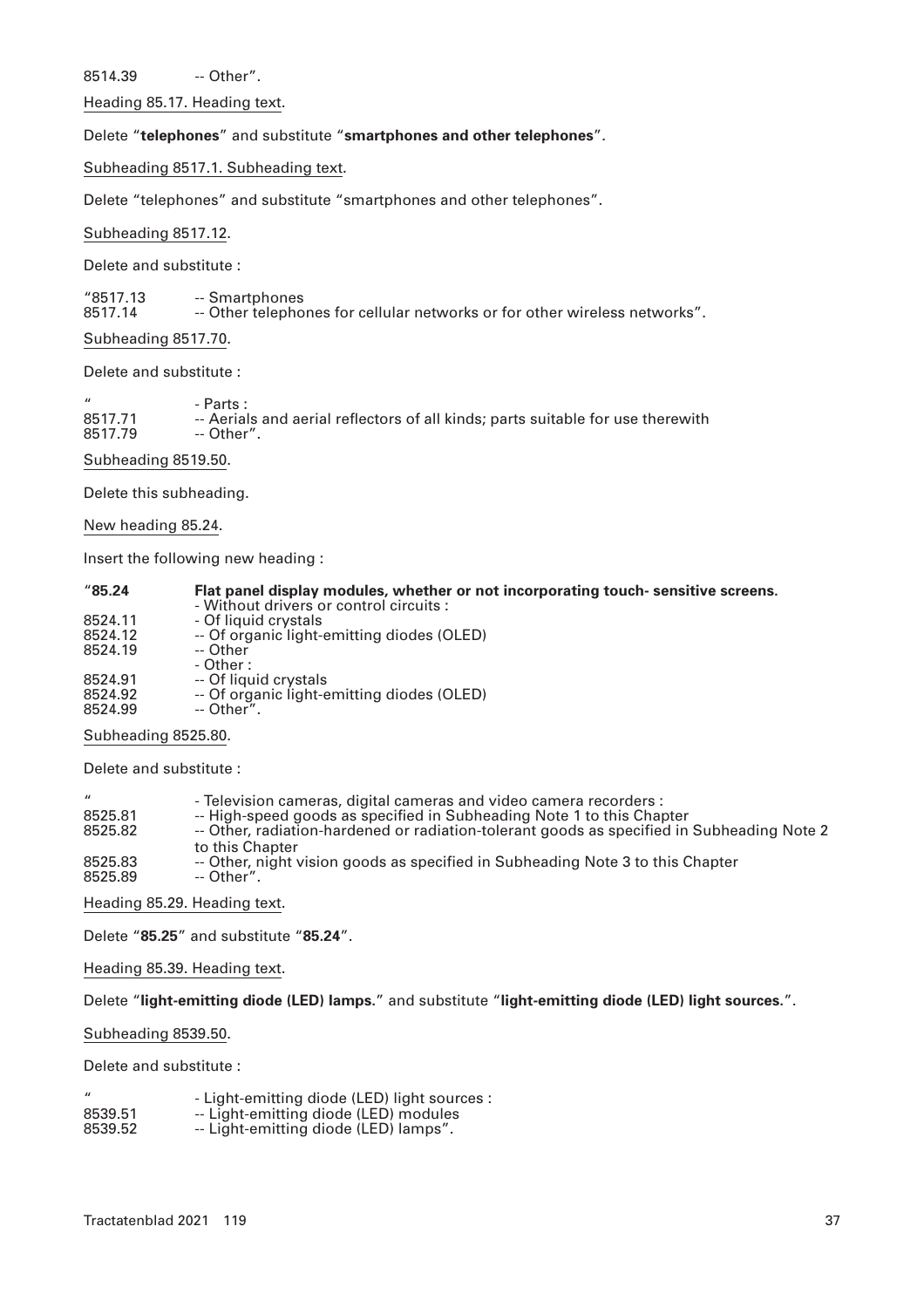Delete and substitute :

"**85.41 Semiconductor devices (for example, diodes, transistors, semiconductor based transducers); photosensitive semiconductor devices, including photovoltaic cells whether or not assembled in modules or made up into panels; light-emitting diodes (LED), whether or not assembled with other light-emitting diodes (LED); mounted piezo-electric crystals.**".

Subheadings 8541.40 and 8541.50.

Delete and substitute :

## " - Photosensitive semiconductor devices, including photovoltaic cells whether or not assembled in modules or made up into panels; light- emitting diodes (LED) :

- 
- 8541.41 -- Light-emitting diodes (LED)<br>8541.42 -- Photovoltaic cells not assen -- Photovoltaic cells not assembled in modules or made up into panels
- 8541.43 -- Photovoltaic cells assembled in modules or made up into panels<br>8541.49 -- Other
- 8541.49
	- Other semiconductor devices :
- 8541.51 -- Semiconductor-based transducers<br>8541.59 -- Other". -- Other".

New subheading 85.43.

Insert the following new subheading :

"8543.40 - Electronic cigarettes and similar personal electric vaporising devices".

Heading 85.48.

Delete and substitute :

| "85.48" | 8548.00 | Electrical parts of machinery or apparatus, not specified or included |
|---------|---------|-----------------------------------------------------------------------|
|         |         | elsewhere in this Chapter.".                                          |

New heading 85.49.

Insert the following new heading :

| "85.49"<br>8549.11<br>8549.12<br>8549.13<br>8549.14<br>8549.19<br>8549.21 | Electrical and electronic waste and scrap.<br>- Waste and scrap of primary cells, primary batteries and electric accumulators; spent<br>primary cells, spent primary batteries and spent electric accumulators :<br>-- Waste and scrap of lead-acid accumulators; spent lead-acid accumulators<br>-- Other, containing lead, cadmium or mercury<br>-- Sorted by chemical type and not containing lead, cadmium or mercury<br>-- Unsorted and not containing lead, cadmium or mercury<br>- Other of a kind used principally for the recovery of precious metal :<br>-- Containing primary cells, primary batteries, electric accumulators, mercury-switches,<br>glass from cathode ray tubes or other activated glass, or electrical or electronic compo-<br>nents containing cadmium, mercury, lead or polychlorinated biphenyls (PCBs) |
|---------------------------------------------------------------------------|-----------------------------------------------------------------------------------------------------------------------------------------------------------------------------------------------------------------------------------------------------------------------------------------------------------------------------------------------------------------------------------------------------------------------------------------------------------------------------------------------------------------------------------------------------------------------------------------------------------------------------------------------------------------------------------------------------------------------------------------------------------------------------------------------------------------------------------------|
| 8549.29                                                                   | -- Other<br>- Other electrical and electronic assemblies and printed circuit boards :                                                                                                                                                                                                                                                                                                                                                                                                                                                                                                                                                                                                                                                                                                                                                   |
| 8549.31                                                                   | -- Containing primary cells, primary batteries, electric accumulators, mercury-switches,<br>glass from cathode ray tubes or other activated glass, or electrical or electronic compo-<br>nents containing cadmium, mercury, lead or polychlorinated biphenyls (PCBs)                                                                                                                                                                                                                                                                                                                                                                                                                                                                                                                                                                    |
| 8549.39                                                                   | -- Other<br>- Other :                                                                                                                                                                                                                                                                                                                                                                                                                                                                                                                                                                                                                                                                                                                                                                                                                   |
| 8549.91                                                                   | -- Containing primary cells, primary batteries, electric accumulators, mercury-switches,<br>glass from cathode ray tubes or other activated glass, or electrical or electronic compo-<br>nents containing cadmium, mercury, lead or polychlorinated biphenyls (PCBs)                                                                                                                                                                                                                                                                                                                                                                                                                                                                                                                                                                    |
| 8549.99                                                                   | -- Other".                                                                                                                                                                                                                                                                                                                                                                                                                                                                                                                                                                                                                                                                                                                                                                                                                              |

# SECTION XVII.

# Note 2 (k).

Delete "Lamps and lighting fittings" and substitute "Luminaires and lighting fittings and parts thereof".

# CHAPTER 87.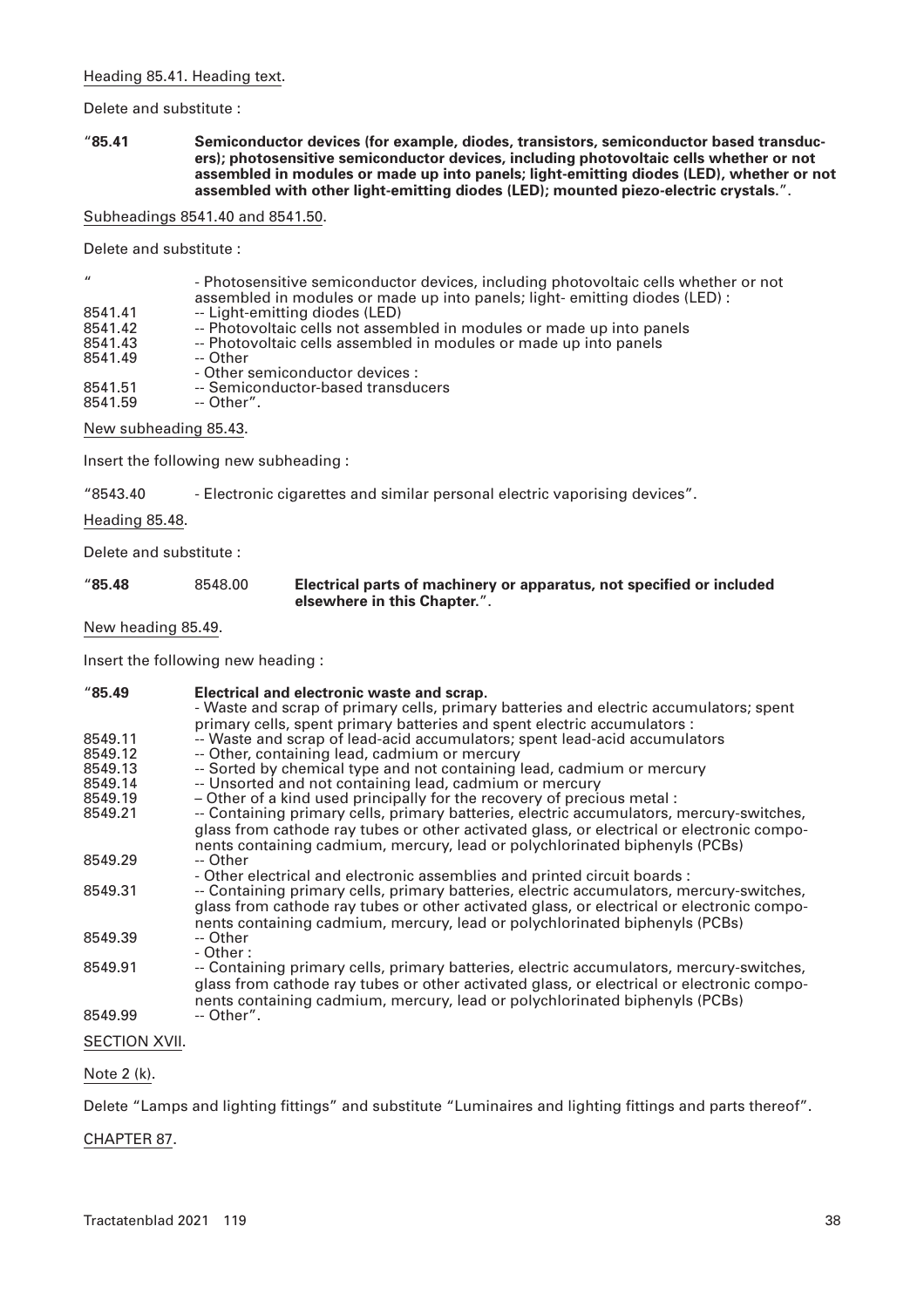# New Subheading Note 1.

Insert the following new Subheading Note 1 :

## "**Subheading Note.**

- 1. Subheading 8708.22 covers :
	- a) front windscreens (windshields), rear windows and other windows, framed; and
	- b) front windscreens (windshields), rear windows and other windows, whether or not framed, incorporating heating devices or other electrical or electronic devices,
		- when suitable for use solely or principally with the motor vehicles of headings 87.01 to 87.05.".

# Subheading 8701.20.

Delete and substitute :

- " Road tractors for semi-trailers :
- 8701.21 -- With only compression-ignition internal combustion piston engine (diesel or semi-diesel)<br>8701.22 -- With both compression-ignition internal combustion piston engine (diesel or semi-diesel) -- With both compression-ignition internal combustion piston engine (diesel or semi-diesel)
- and electric motor as motors for propulsion 8701.23 -- With both spark-ignition internal combustion piston engine and electric motor as motors for propulsion
- 8701.24 -- With only electric motor for propulsion<br>8701.29 -- Other".
- -- Other".

Subheading 8702.30. Subheading text.

Delete "reciprocating".

Subheading 8703.2. Subheading text.

Delete "reciprocating".

Subheading 8703.40. Subheading text.

Delete "reciprocating".

Subheading 8703.60. Subheading text.

Delete "reciprocating".

Subheadings 8704.2 to 8704.32.

Delete and substitute :

| $\mathbf{u}$ | - Other, with only compression-ignition internal combustion piston engine (diesel or      |
|--------------|-------------------------------------------------------------------------------------------|
|              | semi-diesel) :                                                                            |
| 8704.21      | -- g.v.w. not exceeding 5 tonnes                                                          |
| 8704.22      | -- g.v.w. exceeding 5 tonnes but not exceeding 20 tonnes                                  |
| 8704.23      | -- g.v.w. exceeding 20 tonnes                                                             |
|              | - Other, with only spark-ignition internal combustion piston engine :                     |
| 8704.31      | -- g.v.w. not exceeding 5 tonnes                                                          |
| 8704.32      | -- g.v.w. exceeding 5 tonnes                                                              |
|              | - Other, with both compression-ignition internal combustion piston engine (diesel or      |
|              | semi-diesel) and electric motor as motors for propulsion :                                |
| 8704.41      | -- g.v.w. not exceeding 5 tonnes                                                          |
| 8704.42      | -- g.v.w. exceeding 5 tonnes but not exceeding 20 tonnes                                  |
| 8704.43      | -- g.v.w. exceeding 20 tonnes                                                             |
|              | - Other, with both spark-ignition internal combustion piston engine and electric motor as |
|              | motors for propulsion :                                                                   |
| 8704.51      | -- g.v.w. not exceeding 5 tonnes                                                          |
| 8704.52      | -- g.v.w. exceeding 5 tonnes                                                              |
| 0701.60      | Other with only electric motor for propulation"                                           |

8704.60 - Other with only electric motor for propulsion".

New subheading 8708.22.

Insert the following new subheading :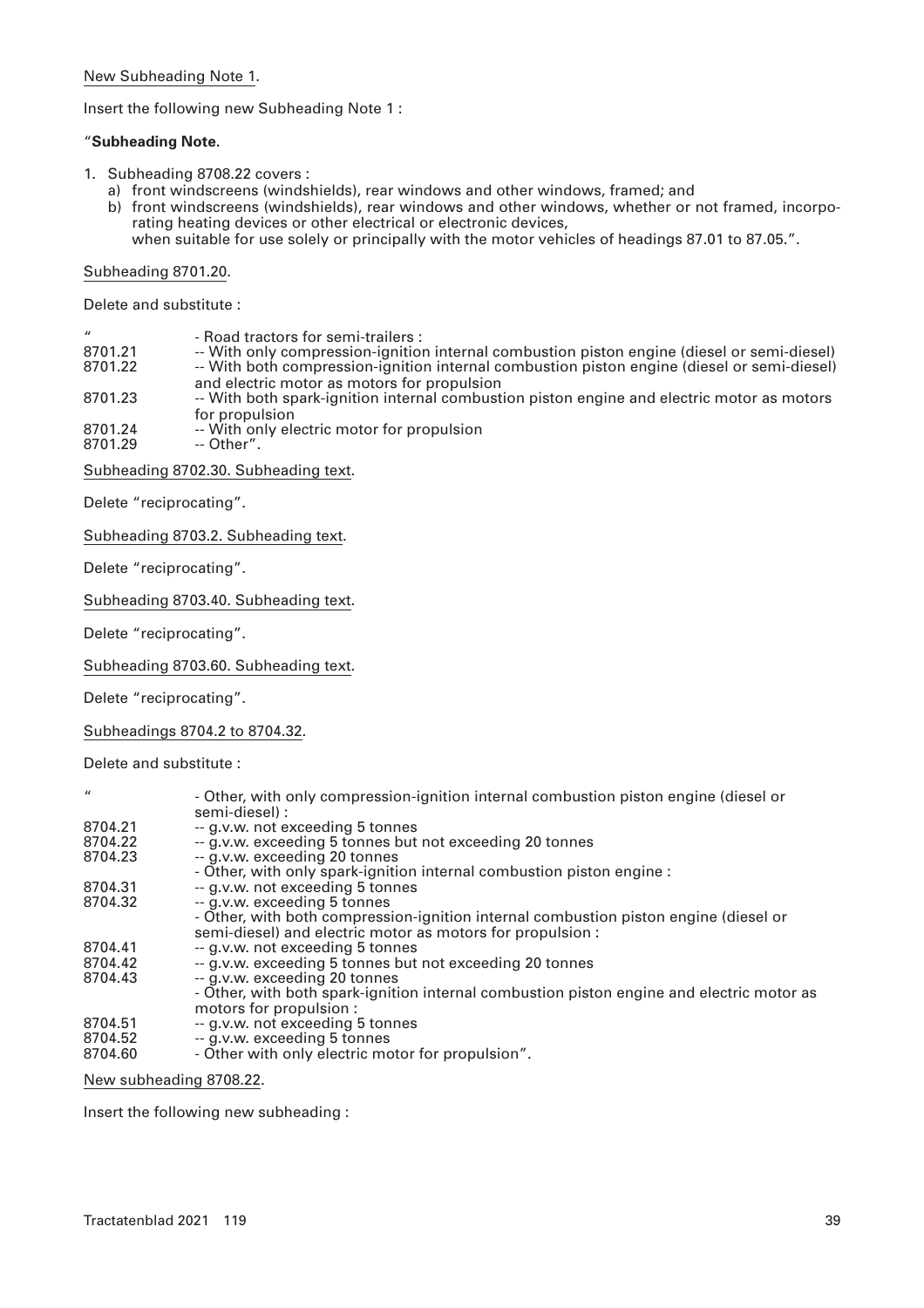"8708.22 -- Front windscreens (windshields), rear windows and other windows specified in Subheading Note 1 to this Chapter".

Subheading 8711.10. Subheading text.

Delete "reciprocating".

Subheading 8711.20. Subheading text.

Delete "reciprocating".

Subheading 8711.30. Subheading text.

Delete "reciprocating".

Subheading 8711.40. Subheading text.

Delete "reciprocating".

Subheading 8711.50. Subheading text.

Delete "reciprocating".

CHAPTER 88.

New Note 1.

Insert the following new Note 1 :

"1. For the purposes of this Chapter, the expression "unmanned aircraft" means any aircraft, other than those of heading 88.01, designed to be flown without a pilot on board. They may be designed to carry a payload or equipped with permanently integrated digital cameras or other equipment which would enable them to perform utilitarian functions during their flight. The expression "unmanned aircraft", however, does not cover flying toys, designed solely for amusement purposes (heading 95.03).".

Chapter 88. Subheading Note. Title.

Delete and substitute :

"**Subheading Notes.**".

CHAPTER 88.

New Subheading Note 2.

Insert the following new Subheading Note 2 :

"2. For the purposes of subheadings 8806.21 to 8806.24 and 8806.91 to 8806.94, the expression "maximum take-off weight" means the maximum weight of the machine in normal flying order, at take-off, including the weight of payload, equipment and fuel.".

Heading 88.02. Heading text.

Delete "**aircraft**" and substitute "**aircraft, except unmanned aircraft of heading 88.06**".

Heading 88.03.

Delete this heading.

New Heading 88.06.

Insert the following new heading :

| "88.06" | Unmanned aircraft.                                  |
|---------|-----------------------------------------------------|
| 8806.10 | - Designed for the carriage of passengers           |
|         | - Other, for remote-controlled flight only:         |
| 8806.21 | -- With maximum take-off weight not more than 250 g |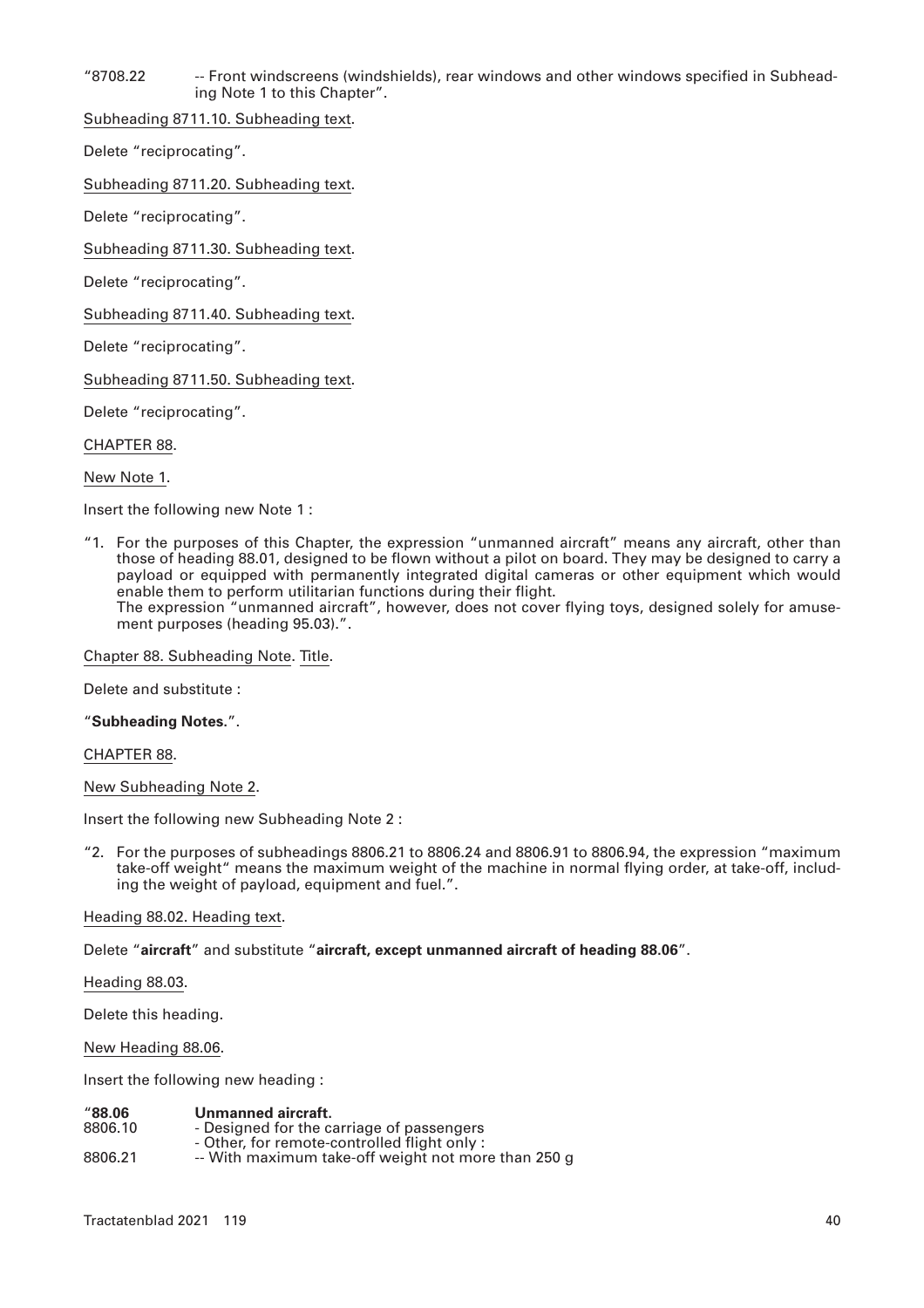| "88.06" | Unmanned aircraft.                                                       |
|---------|--------------------------------------------------------------------------|
| 8806.22 | -- With maximum take-off weight more than 250 g but not more than 7 kg   |
| 8806.23 | -- With maximum take-off weight more than 7 kg but not more than 25 kg   |
| 8806.24 | -- With maximum take-off weight more than 25 kg but not more than 150 kg |
| 8806.29 | -- Other                                                                 |
|         | - Other:                                                                 |
| 8806.91 | -- With maximum take-off weight not more than 250 g                      |
| 8806.92 | -- With maximum take-off weight more than 250 g but not more than 7 kg   |
| 8806.93 | -- With maximum take-off weight more than 7 kg but not more than 25 kg   |
| 8806.9  | -- With maximum take-off weight more than 25 kg but not more than 150 kg |
| 8806.99 | -- Other".                                                               |

New Heading 88.07.

Insert the following new heading 88.07 :

| "88.07" | Parts of goods of heading 88.01, 88.02 or 88.06.             |
|---------|--------------------------------------------------------------|
| 8807.10 | - Propellers and rotors and parts thereof                    |
| 8807.20 | - Under-carriages and parts thereof                          |
| 8807.30 | - Other parts of airplanes, helicopters or unmanned aircraft |
| 8807.90 | - Other".                                                    |

Subheadings 8903.10 to 8903.99.

Delete and substitute :

| $\boldsymbol{\mu}$<br>8903.11 | - Inflatable (including rigid hull inflatable) boats :<br>-- Fitted or designed to be fitted with a motor, unladen (net) weight (excluding the motor)<br>not exceeding 100 kg |
|-------------------------------|-------------------------------------------------------------------------------------------------------------------------------------------------------------------------------|
| 8903.12                       | -- Not designed for use with a motor and unladen (net) weight not exceeding 100 kg                                                                                            |
| 8903.19                       | -- Other                                                                                                                                                                      |
|                               | - Sailboats, other than inflatable, with or without auxiliary motor:                                                                                                          |
| 8903.21                       | -- Of a length not exceeding 7.5 m                                                                                                                                            |
| 8903.22                       | -- Of a length exceeding 7.5 m but not exceeding 24 m                                                                                                                         |
| 8903.23                       | -- Of a length exceeding 24 m                                                                                                                                                 |
|                               | - Motorboats, other than inflatable, not including outboard motorboats :                                                                                                      |
| 8903.31                       | -- Of a length not exceeding 7.5 m                                                                                                                                            |
| 8903.32                       | -- Of a length exceeding 7.5 m but not exceeding 24 m                                                                                                                         |
| 8903.33                       | -- Of a length exceeding 24 m                                                                                                                                                 |
|                               | - Other :                                                                                                                                                                     |
| 8903.93                       | -- Of a length not exceeding 7.5 m                                                                                                                                            |
| 8903.99                       | -- Other".                                                                                                                                                                    |
|                               |                                                                                                                                                                               |

CHAPTER 90.

Note 1 (f).

Delete and substitute :

"f) Parts of general use, as defined in Note 2 to Section XV, of base metal (Section XV) or similar goods of plastics (Chapter 39); however, articles specially designed for use exclusively in implants in medical, surgical, dental or veterinary sciences are to be classified in heading 90.21;".

Subheadings 9006.51 and 9006.52.

Delete these subheadings.

Subheading 9006.53.

Delete and substitute :

"9006.53 -- For roll film of a width of  $35$  mm.".

Heading 90.13. Heading text.

Delete and substitute :

"**90.13 Lasers, other than laser diodes; other optical appliances and instruments, not specified or included elsewhere in this Chapter.**".

Heading 90.22. Heading text.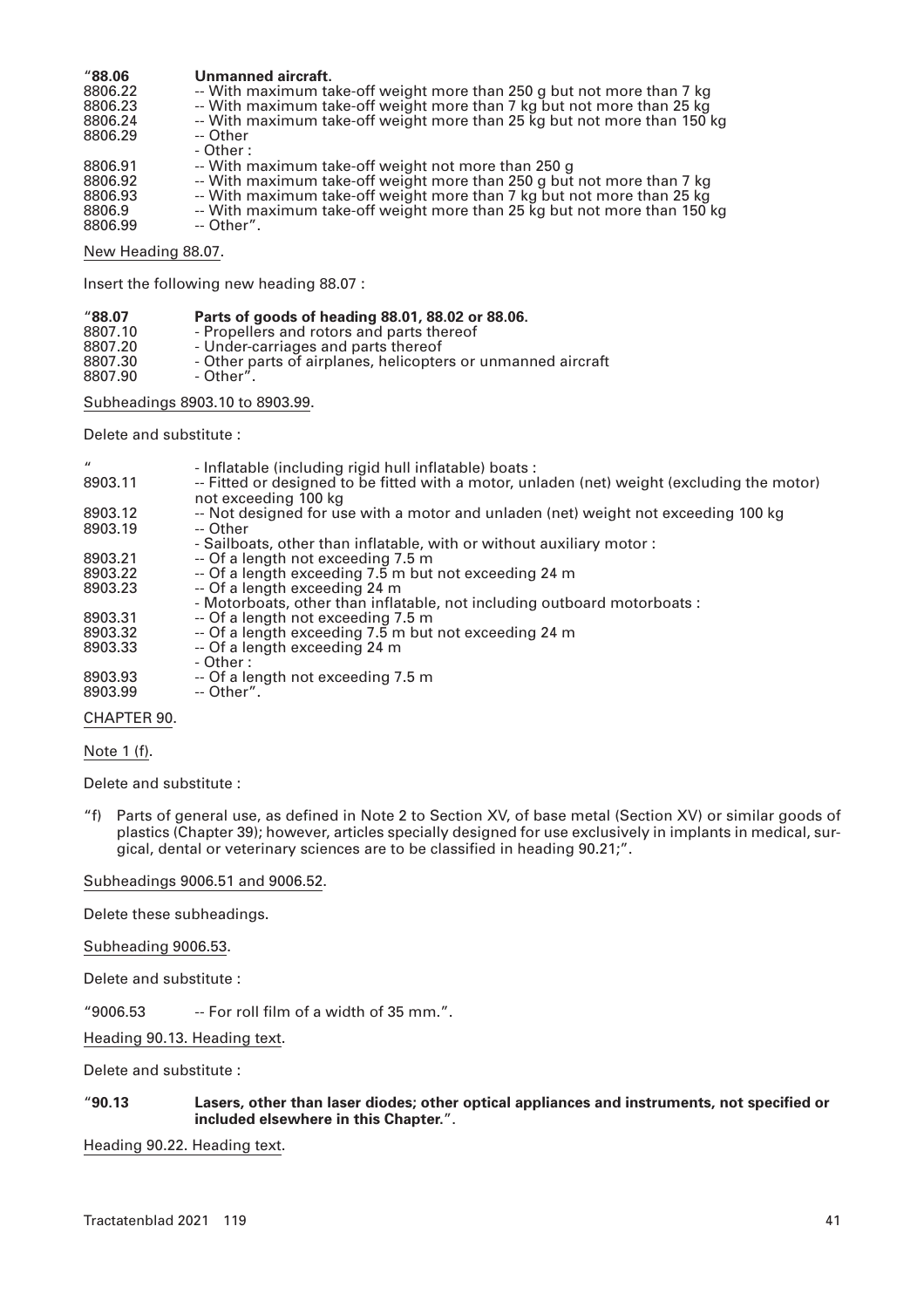# Delete "**or gamma**" and substitute "**, gamma or other ionising**".

# Subheading 9022.2. Subheading text.

Delete "or gamma" and substitute ", gamma or other ionising".

## Subheading 9027.80.

Delete and substitute :

" - Other instruments and apparatus : 9027.81 -- Mass spectrometers 9027.89 -- Other".

## Subheading 9030.3. Subheading text.

Delete "power :" and substitute "power (other than those for measuring or checking semiconductor wafers or devices) :".

## Subheading 9030.82.

Delete and substitute :

"9030.82 -- For measuring or checking semiconductor wafers or devices (including integrated circuits)".

## Subheading 9031.41.

## Delete and substitute :

"9031.41 -- For inspecting semiconductor wafers or devices (including integrated circuits) or for inspecting photomasks or reticles used in manufacturing semiconductor devices (including integrated circuits)".

## Subheading 9114.10.

Delete this subheading.

# CHAPTER 94.

# TITLE OF CHAPTER 94.

# Delete "**lamps and lighting fittings**" and substitute "**luminaires and lighting fittings**".

Note 1 (f).

Delete "Lamps or lighting fittings" and substitute "Lamps or light sources and parts thereof".

Note 1 (l). First line.

Delete "lamps or lighting fittings" and substitute "luminaires and lighting fittings".

Third line.

Delete "electric garland" and substitute "lighting strings".

#### Note 4. New second paragraph.

Add the following new second paragraph :

"Prefabricated buildings include "modular building units" of steel, normally presented in the size and shape of a standard shipping container, but substantially or completely pre-fitted internally. Such modular building units are normally designed to be assembled together to form permanent buildings.".

Subheading 9401.30.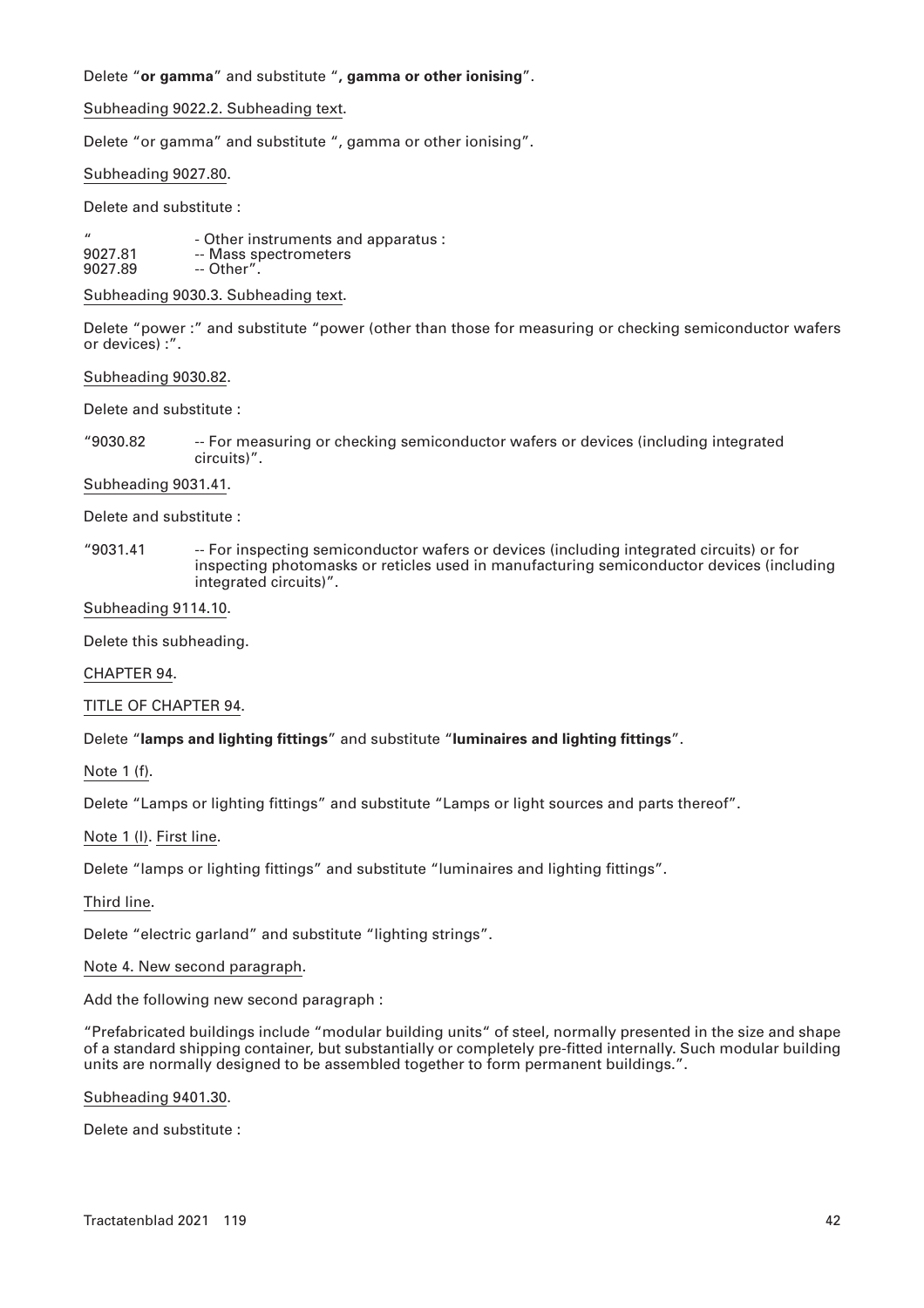" - Swivel seats with variable height adjustment :

9401.31 -- Of wood<br>9401.39 -- Other".  $-$  Other".

Subheading 9401.40.

Delete and substitute :

|         | - Seats other than garden seats or camping equipment, convertible into beds : |
|---------|-------------------------------------------------------------------------------|
| 9401.41 | -- Of wood                                                                    |
| -----   |                                                                               |

9401.49 -- Other".

Subheading 9401.90.

Delete and substitute :

"<br>9401.91 - Of wo 9401.91 -- Of wood 9401.99 -- Other".

Subheading 9403.90.

Delete and substitute :

"<br>9403.91 - Parts :<br>9403.91 -- Of wo 9403.91 -- Of wood 9403.99 -- Other".

New subheading 9404.40.

Insert the following new subheading :

"9404.40 - Quilts, bedspreads, eiderdowns and duvets (comforters)".

Heading 94.05. Heading text.

# Delete "**Lamps and lighting fittings**" and substitute "**Luminaires and lighting fittings**".

Subheadings 9405.10 to 9405.60.

Delete and substitute :

| $\prime$ | - Chandeliers and other electric ceiling or wall lighting fittings, excluding those of a kind |
|----------|-----------------------------------------------------------------------------------------------|
|          | used for lighting public open spaces or thoroughfares :                                       |
| 9405.11  | -- Designed for use solely with light-emitting diode (LED) light sources                      |
| 9405.19  | -- Other                                                                                      |
|          | - Electric table, desk, bedside or floor-standing luminaires :                                |
| 9405.21  | -- Designed for use solely with light-emitting diode (LED) light sources                      |
| 9405.29  | -- Other                                                                                      |
|          | - Lighting strings of a kind used for Christmas trees :                                       |
| 9405.31  | -- Designed for use solely with light-emitting diode (LED) light sources                      |
| 9405.39  | -- Other                                                                                      |
|          | - Other electric luminaires and lighting fittings :                                           |
| 9405.41  | -- Photovoltaic, designed for use solely with light-emitting diode (LED) light sources        |
| 9405.42  | -- Other, designed for use solely with light-emitting diode (LED) light sources               |
| 9405.49  | -- Other                                                                                      |
| 9405.50  | - Non-electrical luminaires and lighting fittings                                             |
|          | - Illuminated signs, illuminated name-plates and the like :                                   |
| 9405.61  | -- Designed for use solely with light-emitting diode (LED) light sources                      |
| 9405.69  | -- Other".                                                                                    |

New subheading 9406.20.

Insert the following new subheading :

"9406.20 - Modular building units, of steel".

CHAPTER 95.

New Note 1 (p).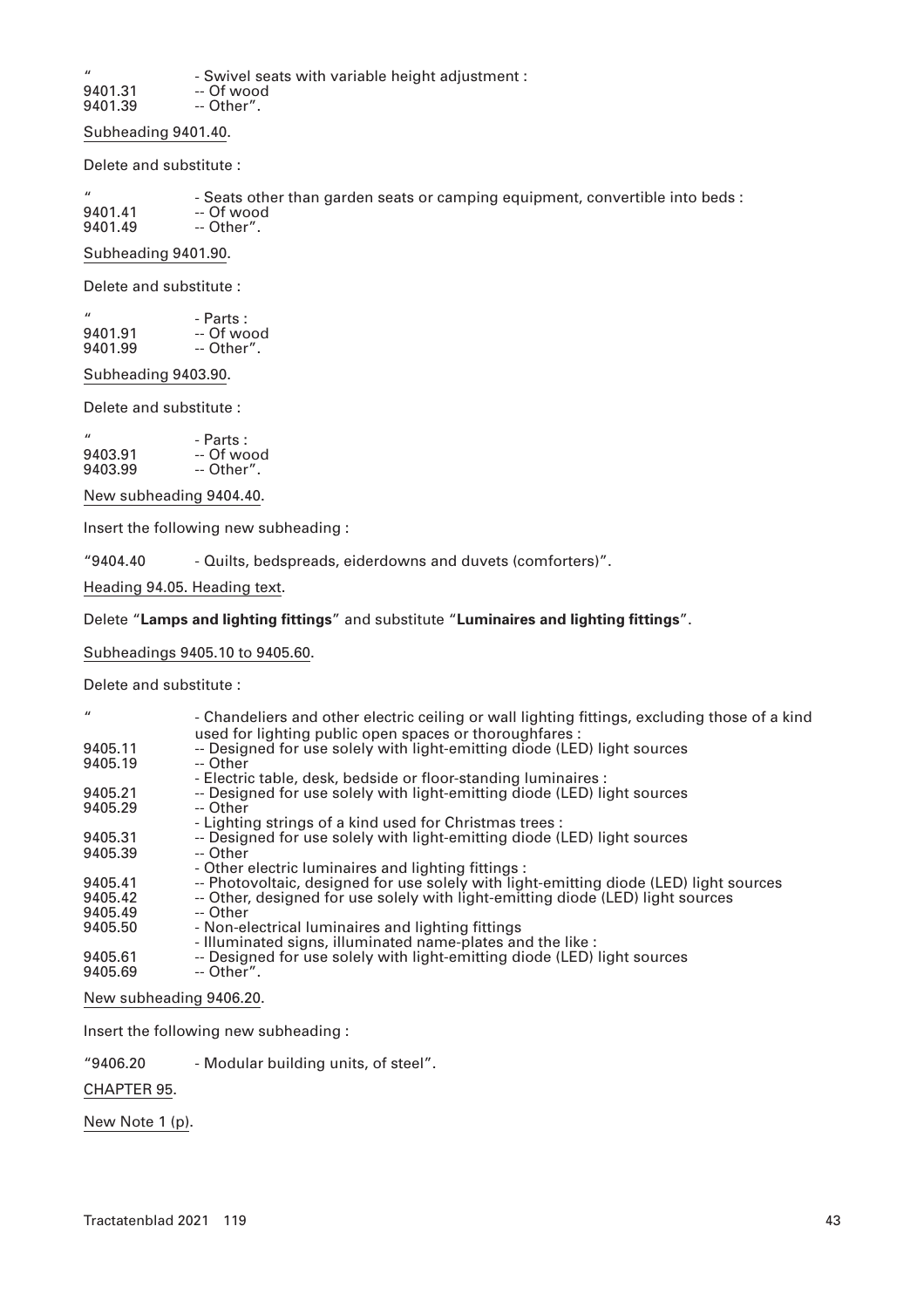Insert the following new exclusion Note 1 (p) :

"p) Unmanned aircraft (heading 88.06);".

Reletter present items (p) to (w) as (q) to (x), respectively**.**

## New Note 6.

Insert the following new Note 6 :

- "6. For the purposes of heading 95.08:
	- a) The expression "amusement park rides" means a device or combination of devices or equipment that carry, convey, or direct a person or persons over or through a fixed or restricted course, including watercourses, or within a defined area for the primary purposes of amusement or entertainment. Such rides may be combined within an amusement park, theme park, water park or fairground. These amusement park rides do not include equipment of a kind commonly installed in residences or playgrounds;
	- b) The expression "water park amusements" means a device or combination of devices or equipment that are characterized by a defined area involving water, with no purposes built path. Water park amusements only include equipment designed specifically for water parks; and
	- c) The expression "fairground amusements" means games of chance, strength or skill, which commonly employ an operator or attendant and may be installed in permanent buildings or independent concession stalls. Fairground amusements do not include equipment of heading 95.04. This heading does not include equipment more specifically classified elsewhere in the Nomenclature.".

## Heading 95.04. Heading text.

Delete and substitute :

"**95.04 Video game consoles and machines, table or parlour games, including pintables, billiards, special tables for casino games and automatic bowling equipment, amusement machines operated by coins, bank notes, bank cards, tokens or by any other means of payment.**".

## Heading 95.08.

Delete and substitute:

| "95.08"     | Travelling circuses and travelling menageries; amusement park rides and water park<br>amusements; fairground amusements, including shooting galleries; travelling theatres. |
|-------------|-----------------------------------------------------------------------------------------------------------------------------------------------------------------------------|
| 9508.10     | - Travelling circuses and travelling menageries<br>- Amusement park rides and water park amusements :                                                                       |
| 9508.21     | -- Roller coasters                                                                                                                                                          |
| 9508.22     | -- Carousels, swings and roundabouts                                                                                                                                        |
| 9508.23     | -- Dodge'em cars                                                                                                                                                            |
| 9508.24     |                                                                                                                                                                             |
|             | -- Motion simulators and moving theatres                                                                                                                                    |
| 9508.25     | -- Water rides                                                                                                                                                              |
| 9508.26     | -- Water park amusements                                                                                                                                                    |
| 9508.29     | -- Other                                                                                                                                                                    |
| 9508.30     | - Fairground amusements                                                                                                                                                     |
| 9508.40     | - Travelling theatres".                                                                                                                                                     |
| CHAPTER 96. |                                                                                                                                                                             |

Note 1 (k).

Delete "lamps and lighting fittings" and substitute "luminaires and lighting fittings".

Subheading 9609.10.

Delete and substitute :

"9609.10 - Pencils and crayons, with leads encased in a sheath".

Heading 96.17.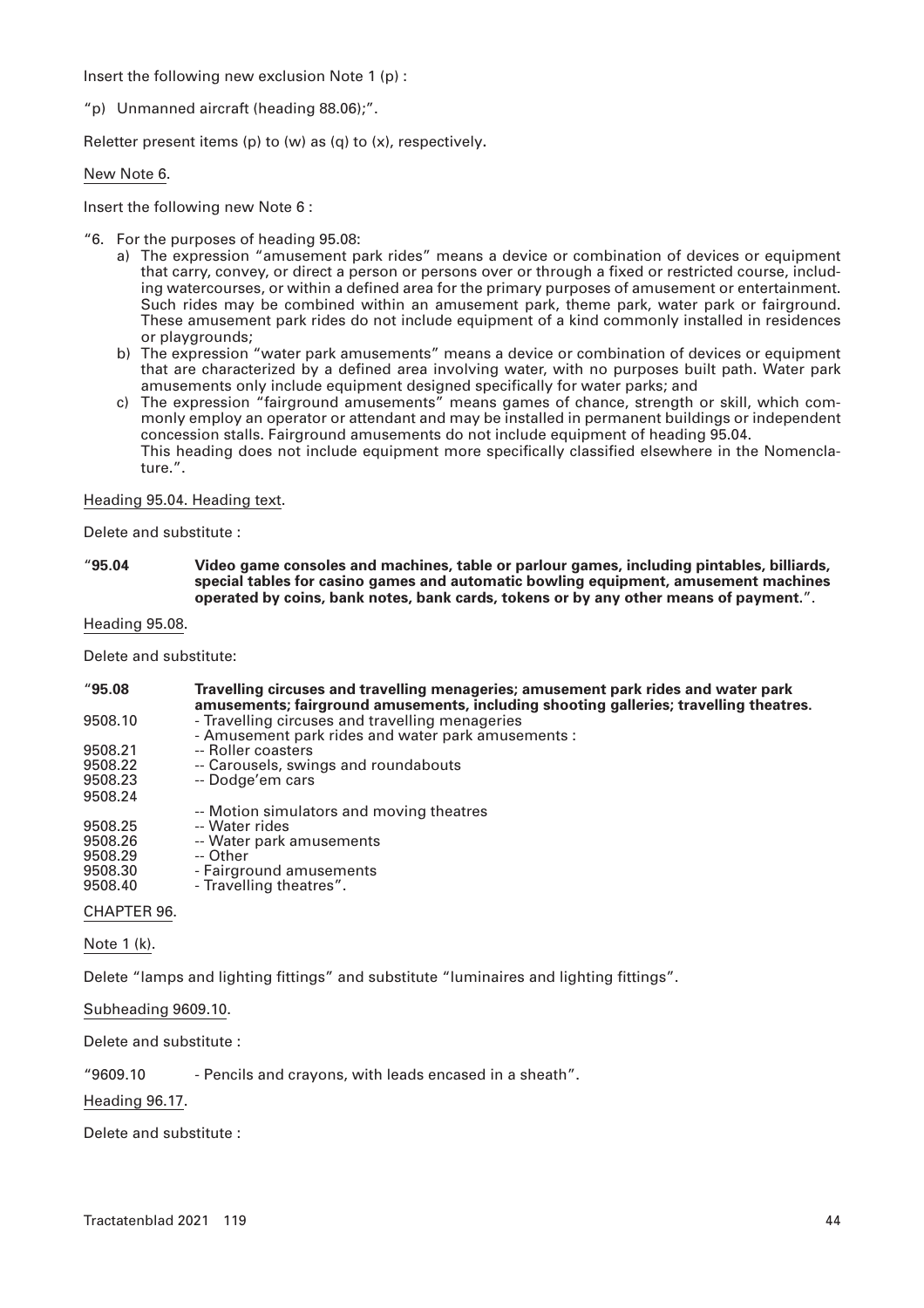"**96.17** 9617.00 **Vacuum flasks and other vacuum vessels, complete; parts thereof other than glass inners.**".

Heading 96.19.

Delete and substitute :

| "96.19" | 9619.00 | Sanitary towels (pads) and tampons, napkins (diapers), napkin liners and |
|---------|---------|--------------------------------------------------------------------------|
|         |         | similar articles, of any material.".                                     |

CHAPTER 97.

New Note 2.

Insert the following new Note 2 :

"2. Heading 97.01 does not apply to mosaics that are mass-produced reproductions, casts or works of conventional craftsmanship of a commercial character, even if these articles are designed or created by artists.".

Renumber present Notes 2 to 5 as Notes 3 to 6, respectively.

## Heading 97.01.

Delete and substitute :

## "**97.01 Paintings, drawings and pastels, executed entirely by hand, other than drawings of heading 49.06 and other than hand- painted or hand-decorated manufactured articles; collages, mosaics and similar decorative plaques.**

- Of an age exceeding 100 years : 9701.21 -- Paintings, drawings and pastels<br>9701.22 -- Mosaics 9701.22 -- Mosaics<br>9701.29 -- Other -- Other - Other : 9701.91 -- Paintings, drawings and pastels<br>9701.92 -- Mosaics 9701.92 -- Mosaics<br>9701.99 -- Other". -- Other".
- Heading 97.02.

Delete and substitute :

| "97.02" | Original engravings, prints and lithographs. |
|---------|----------------------------------------------|
| 9702.10 | - Of an age exceeding 100 years              |
| 9702.90 | - Other".                                    |

Heading 97.03.

Delete and substitute :

| "97.03" | Original sculpture and statuary, in any material. |
|---------|---------------------------------------------------|
| 9703.10 | - Of an age exceeding 100 years                   |
| 9703.90 | - Other".                                         |

Heading 97.05.

Delete and substitute :

| "97.05"            | Collections and collectors' pieces of archaeological, ethnographic, historical, zoological,<br>botanical, mineralogical, anatomical, paleontological, or numismatic interest.                                            |
|--------------------|--------------------------------------------------------------------------------------------------------------------------------------------------------------------------------------------------------------------------|
| 9705.10            | - Collections and collectors' pieces of archaeological, ethnographic or historical interest<br>- Collections and collectors' pieces of zoological, botanical, mineralogical, anatomical or<br>paleontological interest : |
| 9705.21            | -- Human specimens and parts thereof                                                                                                                                                                                     |
| 9705.22            | -- Extinct or endangered species and parts thereof                                                                                                                                                                       |
| 9705.29            | -- Other<br>- Collections and collectors' pieces of numismatic interest :                                                                                                                                                |
| 9705.31<br>9705.39 | -- Of an age exceeding 100 years<br>-- Other".                                                                                                                                                                           |
|                    |                                                                                                                                                                                                                          |

Heading 97.06.